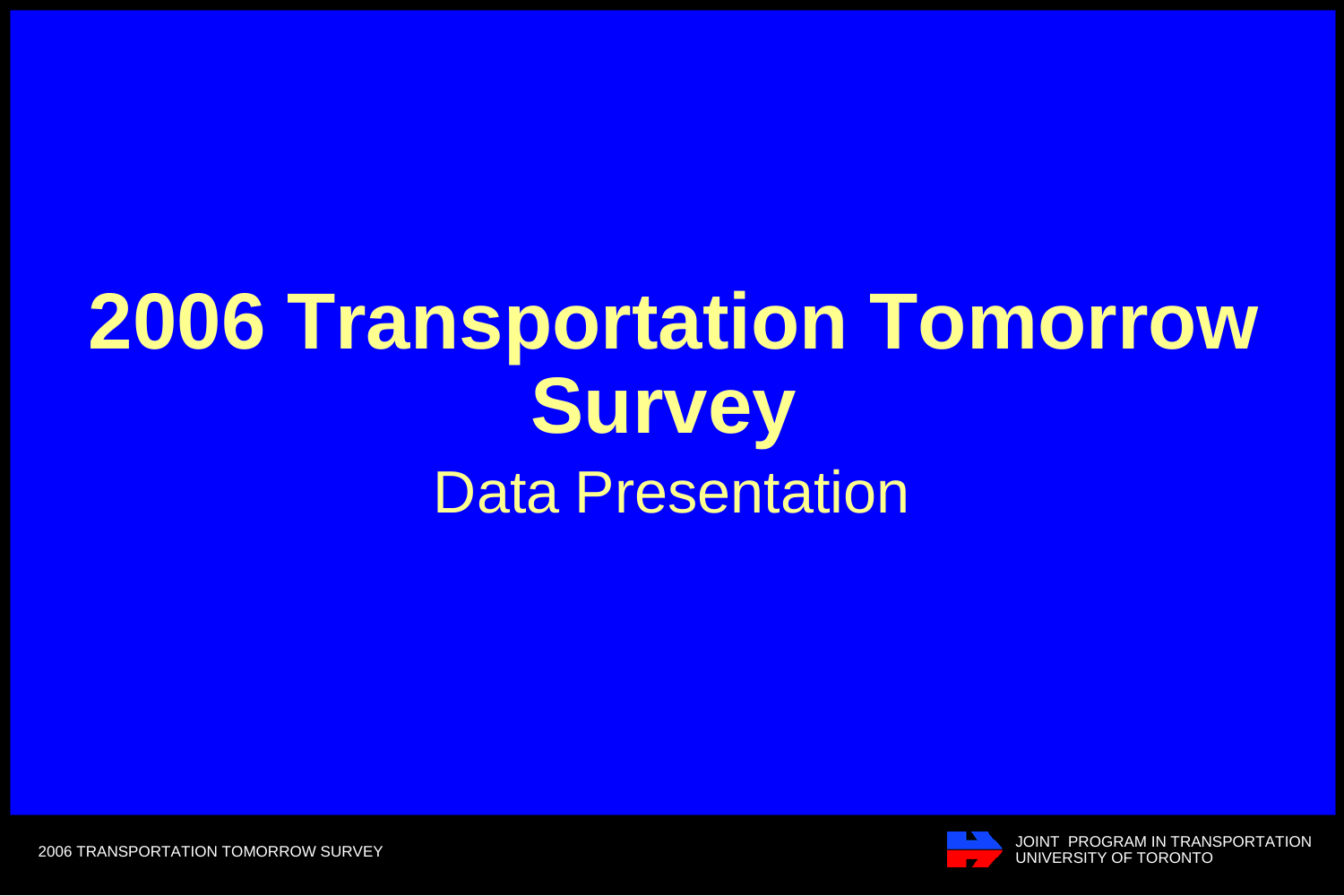### **PARTICIPATING AGENCIES**





KWARTHA

Cash da Navarrão que





板

**County of Peterborough**

**County of Dufferin**



**County of Simcoe**

Niagara / *f* Region<br>Salilar Coronnis, Dalaky Den.

**AHalton** 

**Regional Municipality of Niagara**

**Regional Municipality**

**of Halton**

**Region of Peel Regional Municipality of Peel**

**of Waterloo**

**City of Guelph**



**City of Kawartha**



**ALC** Transit

**County of Wellington**

**GO Transit**

**York Region** 

**Regional Municipality of York**

**Regional Municipality**



**City of Peterborough**



**Lakes**

**Ministry of V** Ontario **Transportation Ontario**

> **Regional Municipality of Durham**



**Toronto Transit Commission**



**Town of Orangeville**



JOINT PROGRAM IN TRANSPORTATION UNIVERSITY OF TORONTO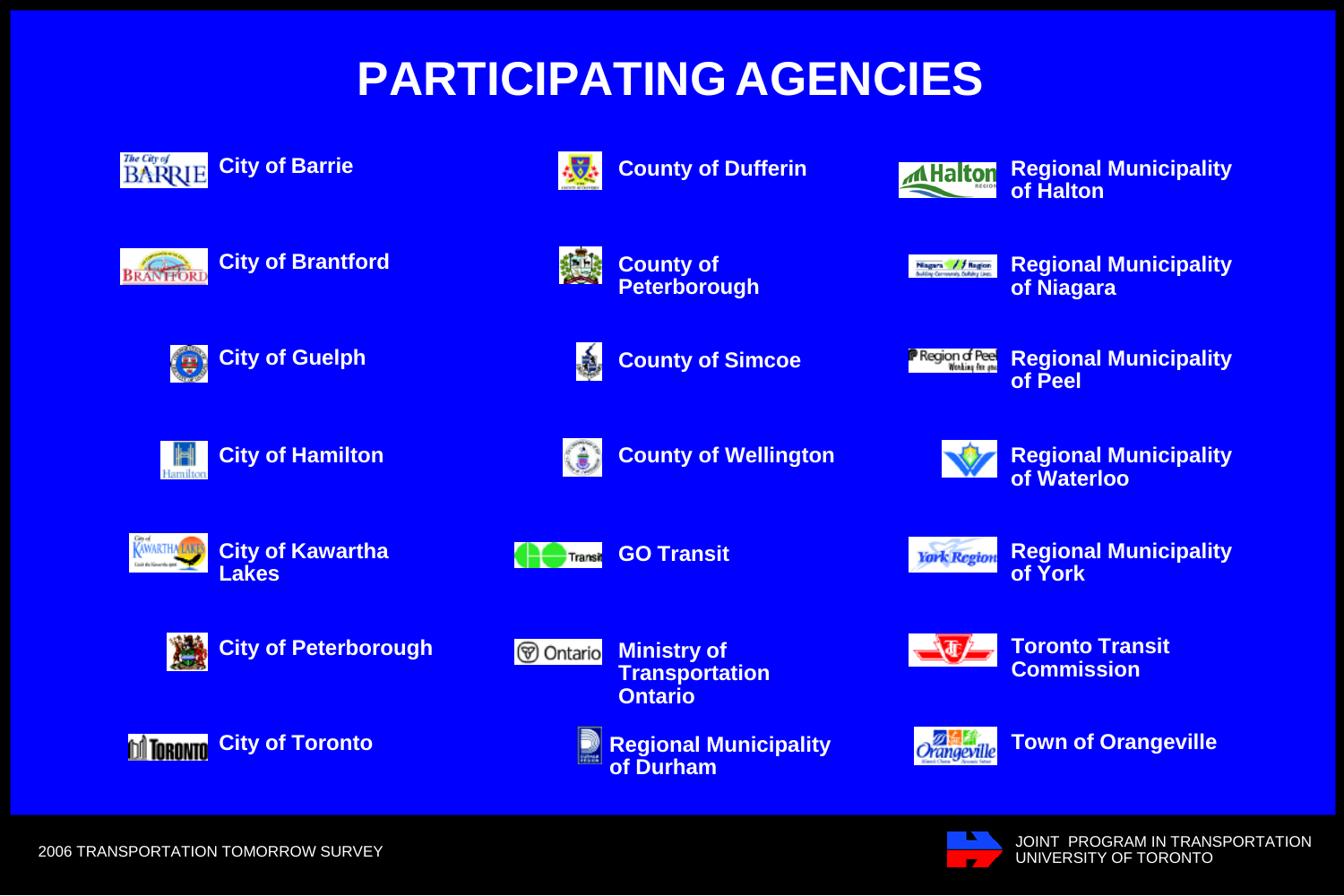# **Seminar Agenda**

- **Conduct of the Survey**
- **. 2006 Data Summary** (15 minute break)
- $\bullet$  Data Validation
- ! Time Series Analysis (1986,1991,1996,2001,2006)
- Data Access

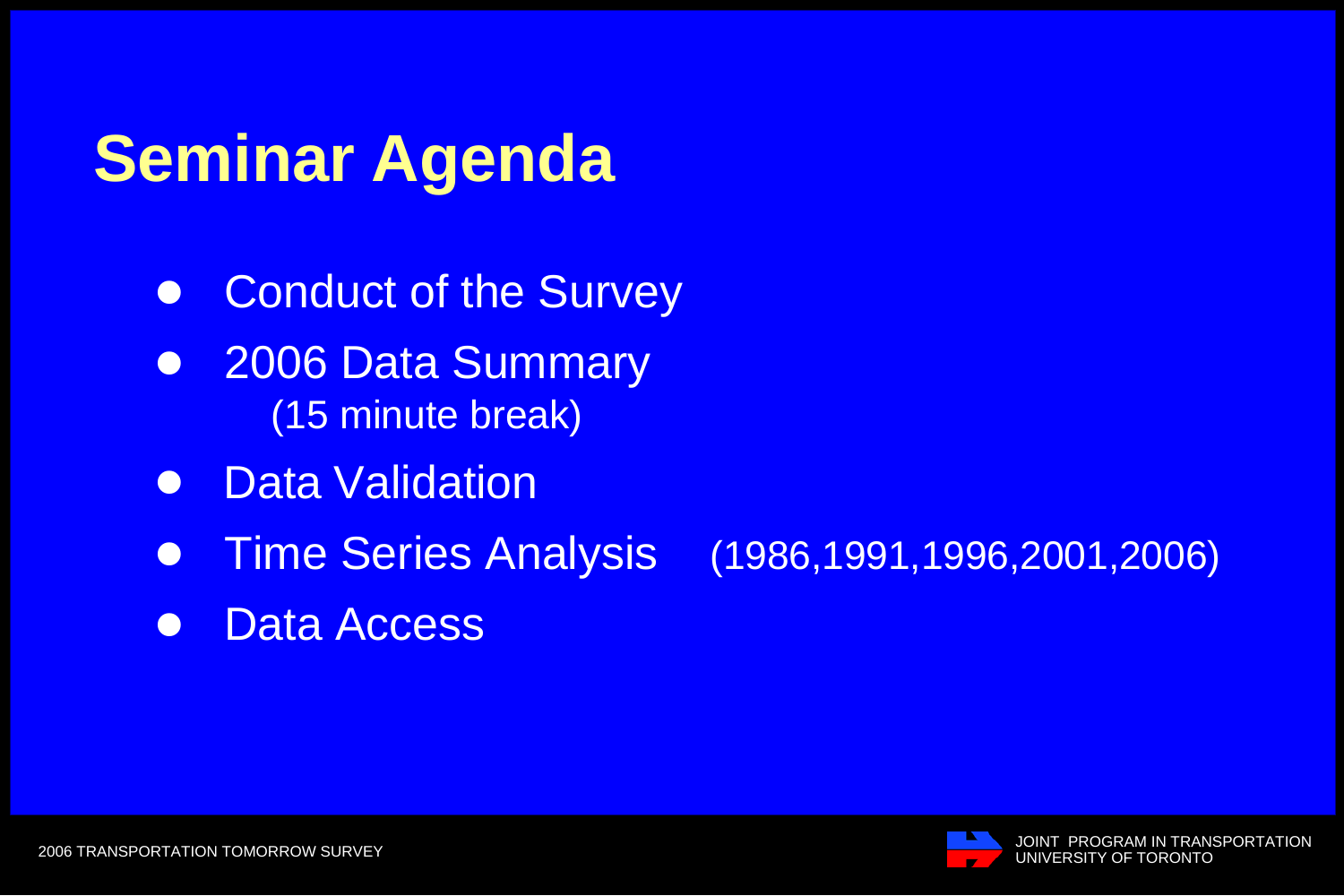# **Conduct of the Survey**

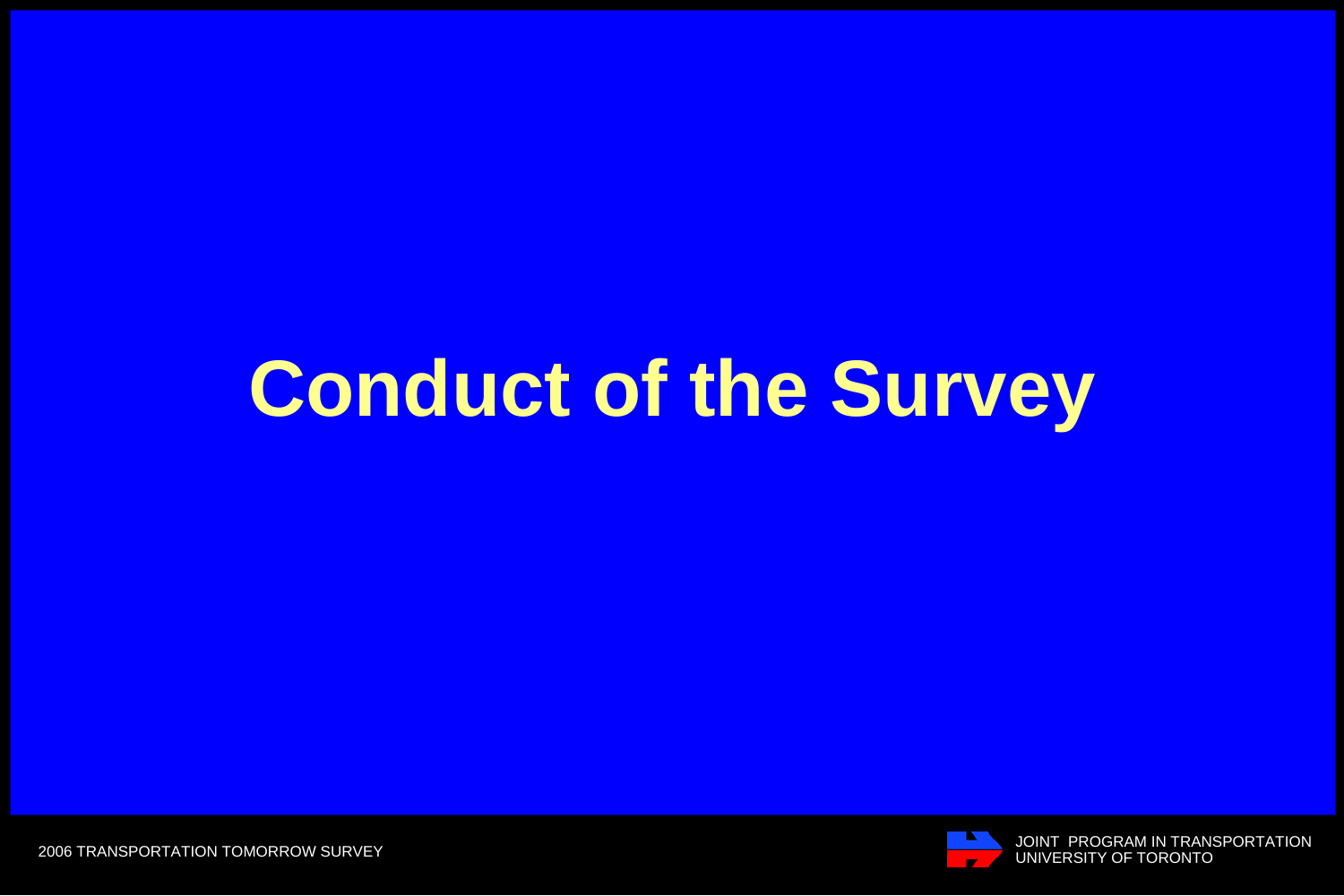## **Supporting Agencies**

#### **Original (1986, 1991)**

Cities of Toronto and Hamilton

Regional Municipalities of Durham, Halton, Peel, York

GO Transit, Ministry of Transportation Ontario, Toronto Transit Commission

#### **Additions in 1996**

 Cities of Barrie, Guelph, Kawartha Lakes, Peterborough Counties of Peterborough, Simcoe, Wellington Regional Municipalities of Niagara, Waterloo Town of Orangeville

#### **Changes in 2001**

 City of Orillia Regional Municipality of Waterloo (elected not to participate)

#### **Changes in 2006**

 City of Brantford County of Dufferin Regional Municipality of Waterloo City of Orillia (elected not to participate)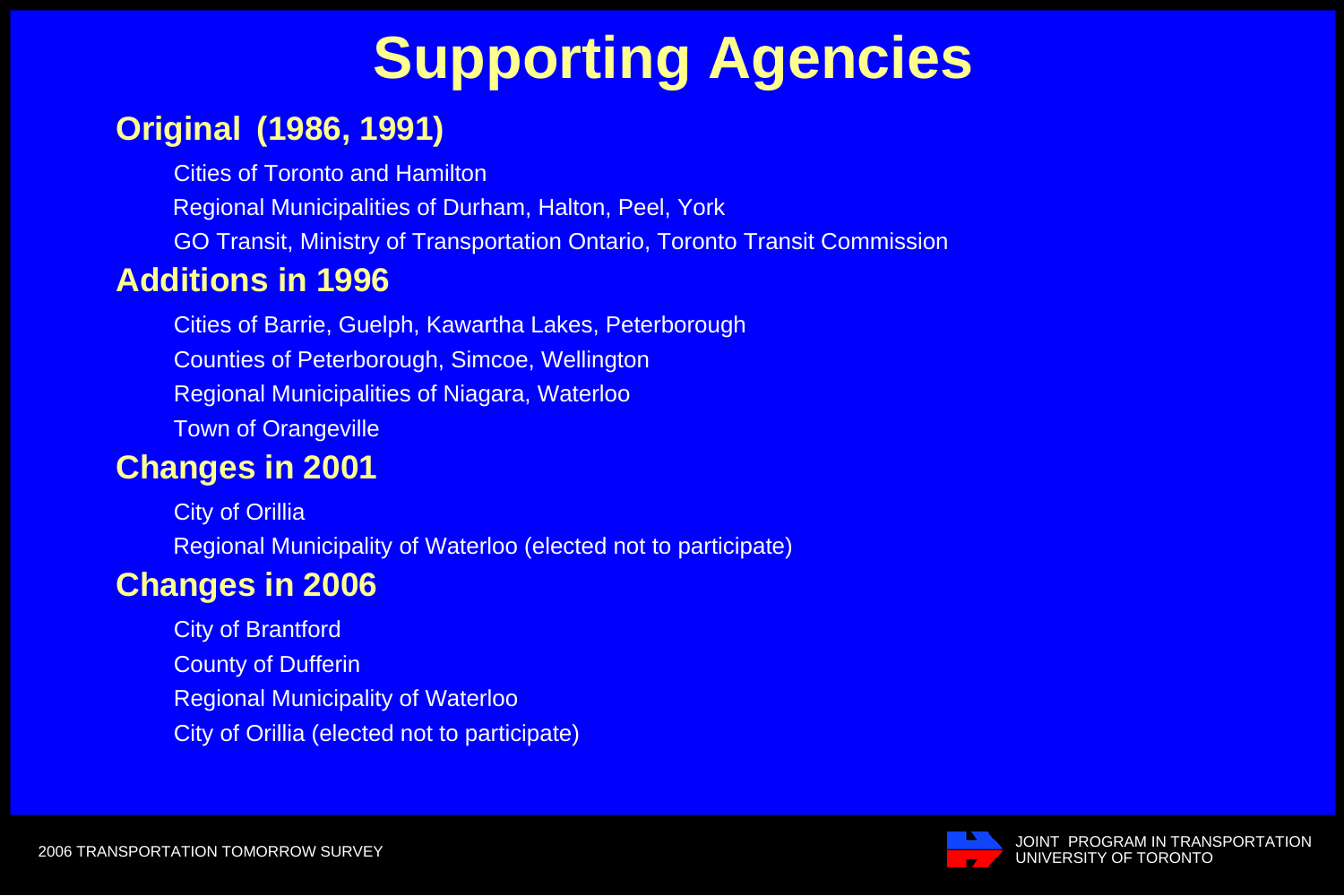

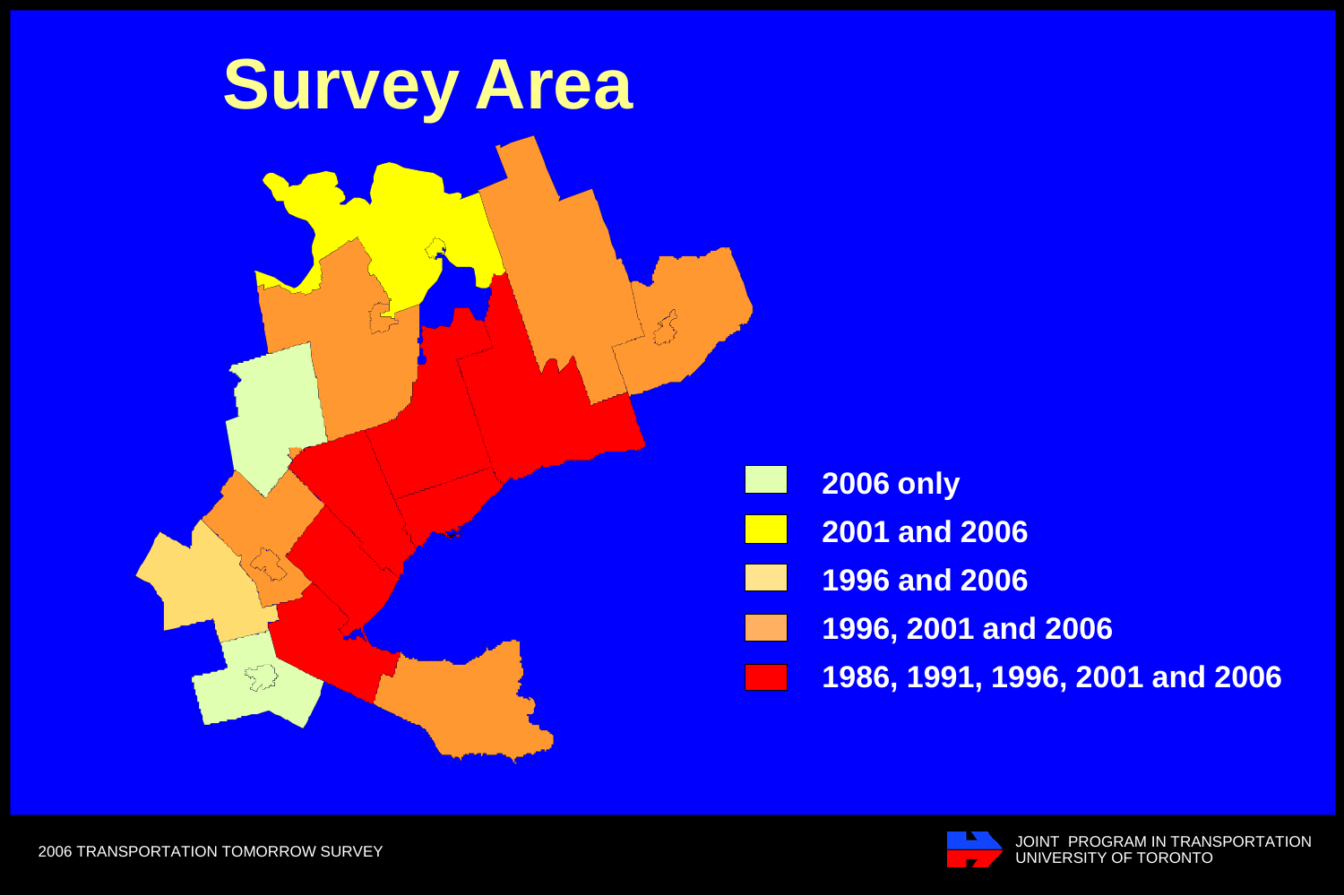### **2006 Survey Period**

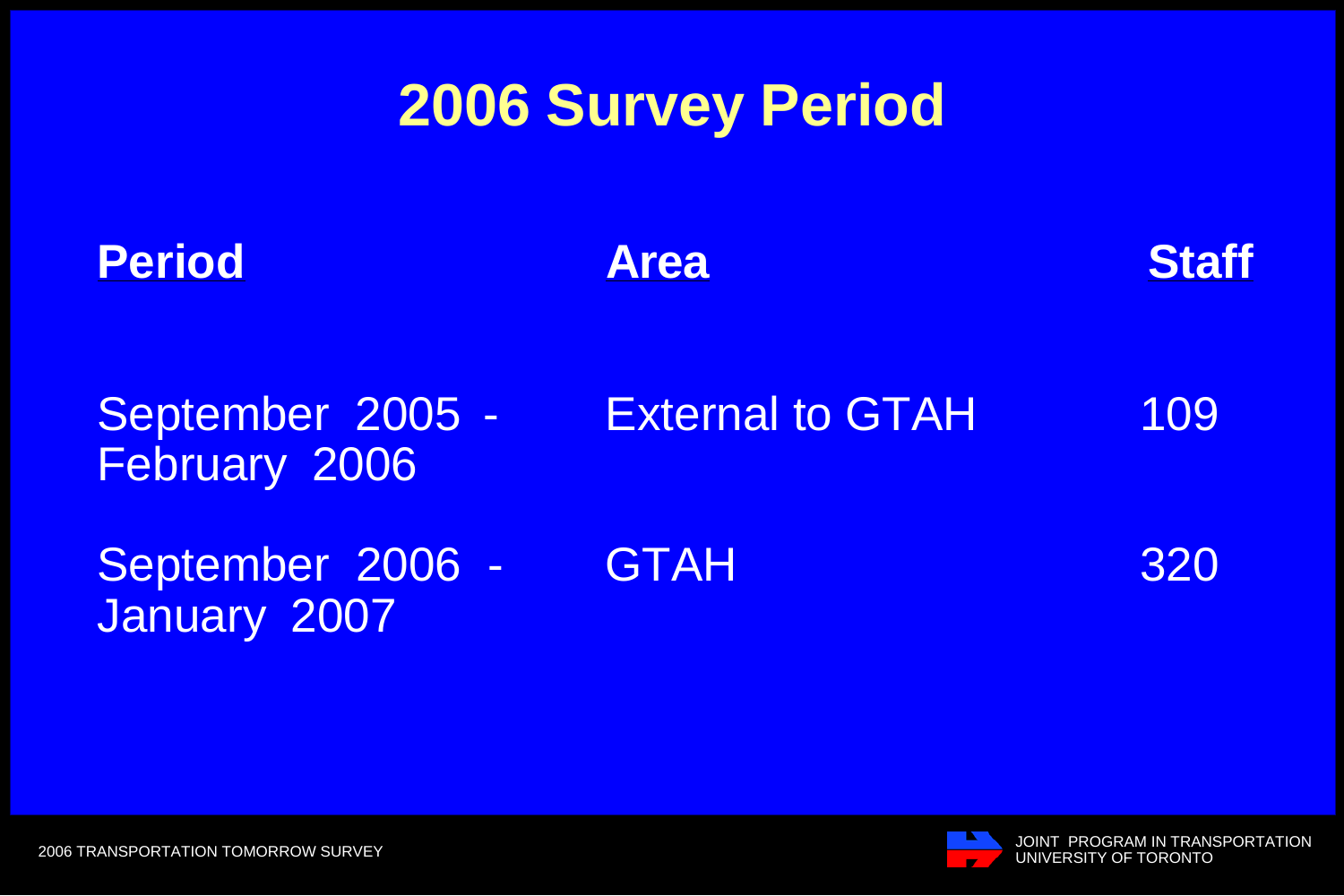### **Sample Control**

### **Telephone listings from InfoCanada**

- **August Preliminary lists of Survey Area**
- October Complete listing to cover 5% Sample
- **Supplementary Lists as Necessary**

### **5% Sample Across Survey Area Controlled by Canada Post's Forward Sortation Areas**

### **Preliminary Data expanded to 2006 Census Dwelling Units by Census tract**

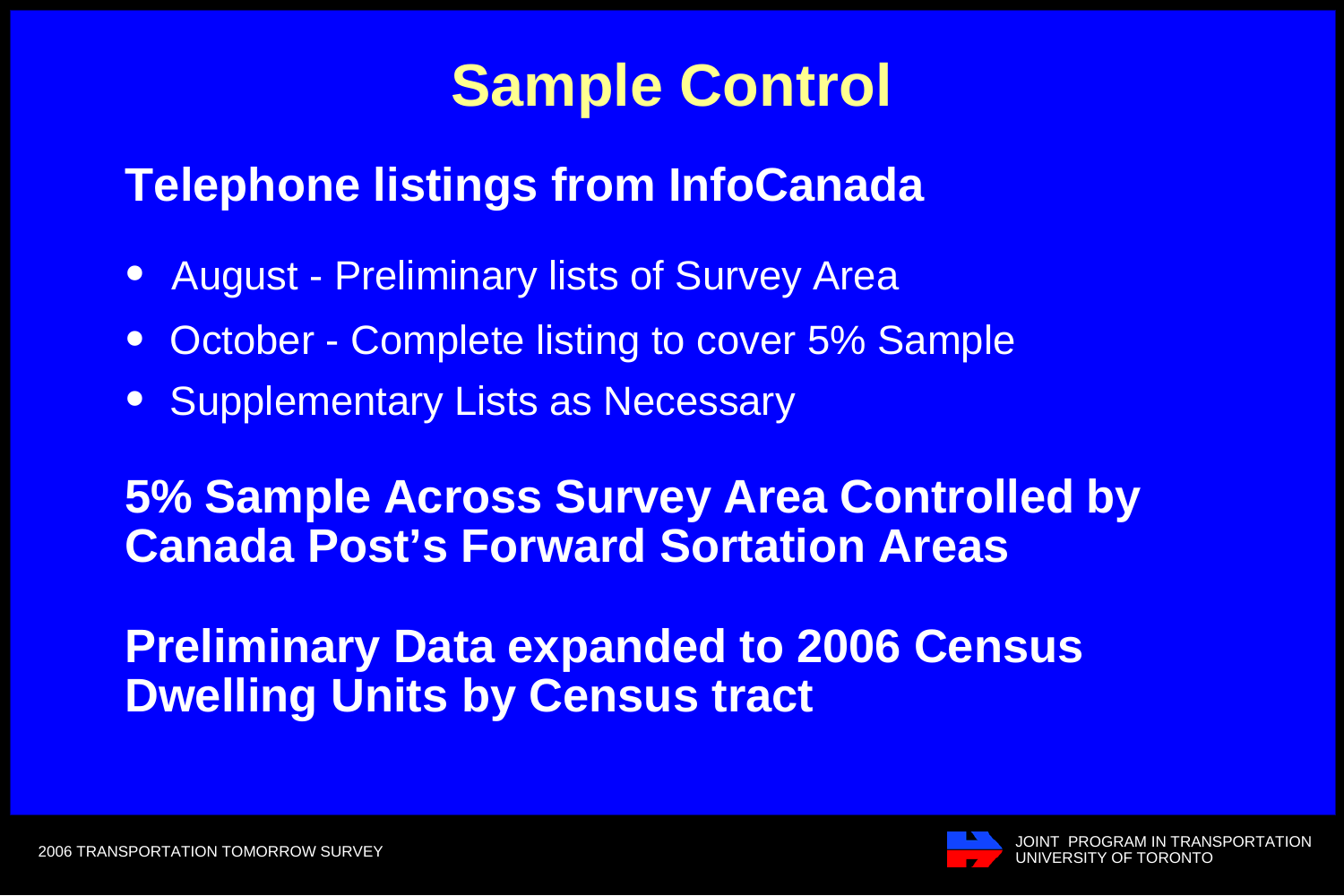### **Survey Procedure**

- **.** Advance Letter
- **Telephone Interview (maximum of 8 attempts)**
- **Geocode all Location Information**
- **Call Back if Necessary**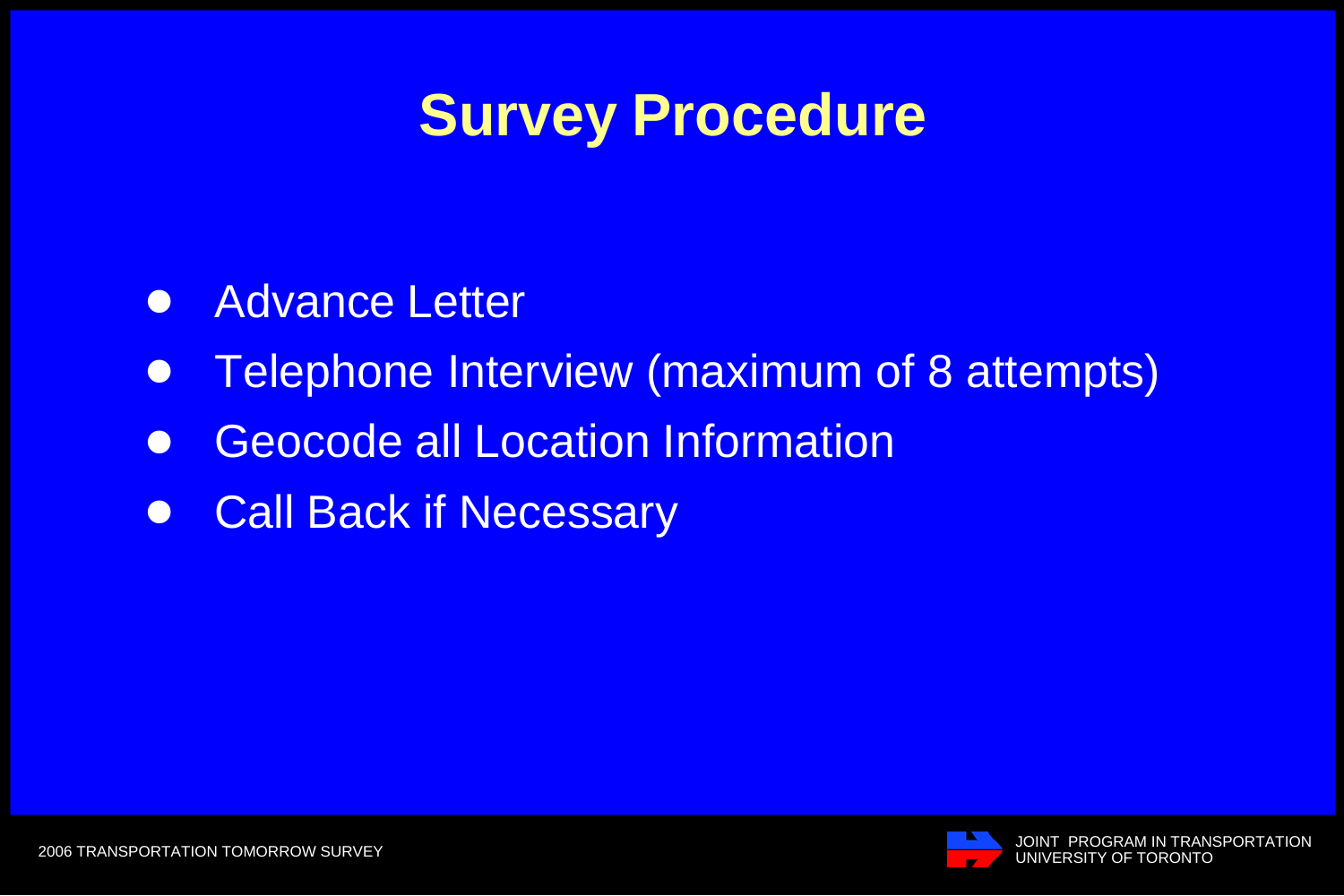### **Survey Questions in 2006**

### **Household**

- Home Location
- Number of People
- $\bullet$  Number of **Vehicles**
- Dwelling Type

### **Person Trip**

- **Age and Gender**
- License to Drive
- **Transit Pass**
- **Employment and** Student Status
- **Occupation**
- Work and School **Locations**
- Availability of Free Parking at Work
- Work at Home on Survey Day

- $\bullet$  Origin and Destination Locations
- **Purpose**
- Start time
- Mode of Travel
- Detail of Access, Egress and Route for Transit Trips

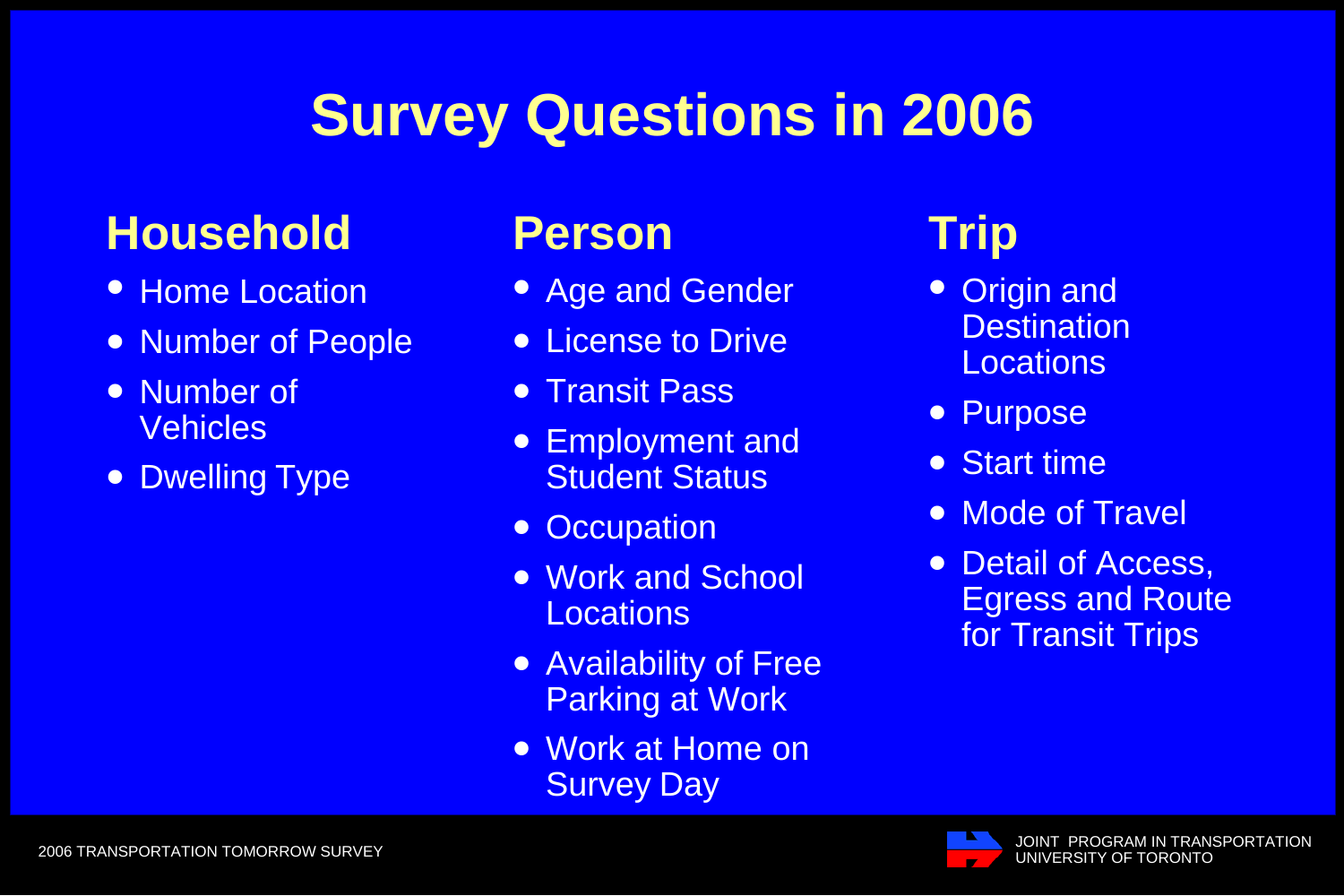### **Interview Process in 2006**

### **Equipment**

 $\bullet$ 120 interview stations, 8 monitoring stations, 12 coding stations on a Local Area Network

### **Four interviewing teams**

- Interviewing hours:
	- < Evenings: 5:30 p.m. 9:30 p.m.
	- < Saturdays: 10:00 a.m. 2:00 p.m.

### **Daytime Interviewing Team**

- **Schedule Call-backs**
- **Respondent Call-ins**
- **Visual editing of completed interviews**

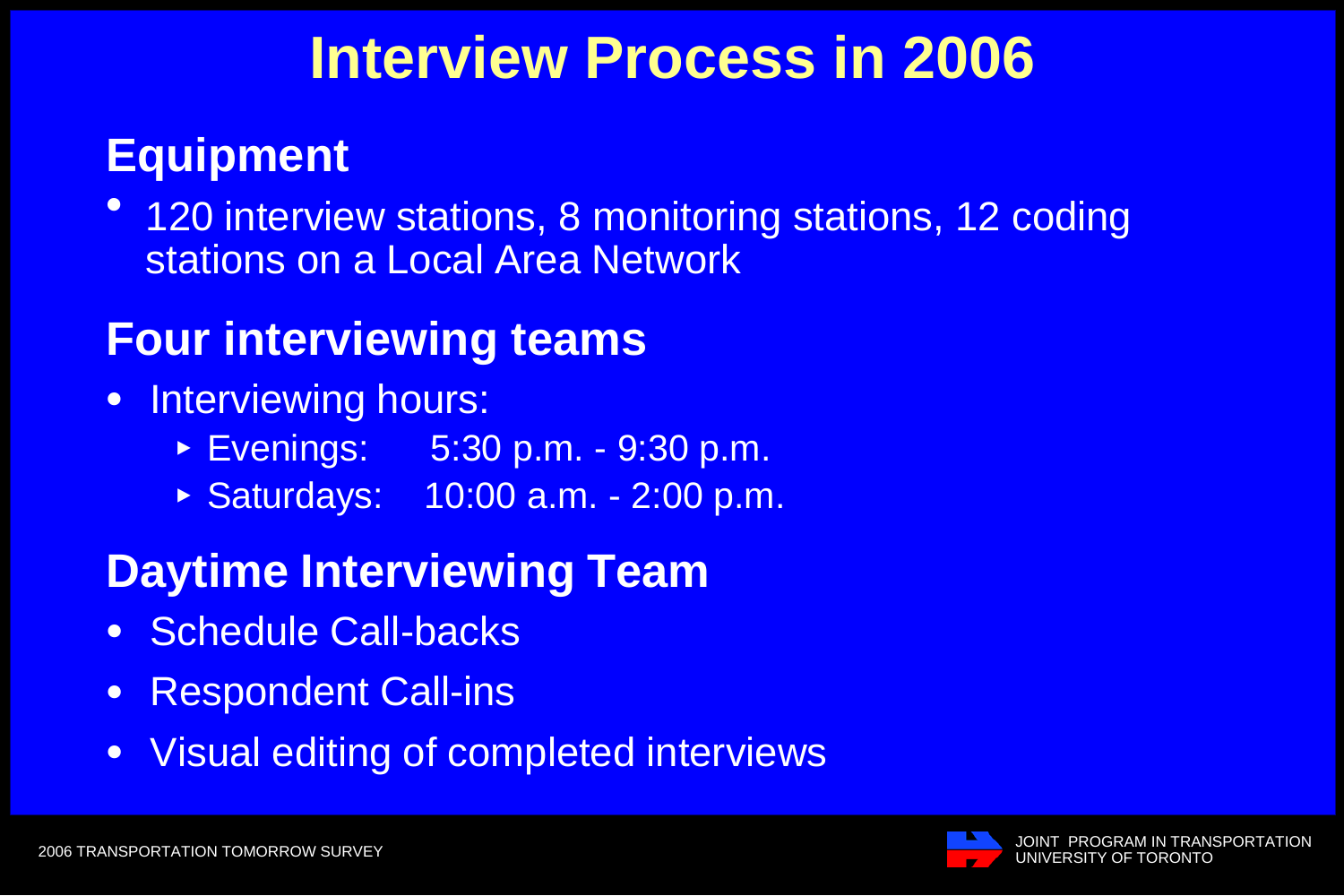### **Geocoding Process in 2006**

### **All Location Data**

- **Home Address**
- **.** Usual Place of Work and School
- Location of every trip origin and trip destination

### **UTM (Universal Transverse Mercator) Coordinates**

### **x-y Coordinates Assigned to:**

• 2001 Traffic Zone System

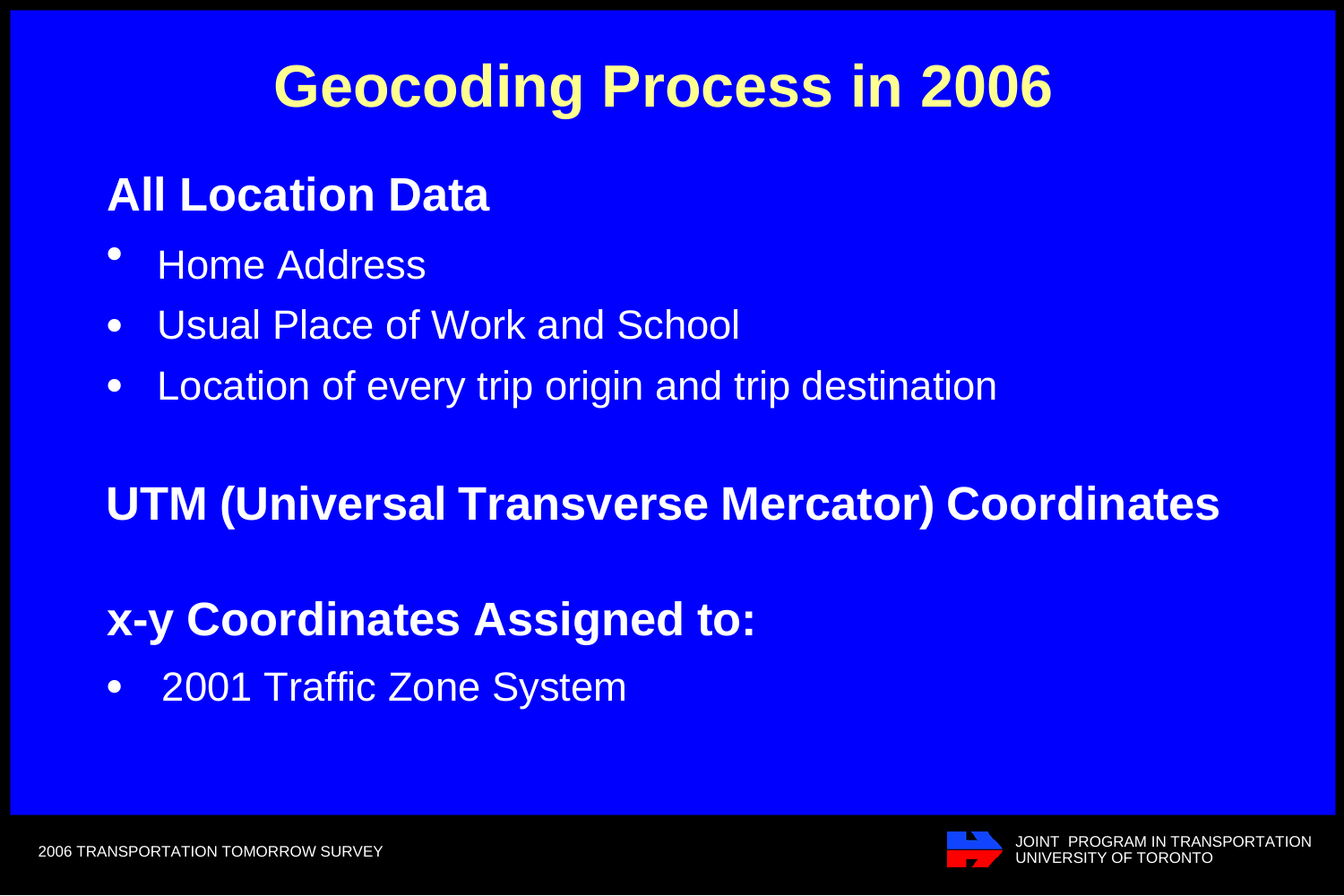## **Quality Control**

- **Logic checks in Direct Data Entry Software**
- Silent Telephone Monitoring
- Validation Checks Run Nightly
- **.** Visual Editing of Printouts of Completed Interviews
- **Extensive Logic and Validation Checks Processed on** Completed Database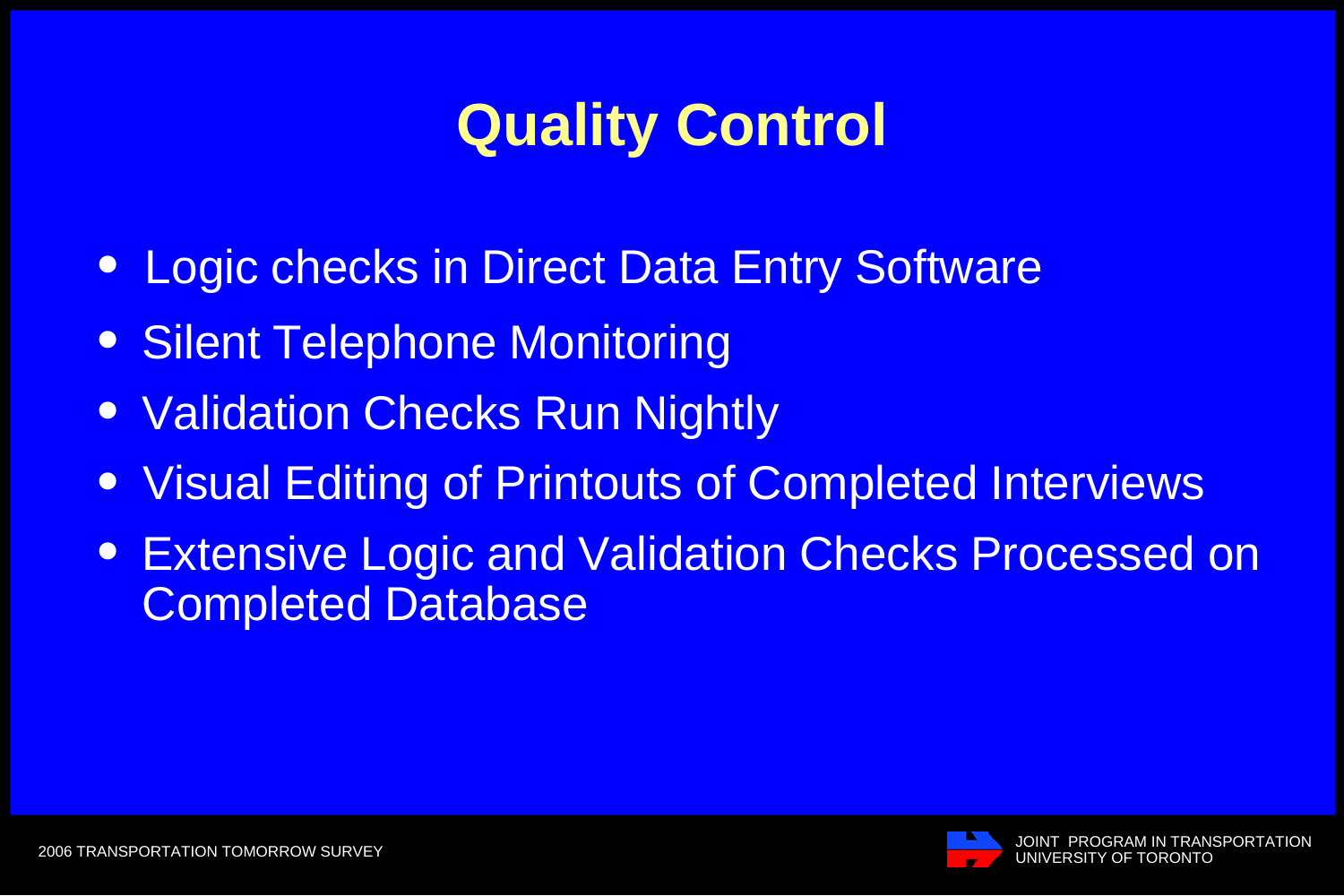# **2006 Data Summary**

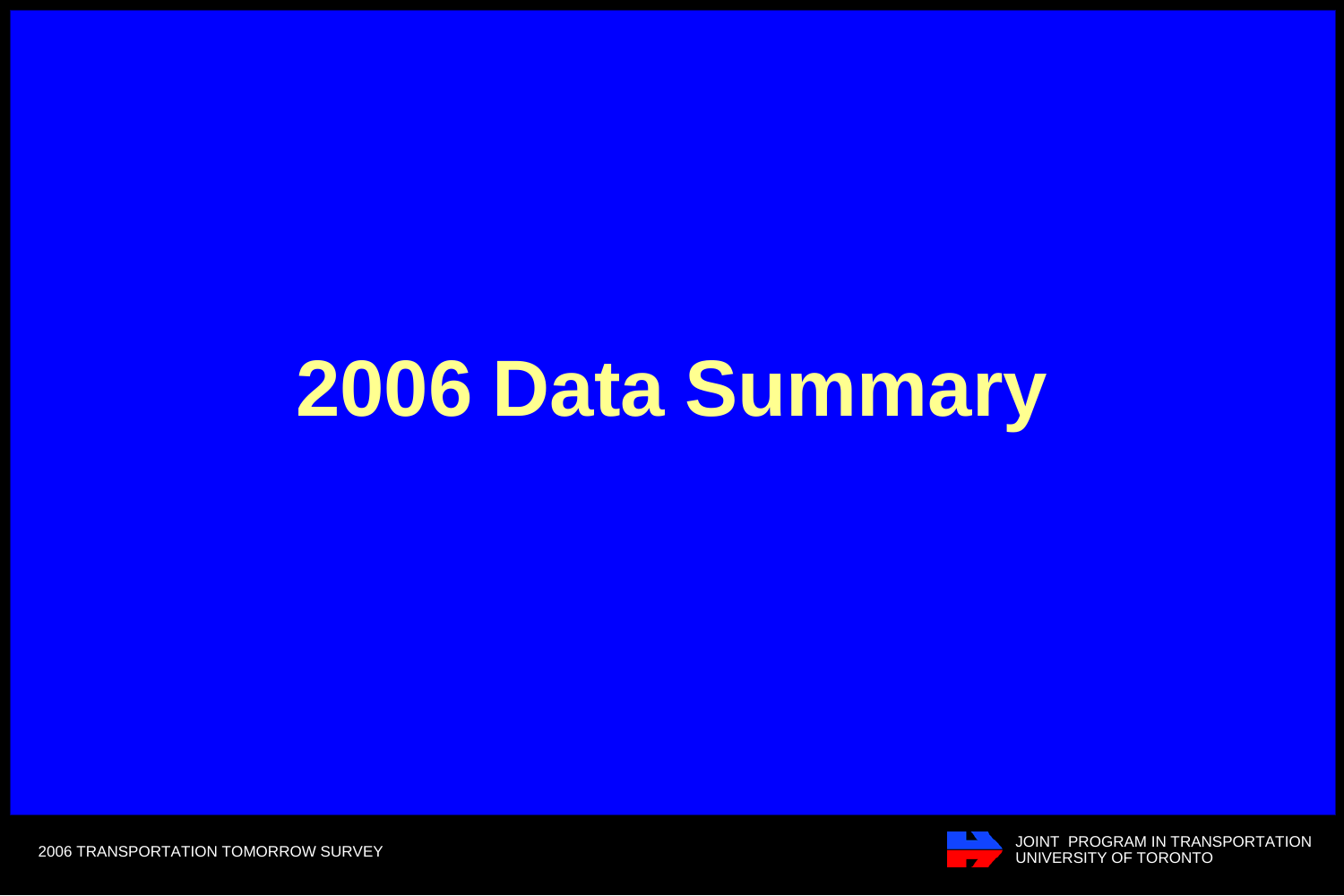### **2006 TTS - Number of Records**

| <b>Participating Agency</b>              | <b>Households</b> | <b>Persons</b> | <b>Trips</b> |
|------------------------------------------|-------------------|----------------|--------------|
| <b>City of Toronto</b>                   | 51,600            | 129,300        | 253,900      |
| <b>Regional Municipality of Durham</b>   | 9,500             | 26,400         | 59,800       |
| <b>Regional Municipality of York</b>     | 14,200            | 44,000         | 95,300       |
| <b>Regional Municipality of Peel</b>     | 17,900            | 56,100         | 117,600      |
| <b>Regional Municipality of Halton</b>   | 9,200             | 24,700         | 58,000       |
| <b>City of Hamilton</b>                  | 10,000            | 25,200         | 54,900       |
| <b>Regional Municipality of Niagara</b>  | 8,900             | 22,100         | 54,200       |
| <b>Regional Municipality of Waterloo</b> | 8,700             | 23,500         | 55,800       |
| <b>City of Guelph</b>                    | 2,300             | 6,000          | 14,500       |
| <b>County of Wellington</b>              | 1,100             | 2,900          | 6,500        |
| <b>Town of Orangeville</b>               | 500               | 1,500          | 3,500        |
| <b>City of Barrie</b>                    | 2,100             | 5,600          | 12,900       |
| <b>County of Simcoe</b>                  | 5,400             | 14,300         | 31,500       |
| <b>City of Kawartha Lakes</b>            | 1,700             | 4,100          | 8,800        |
| <b>City of Peterborough</b>              | 1,700             | 4,100          | 10,000       |
| <b>County of Peterborough</b>            | 900               | 2,300          | 5,400        |
| <b>City of Orillia</b>                   | 600               | 1,500          | 3,400        |
| <b>County of Dufferin</b>                | 800               | 2,100          | 4,400        |
| <b>City of Brantford</b>                 | 1,700             | 4,400          | 10,400       |
| <b>County of Brant</b>                   | 600               | 1,700          | 3,700        |
| <b>Total Survey Area</b>                 | 149,600           | 401,700        | 864,300      |

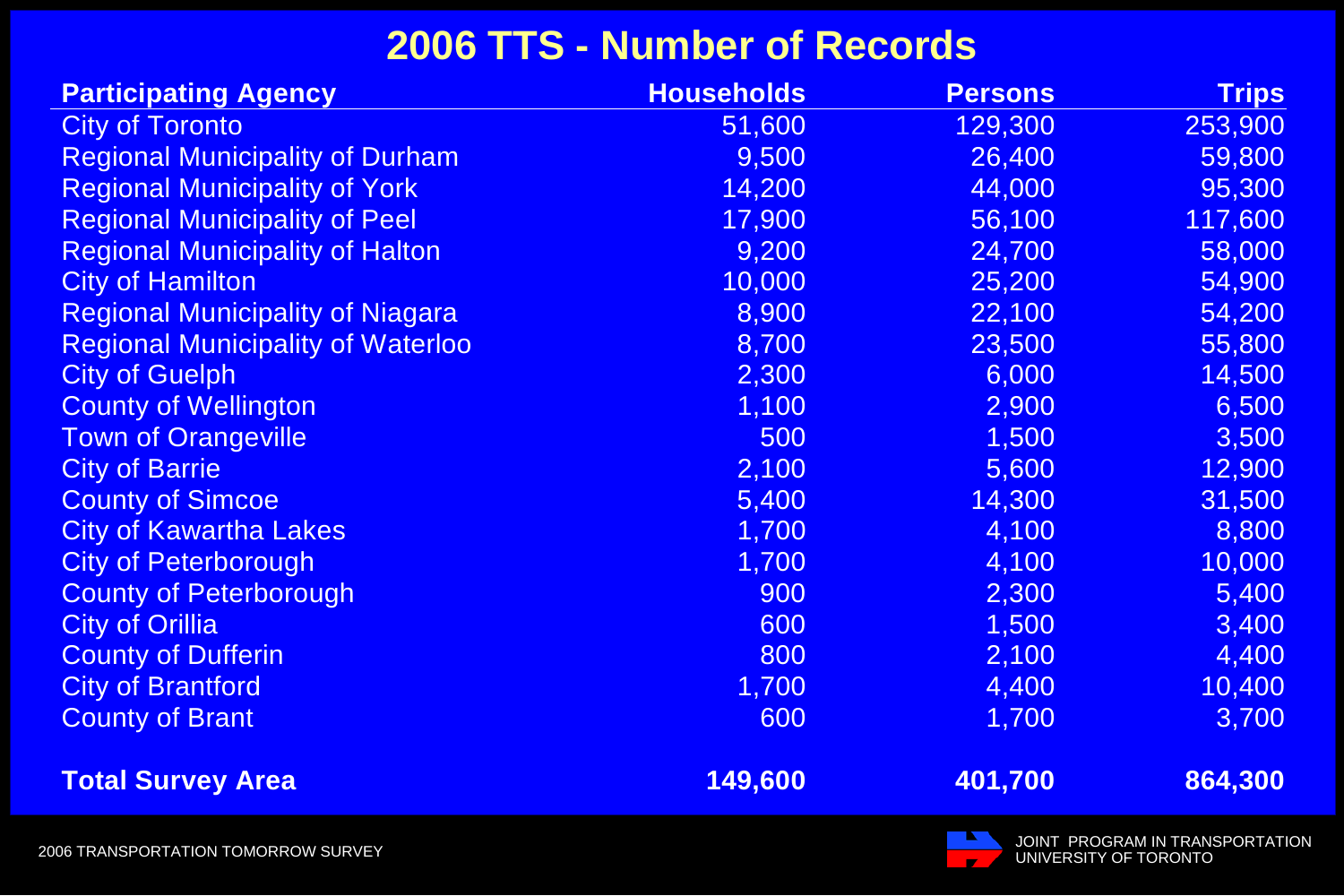#### **Population Distribution by Age Group**



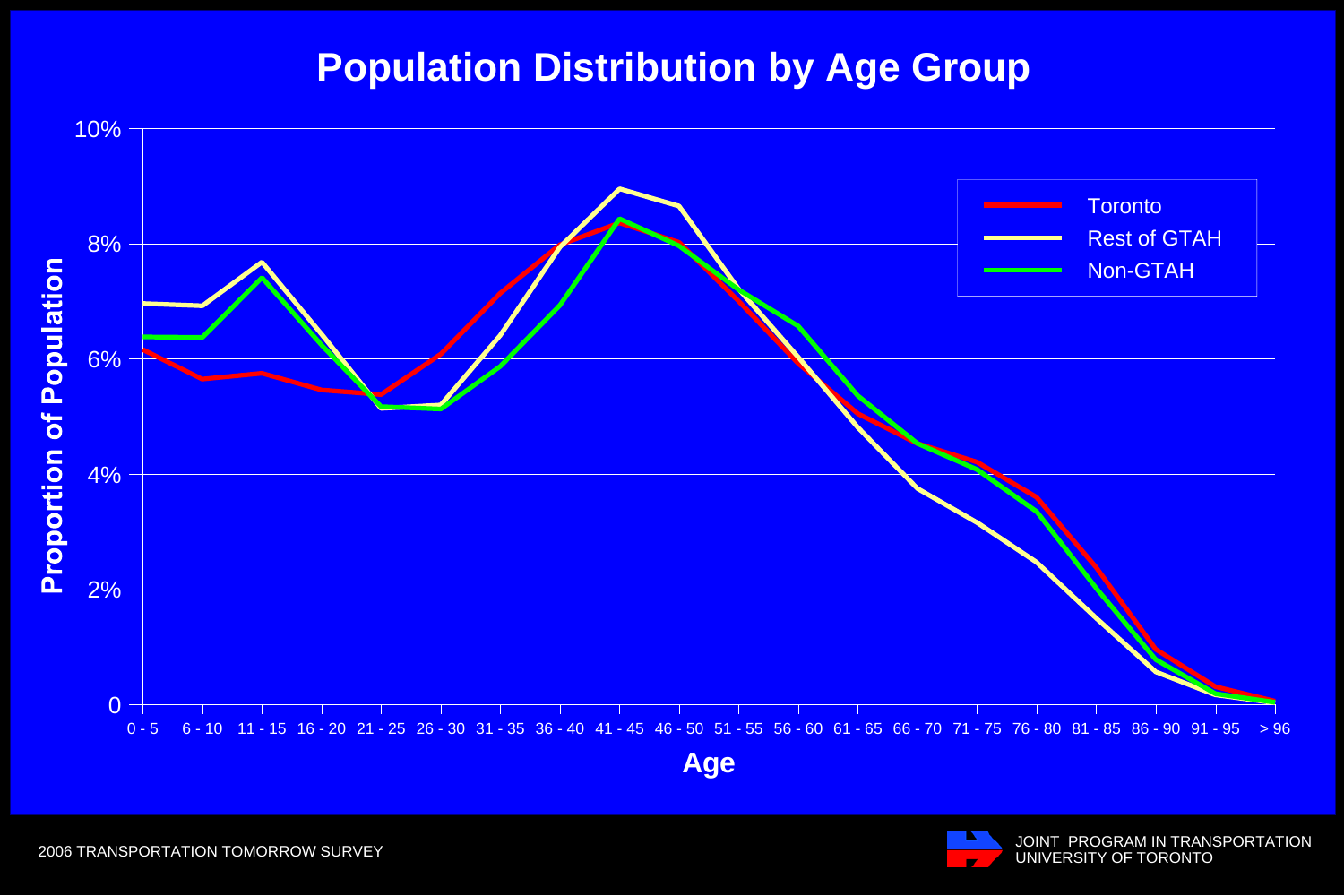#### **Population Distribution and Median Age**



JOINT PROGRAM IN TRANSPORTATION<br>UNIVERSITY OF TORONTO

2006 TRANSPORTATION TOMORROW SURVEY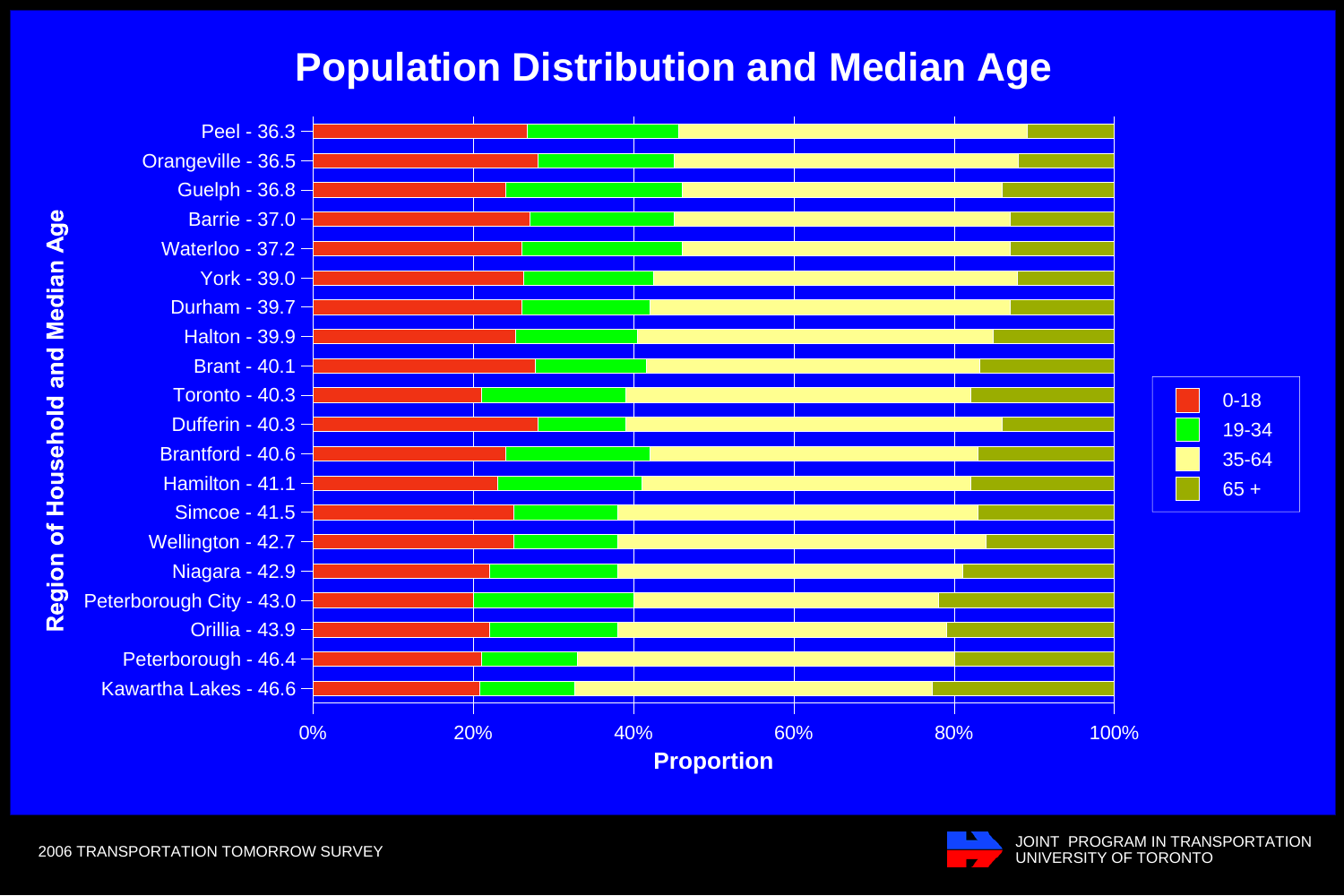### **Vehicle Availability**



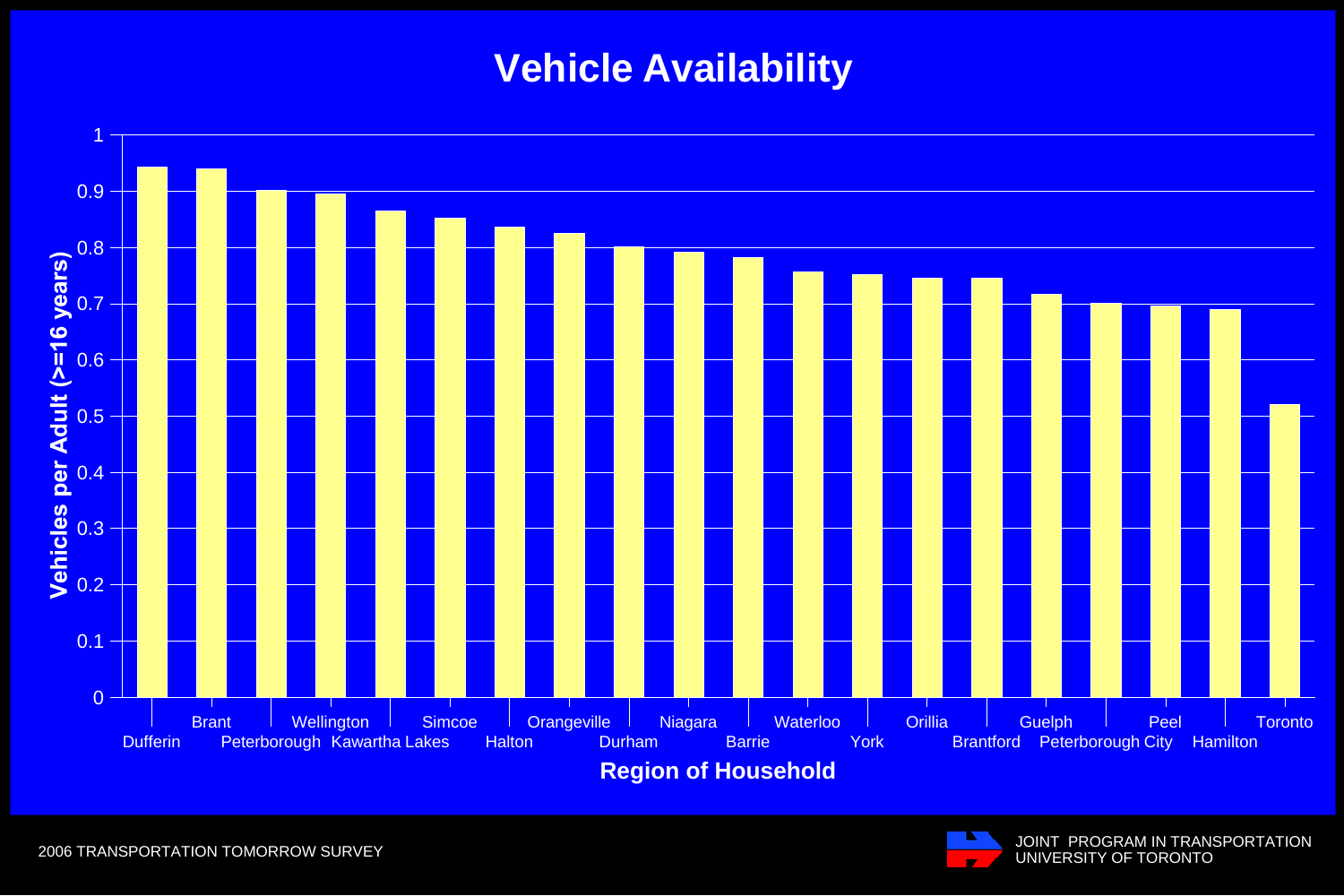#### **Proportion of Adults (>=16) Without a Driver's License**



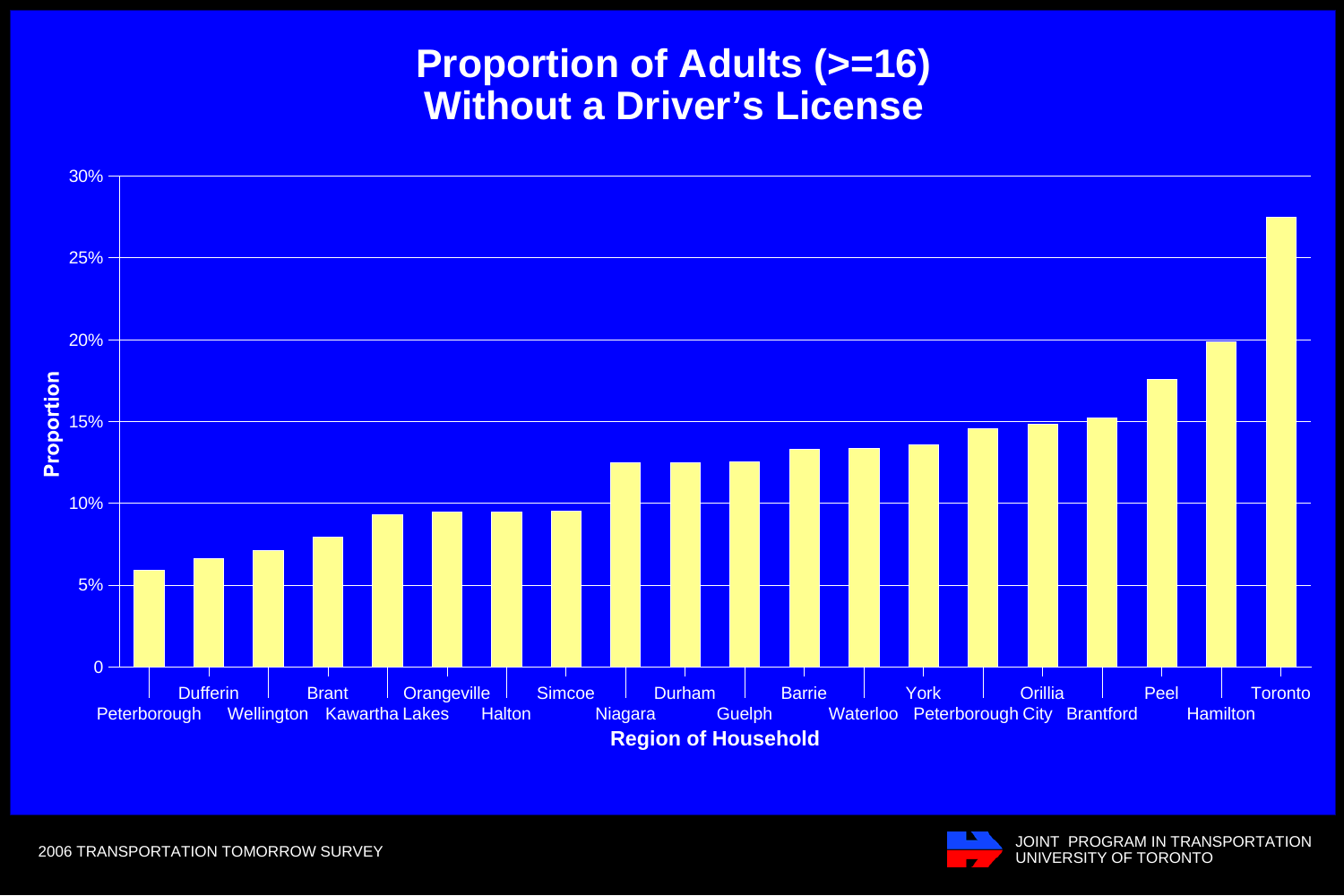#### **Proportion of Adults (>=16) Without a Drivers Licence**



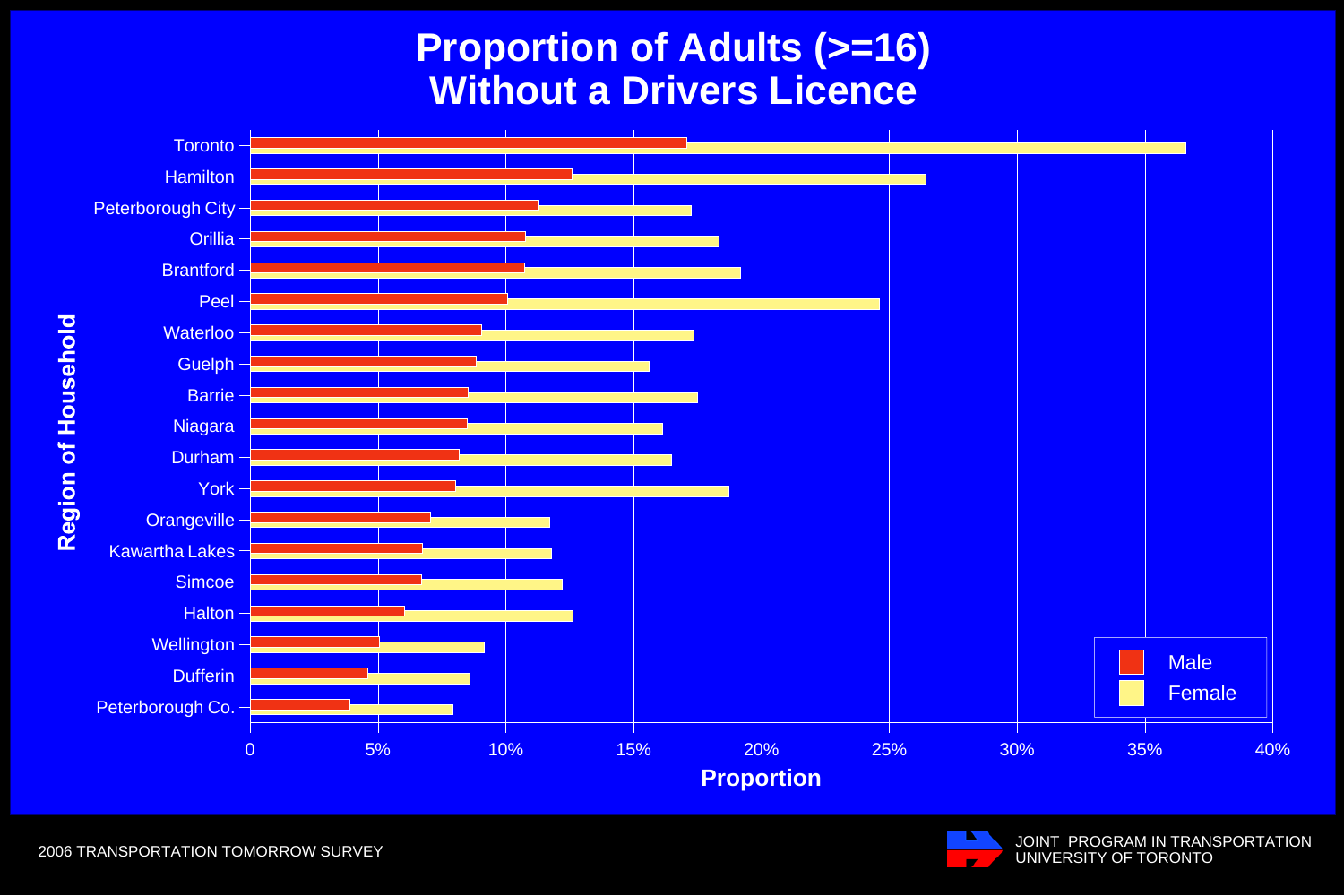#### **Employed Labour Force Participation Rate**





JOINT PROGRAM IN TRANSPORTATION UNIVERSITY OF TORONTO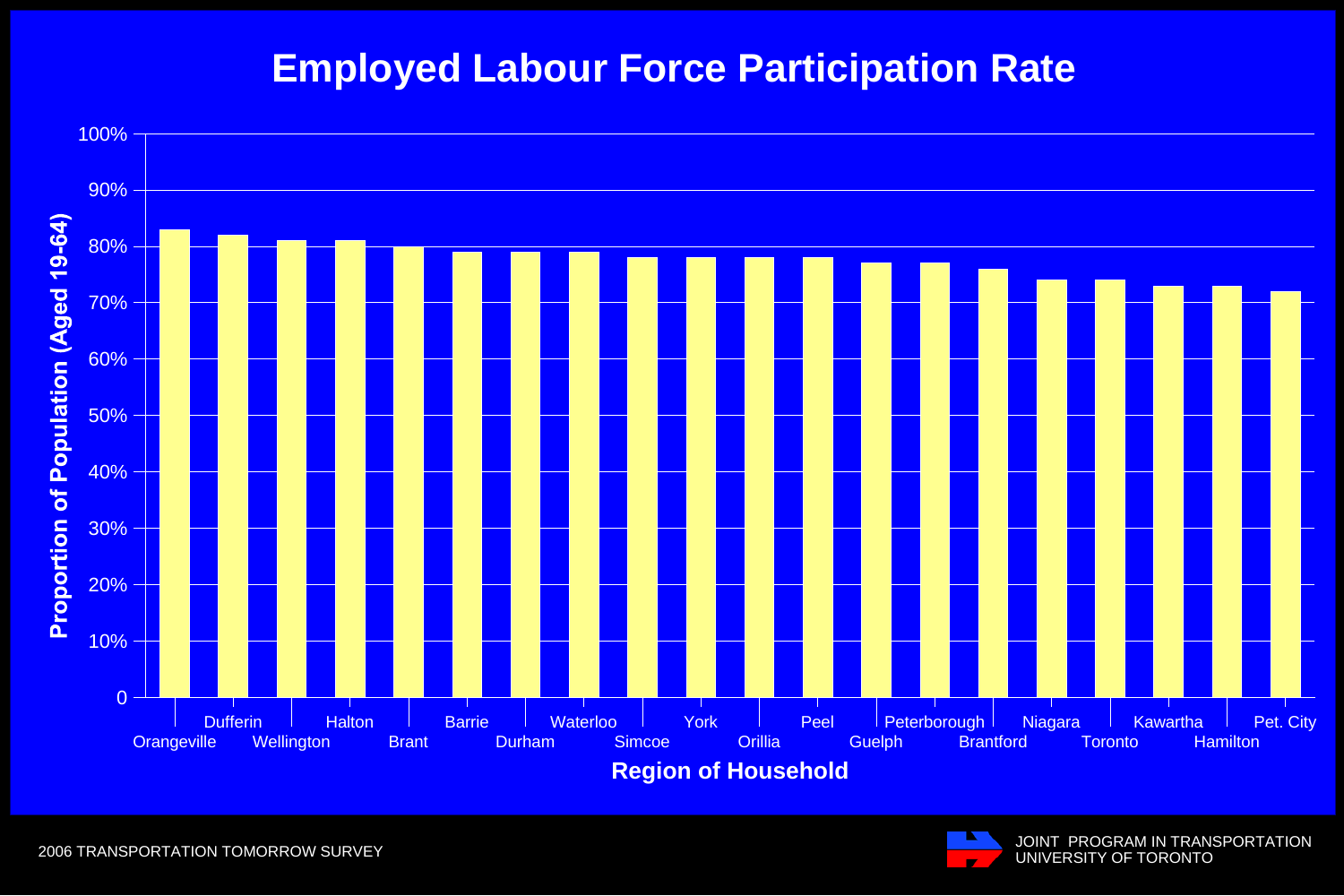#### **Employment vs. Employed Labour Force**





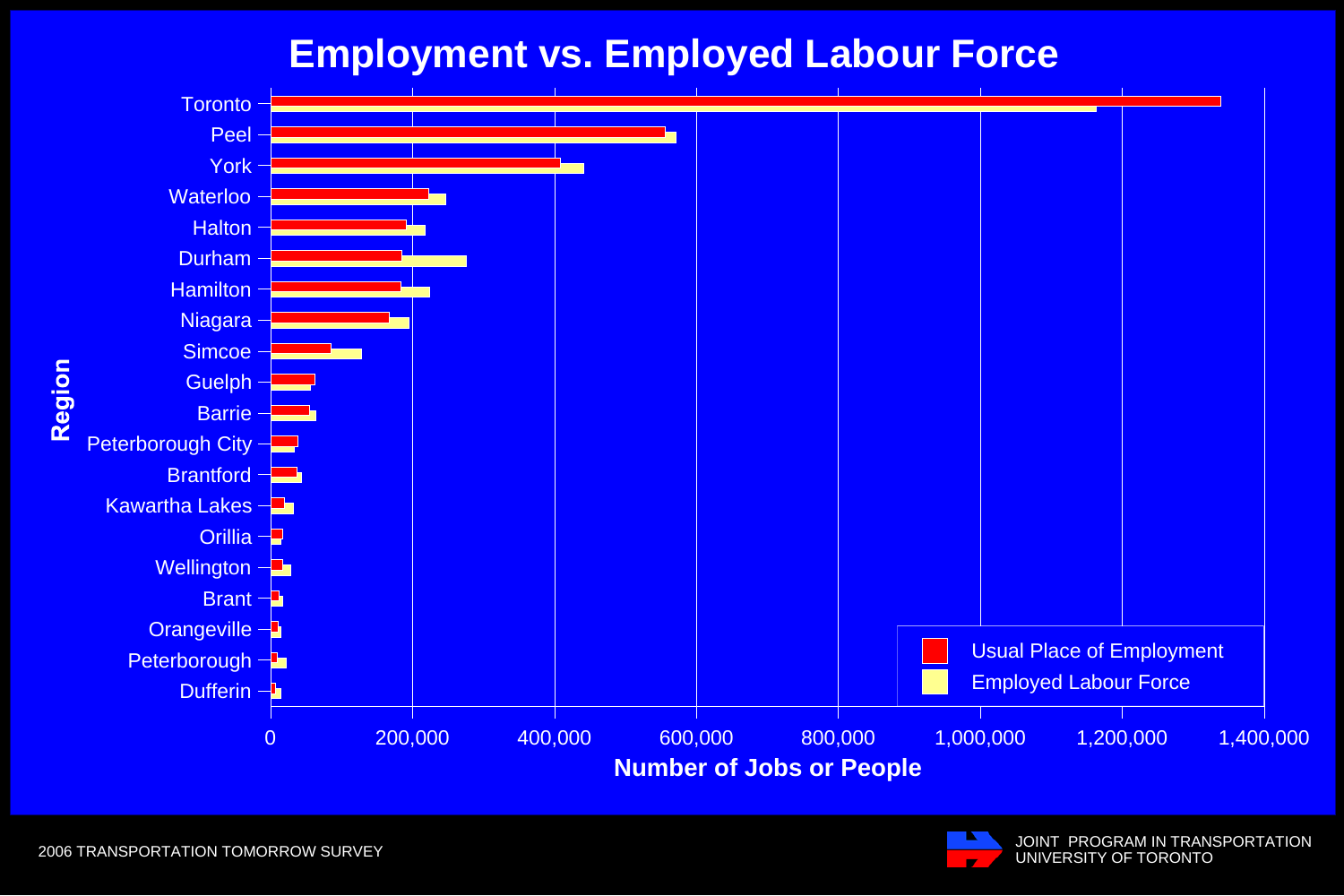### **Trips by Trip Purpose**



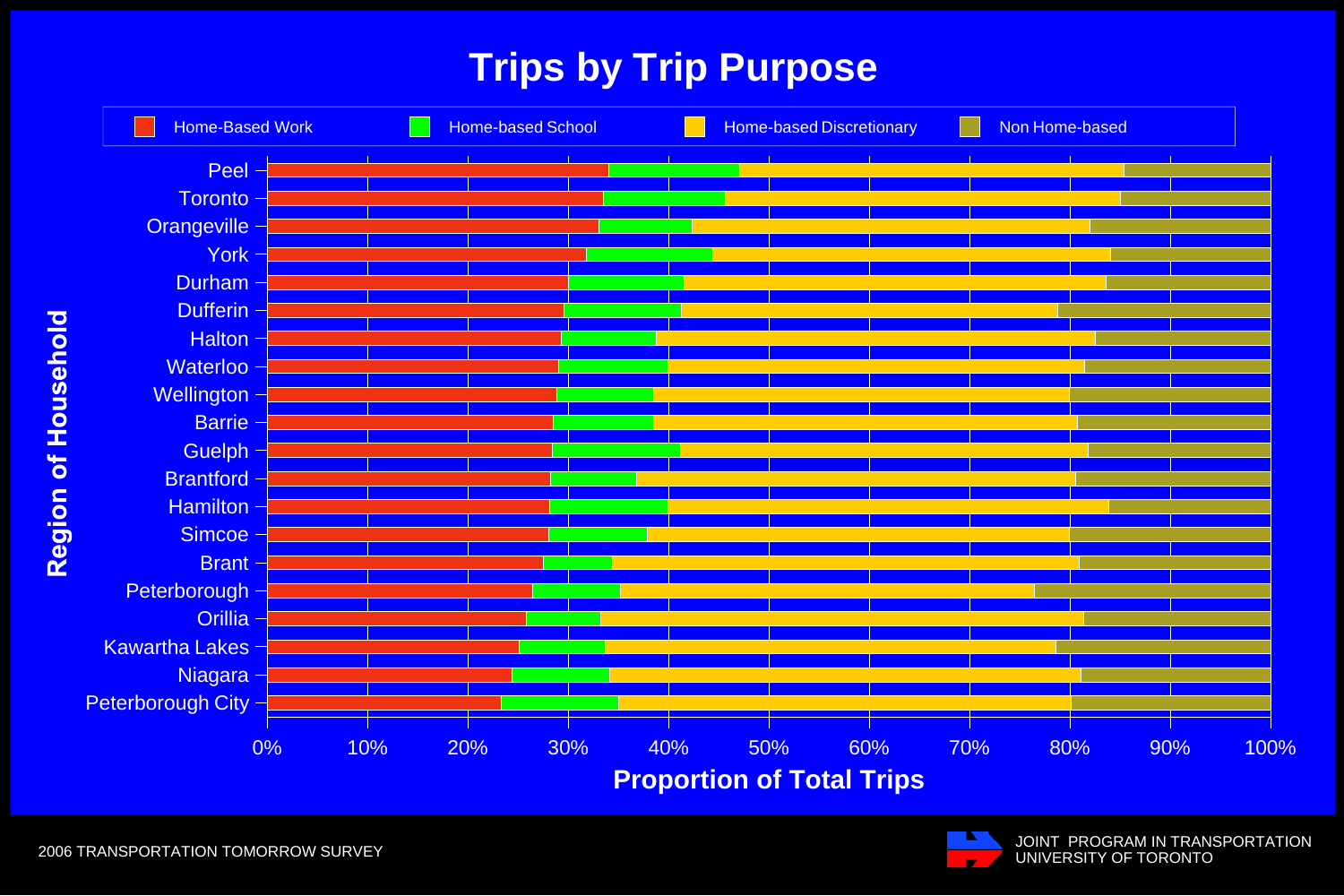### **Trip Purpose**



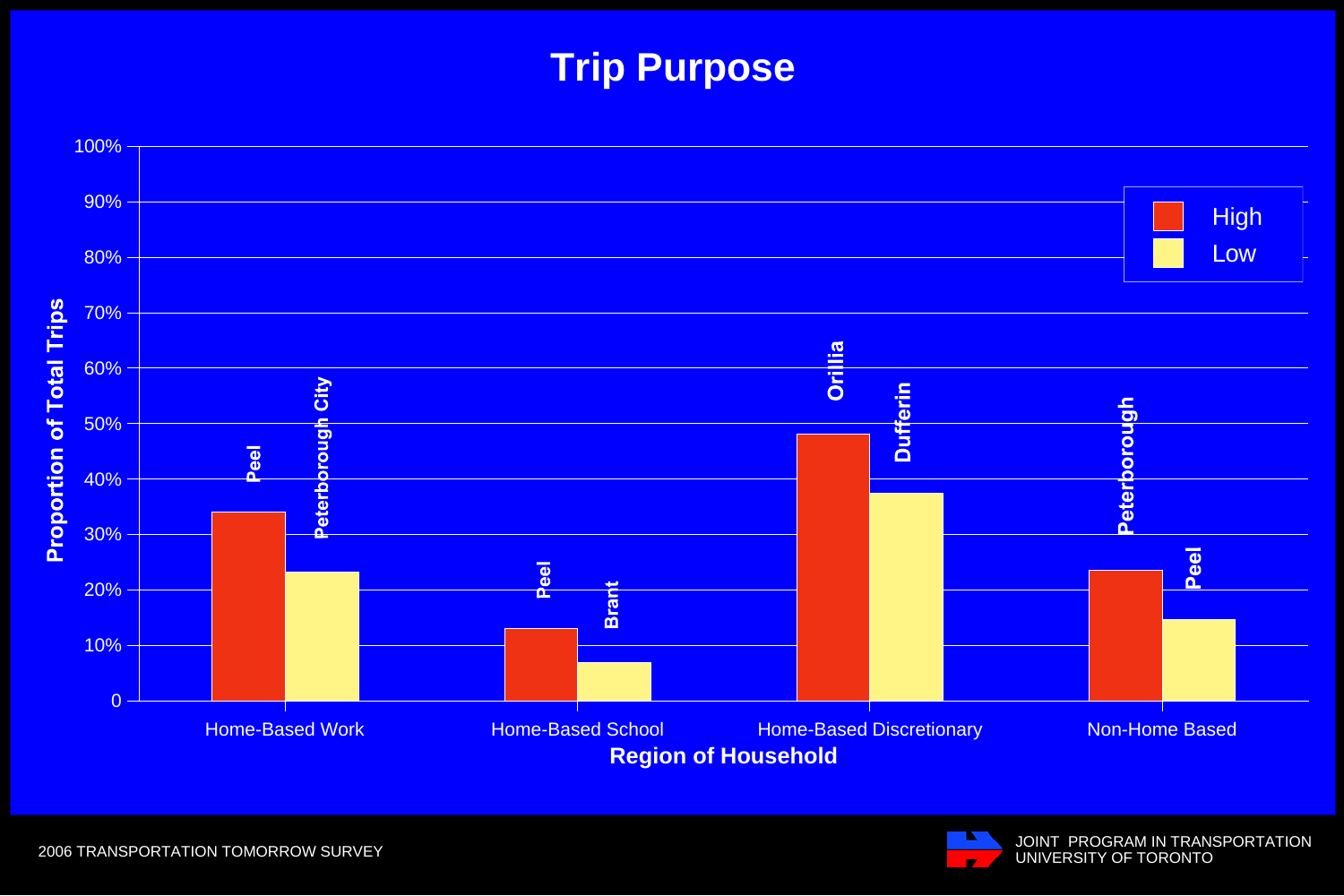### **Mode Split - All Trips**



JOINT PROGRAM IN TRANSPORTATION UNIVERSITY OF TORONTO

2006 TRANSPORTATION TOMORROW SURVEY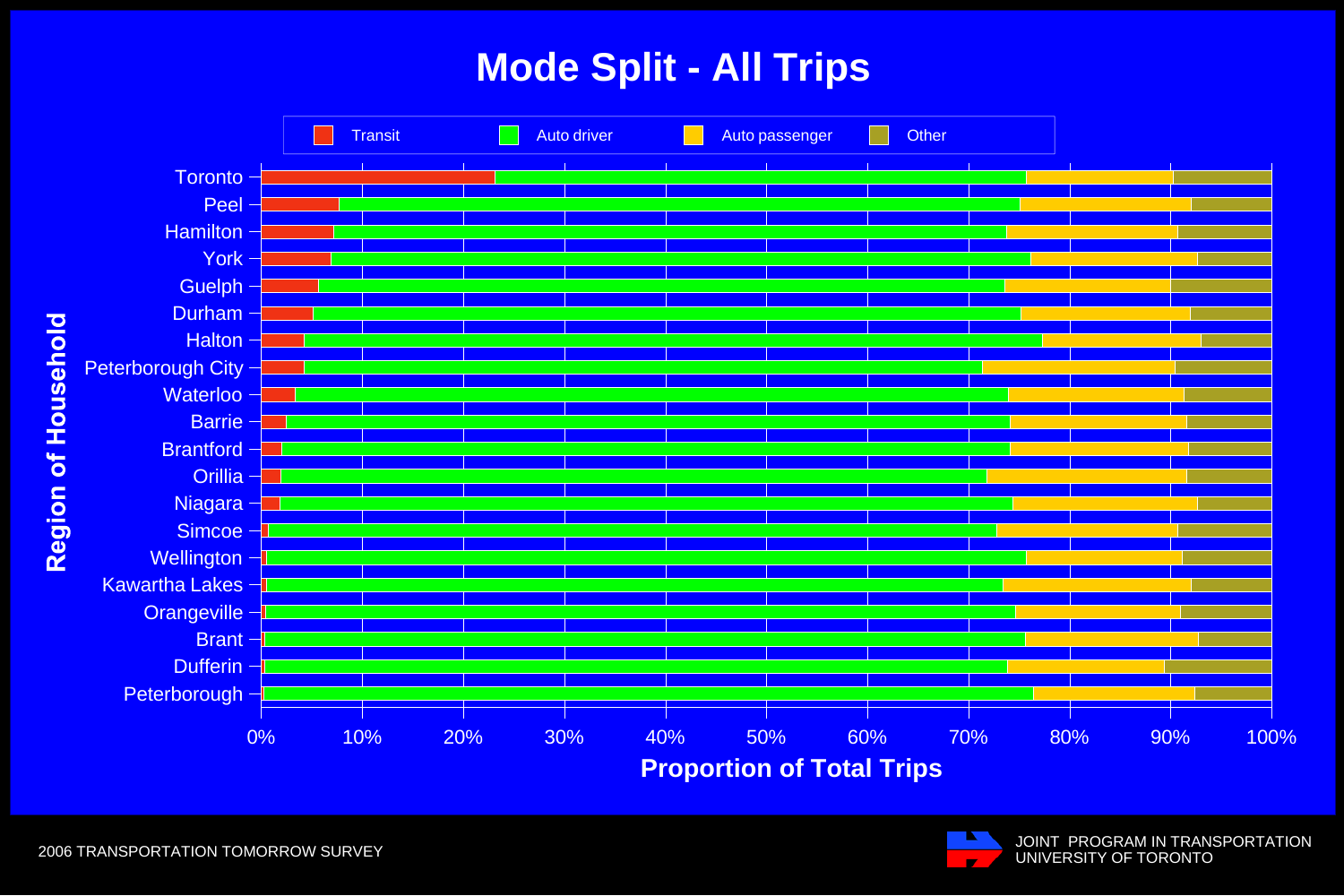### **Total Survey Area Mode Split**



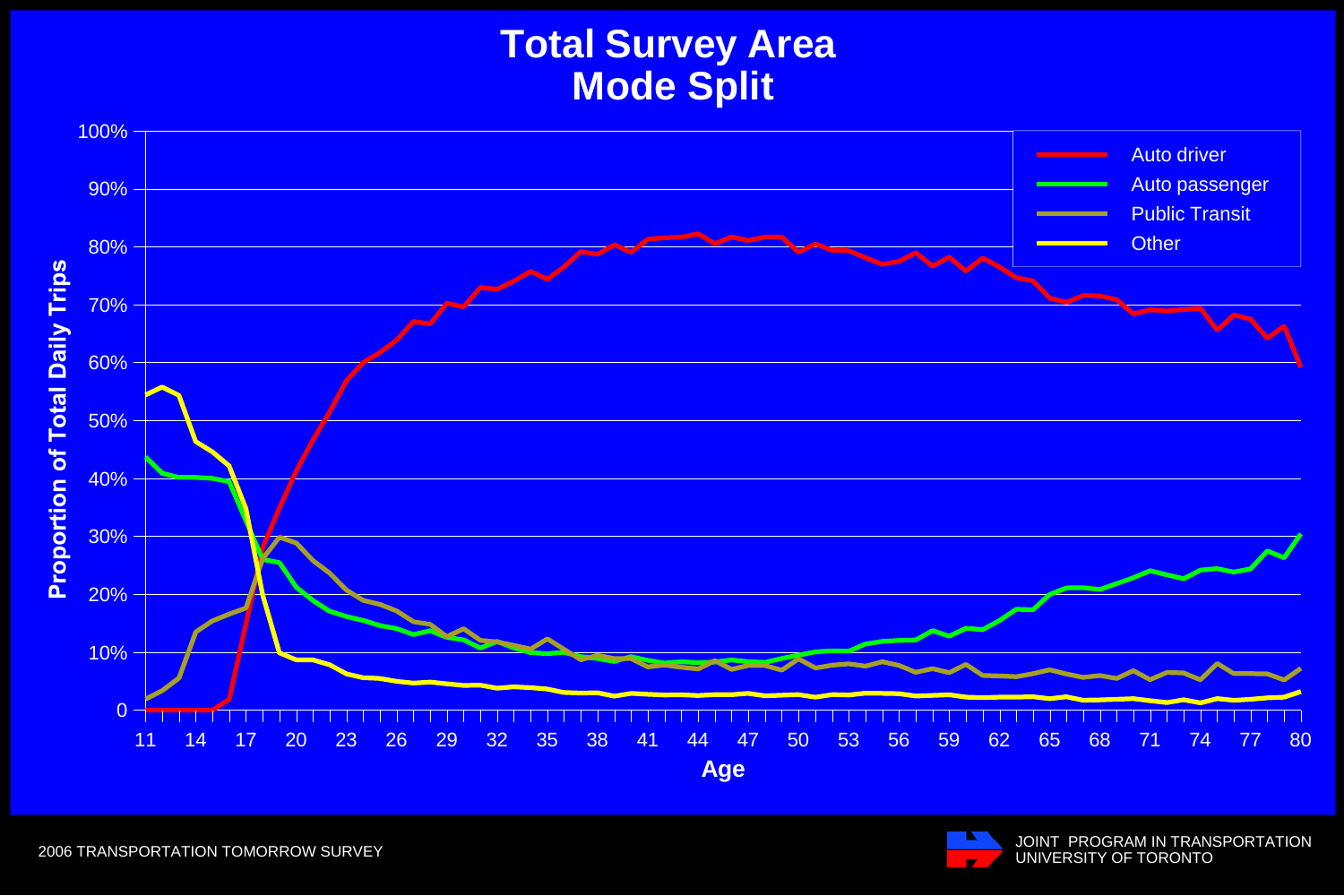#### **GTAH Residents Transit Mode Split**



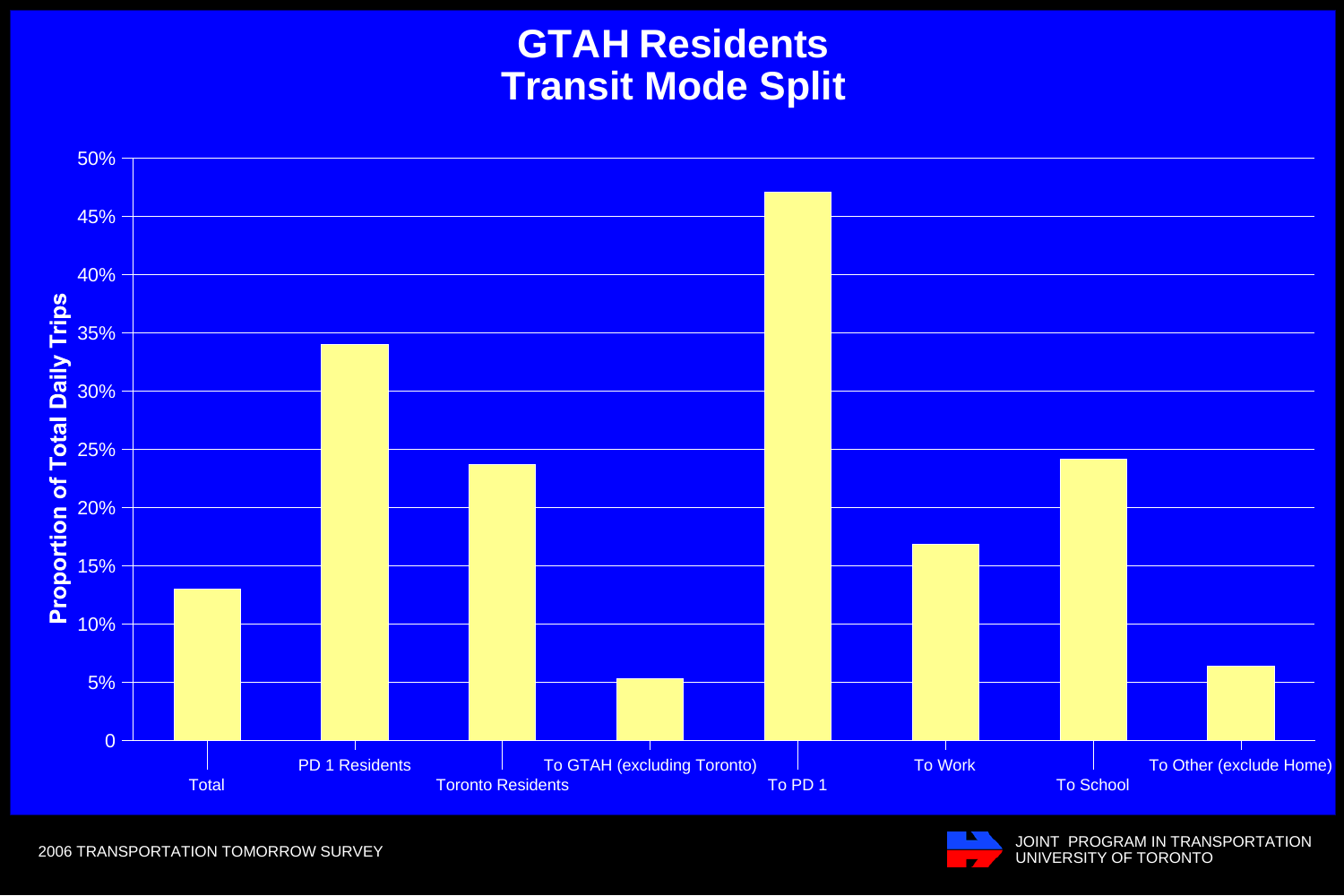#### **Toronto Residents Transit Mode Split**



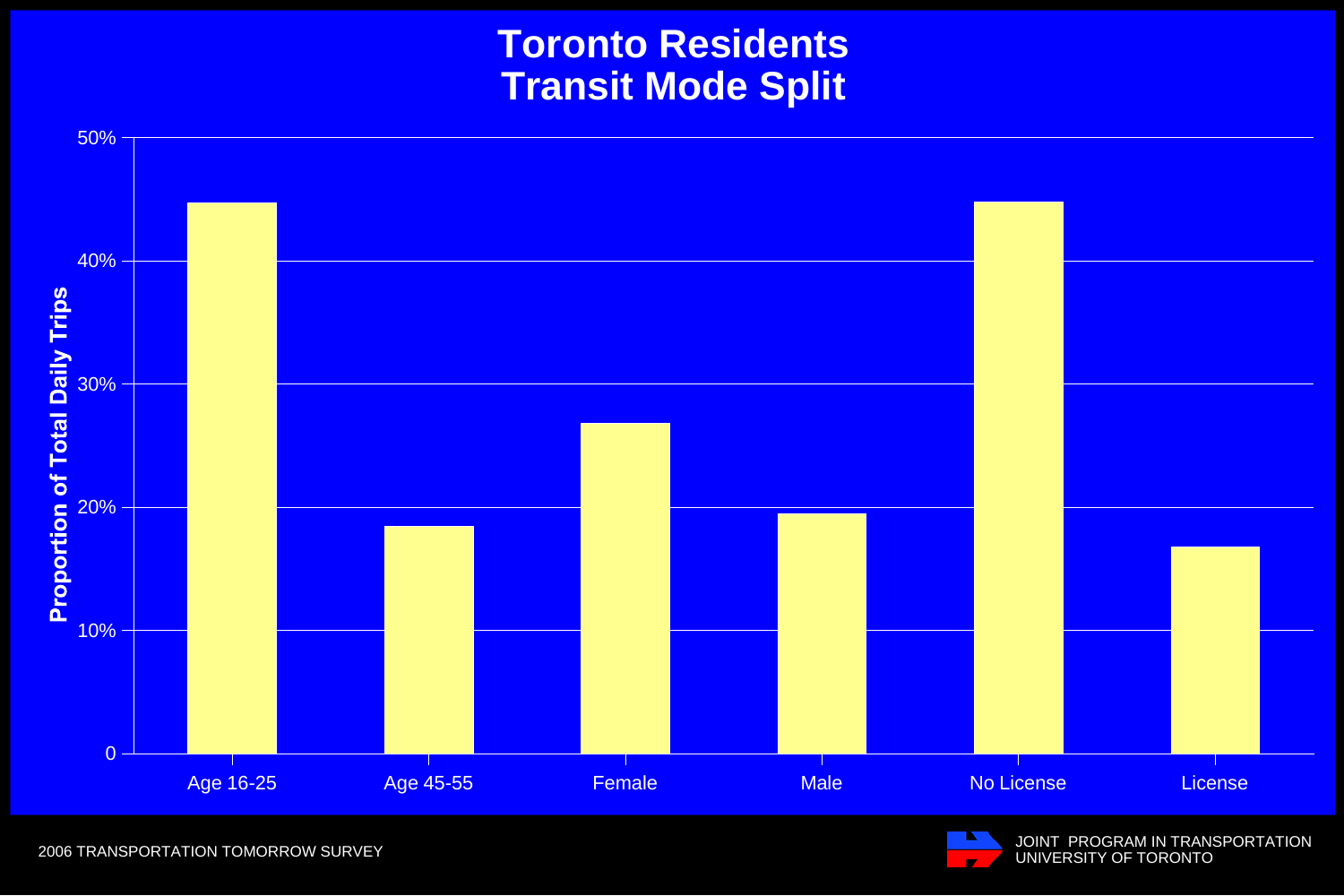### **Auto Trip Rate (Driver and Passenger)**



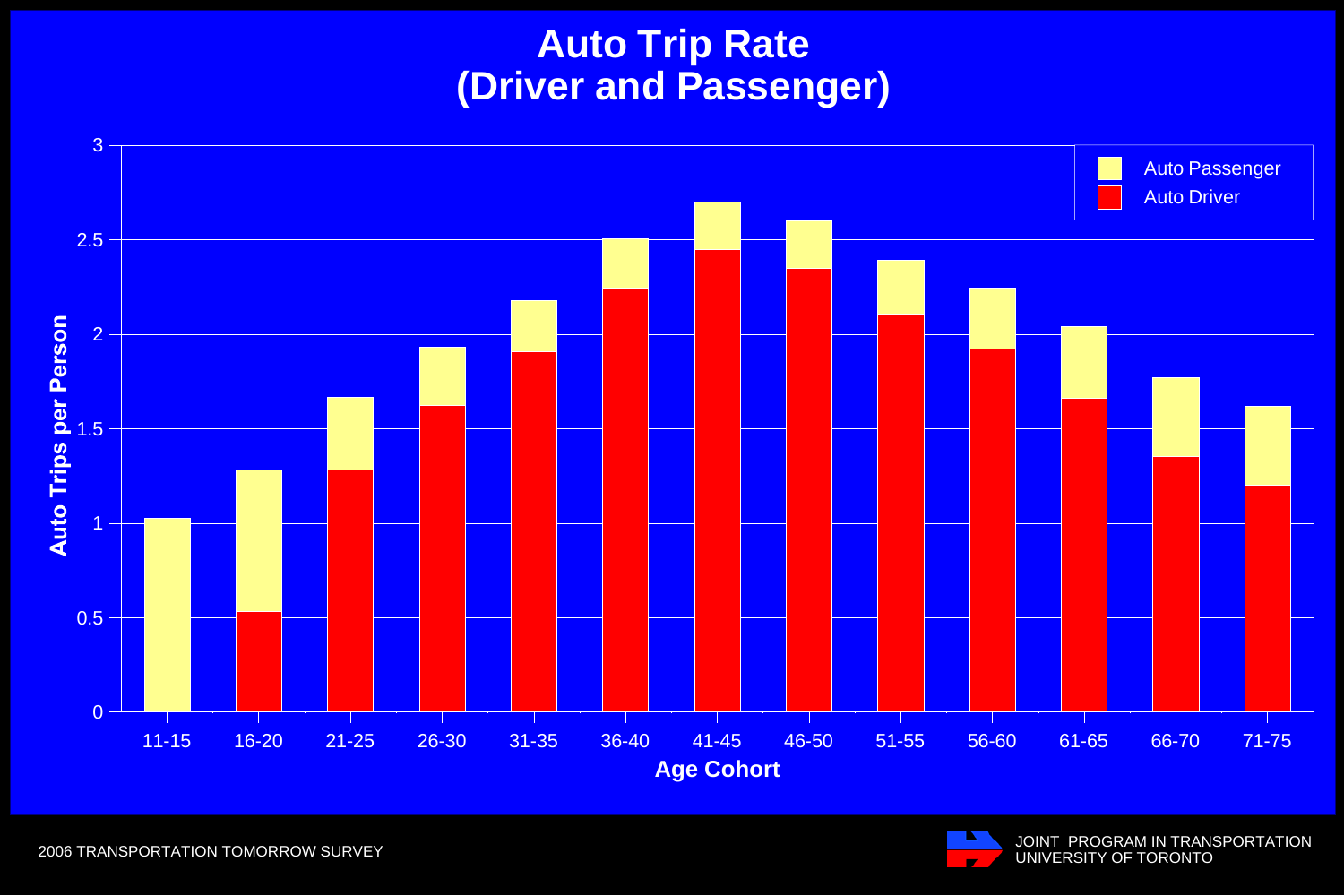#### **Median Trip Length (Transit does not include GO Rail)**

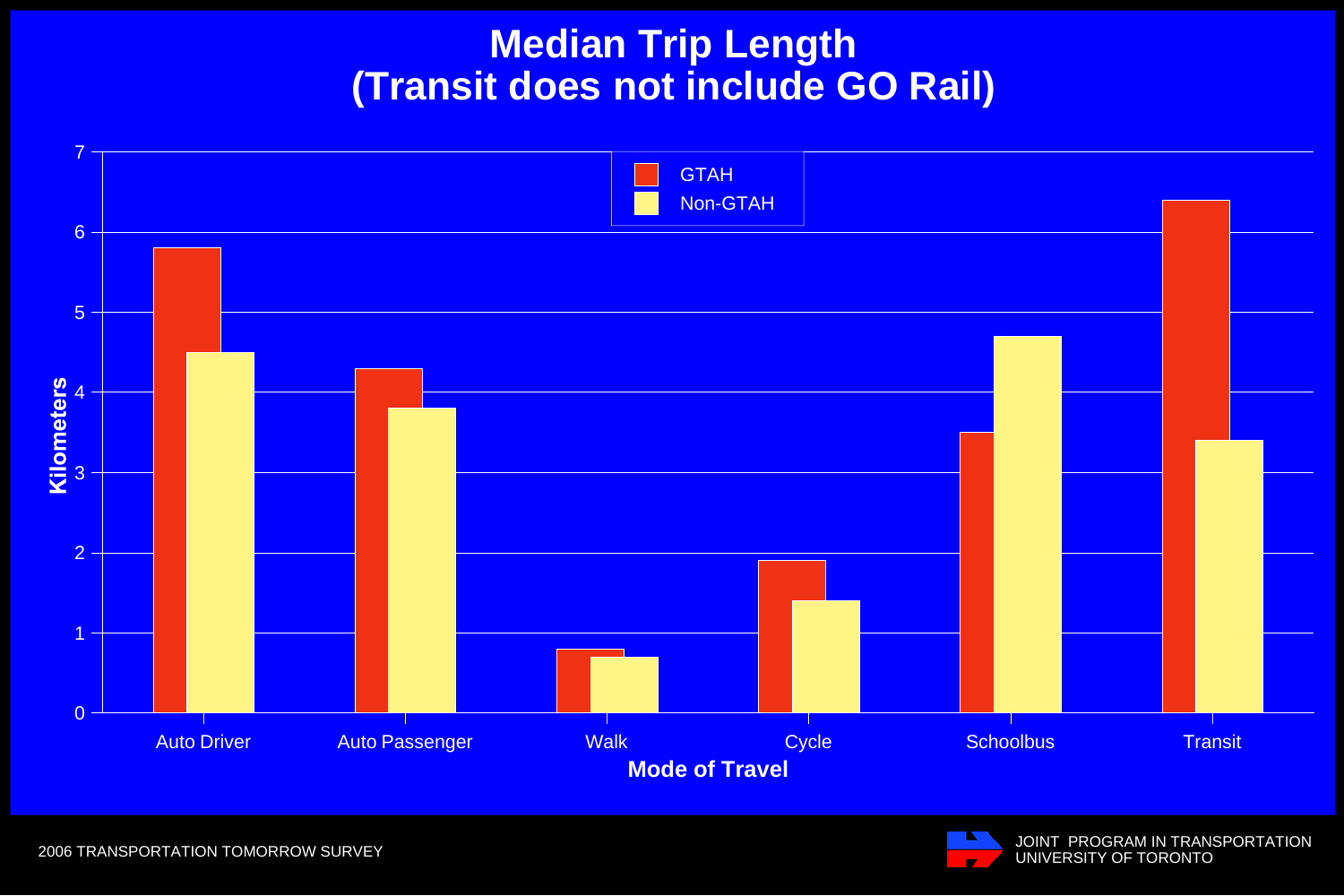### **First Trip to Work Trip Length**



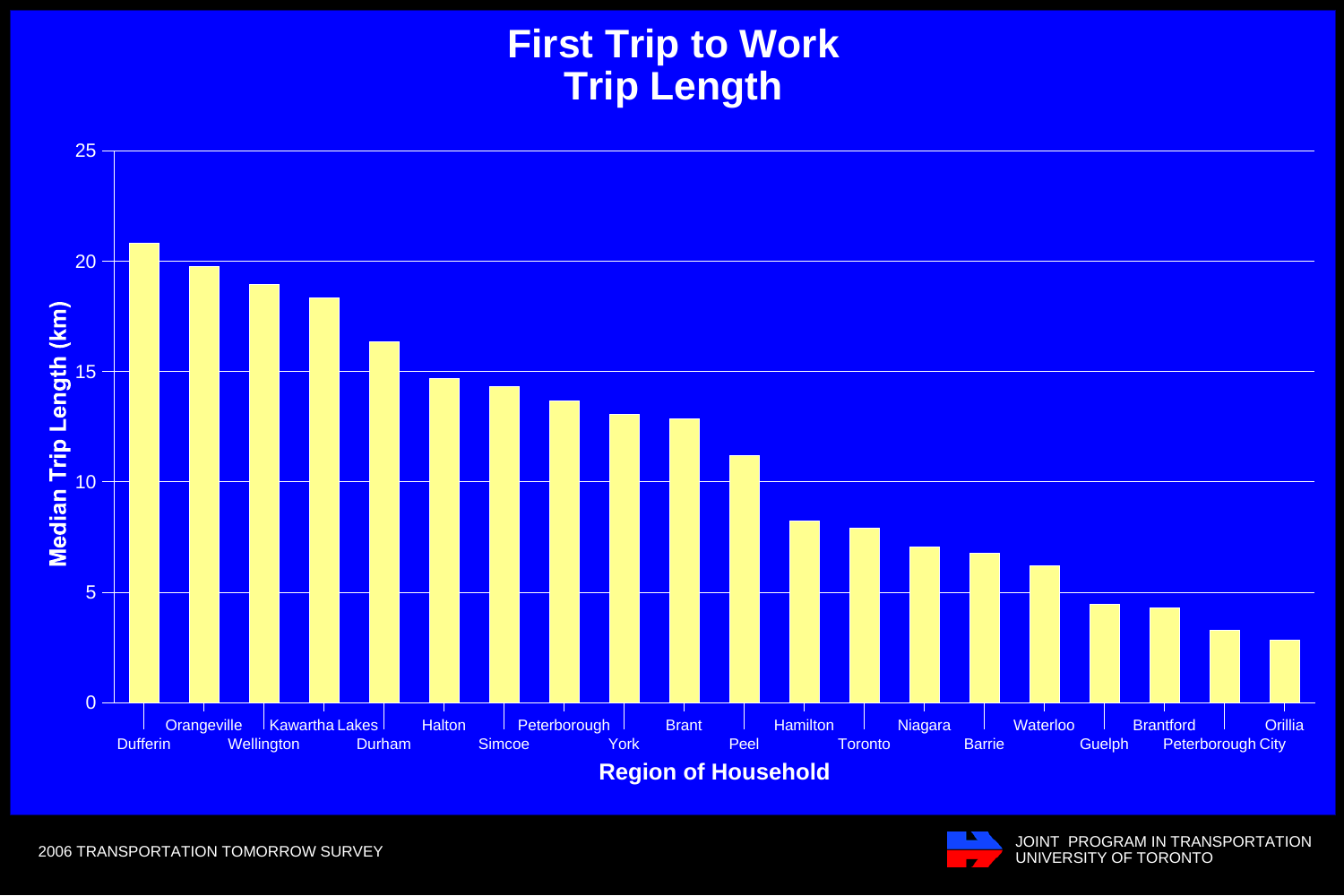### **Trip Start Time**



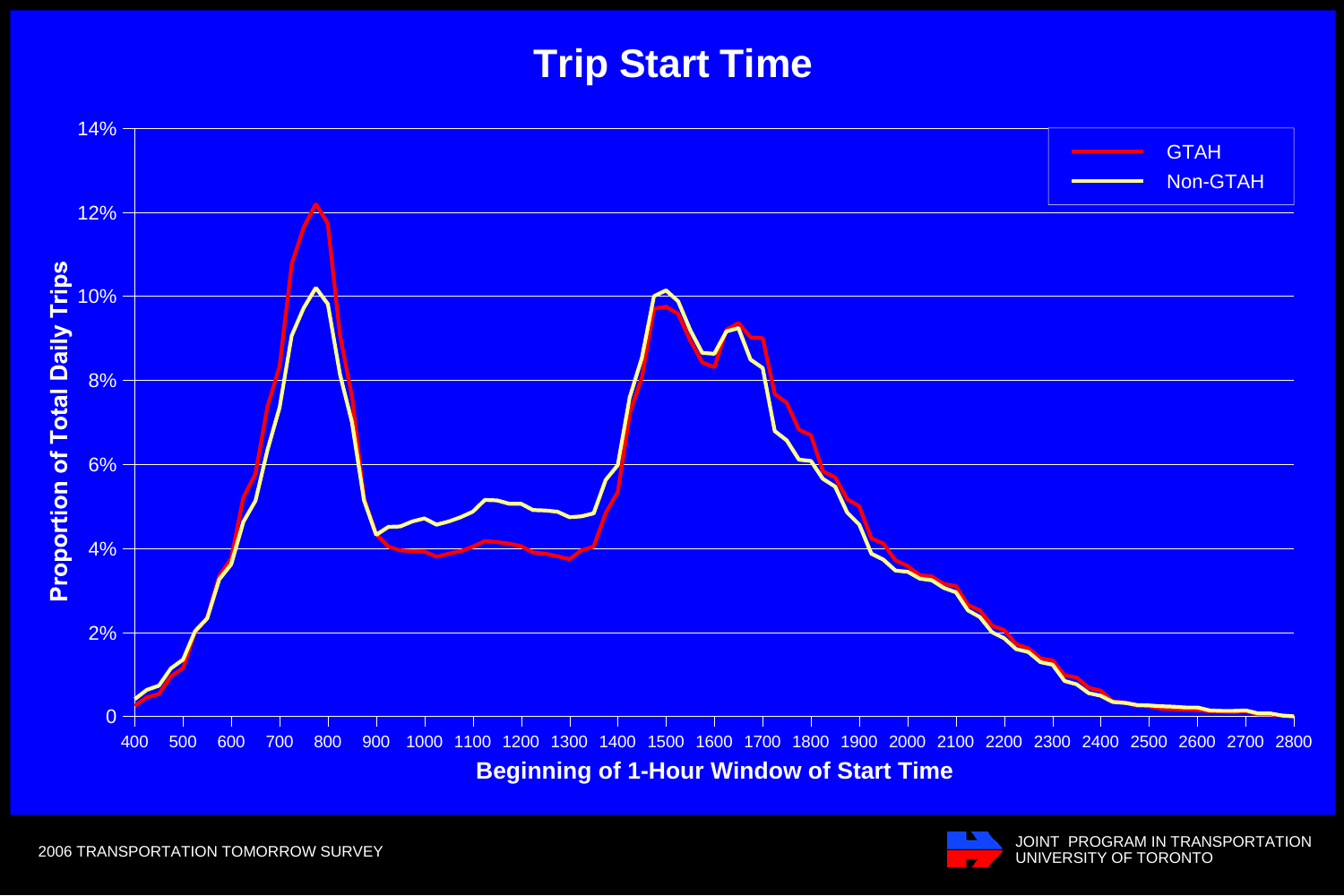# **Data Validation**

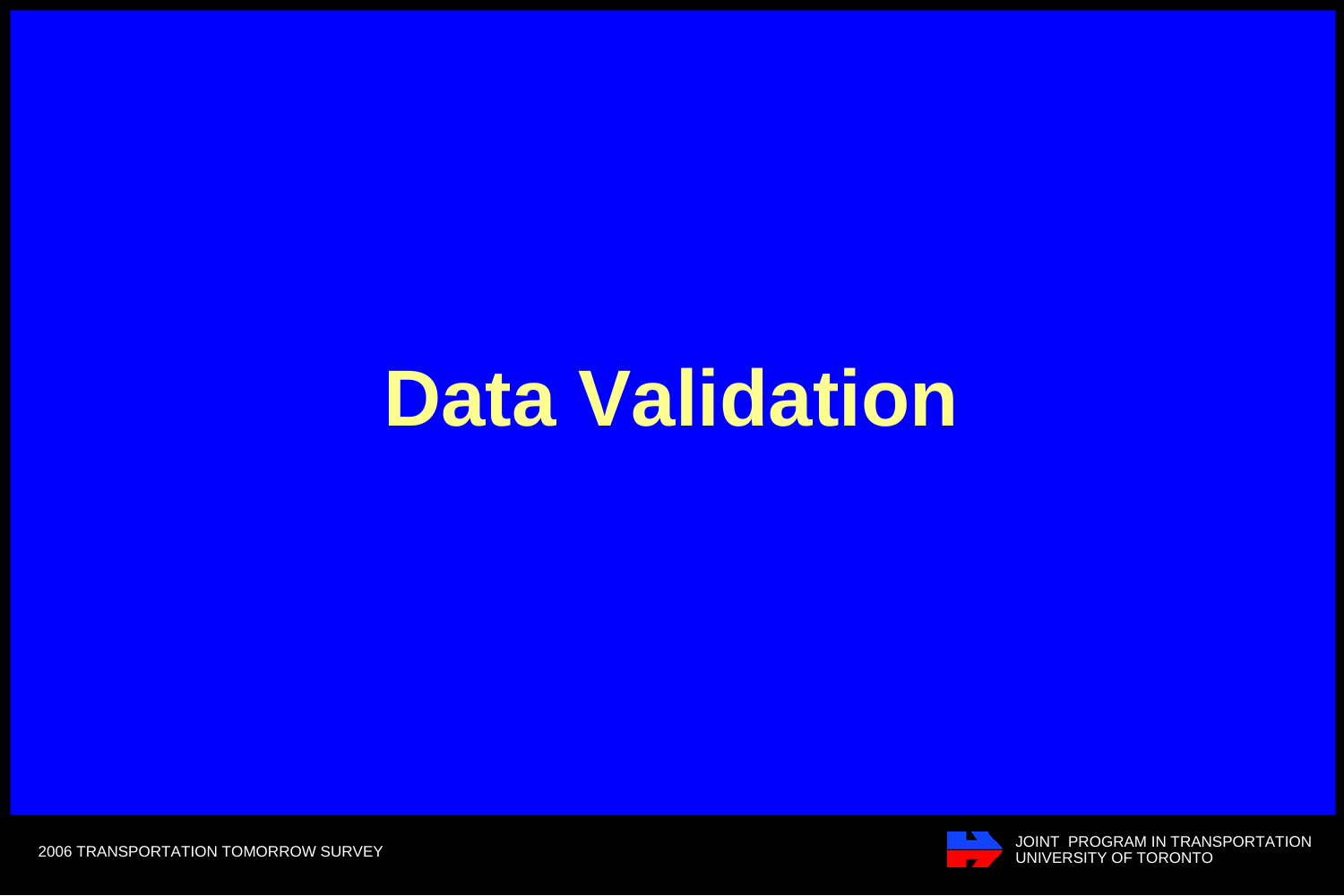#### **2006 Population**



JOINT PROGRAM IN TRANSPORTATION UNIVERSITY OF TORONTO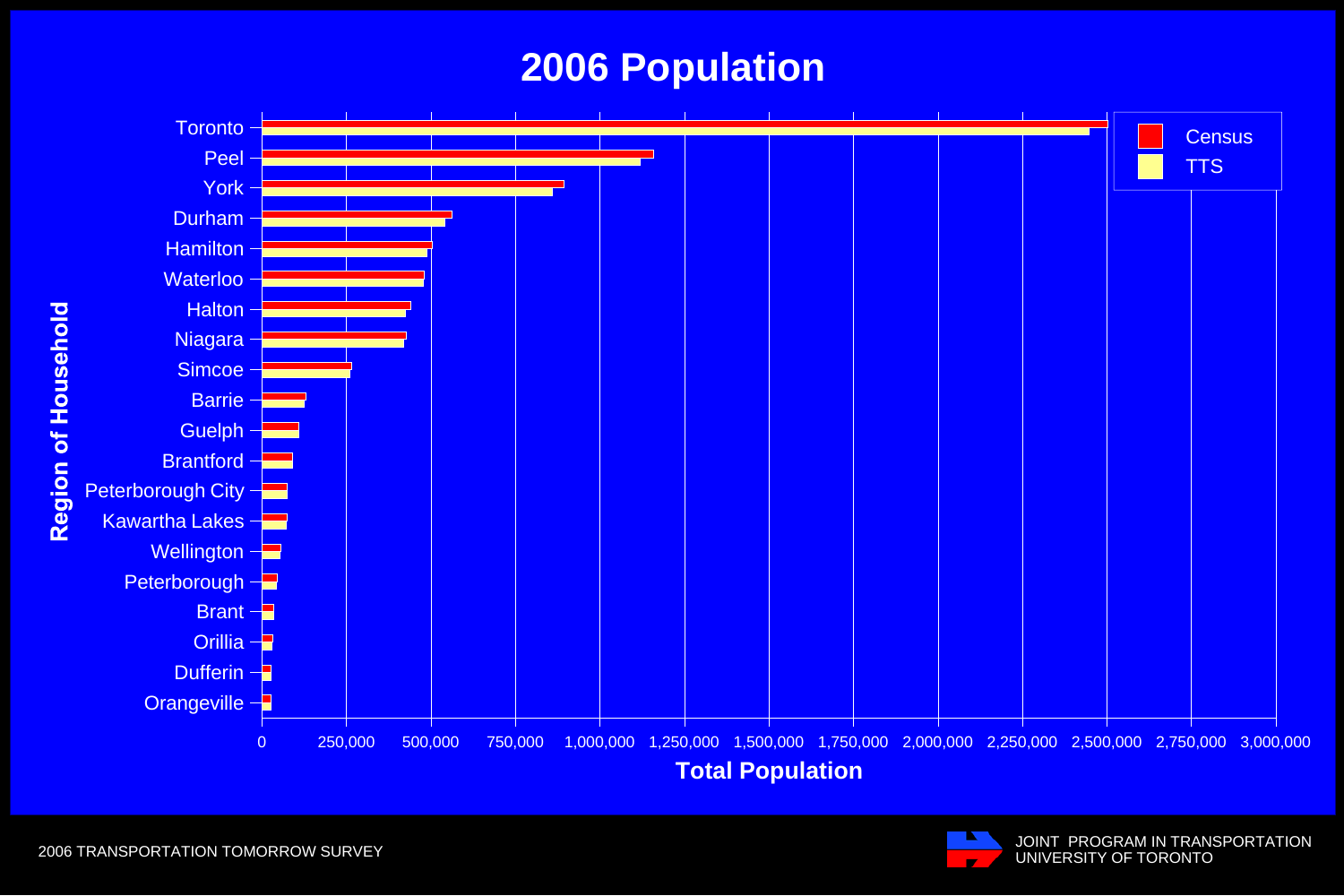### **Age Distribution**



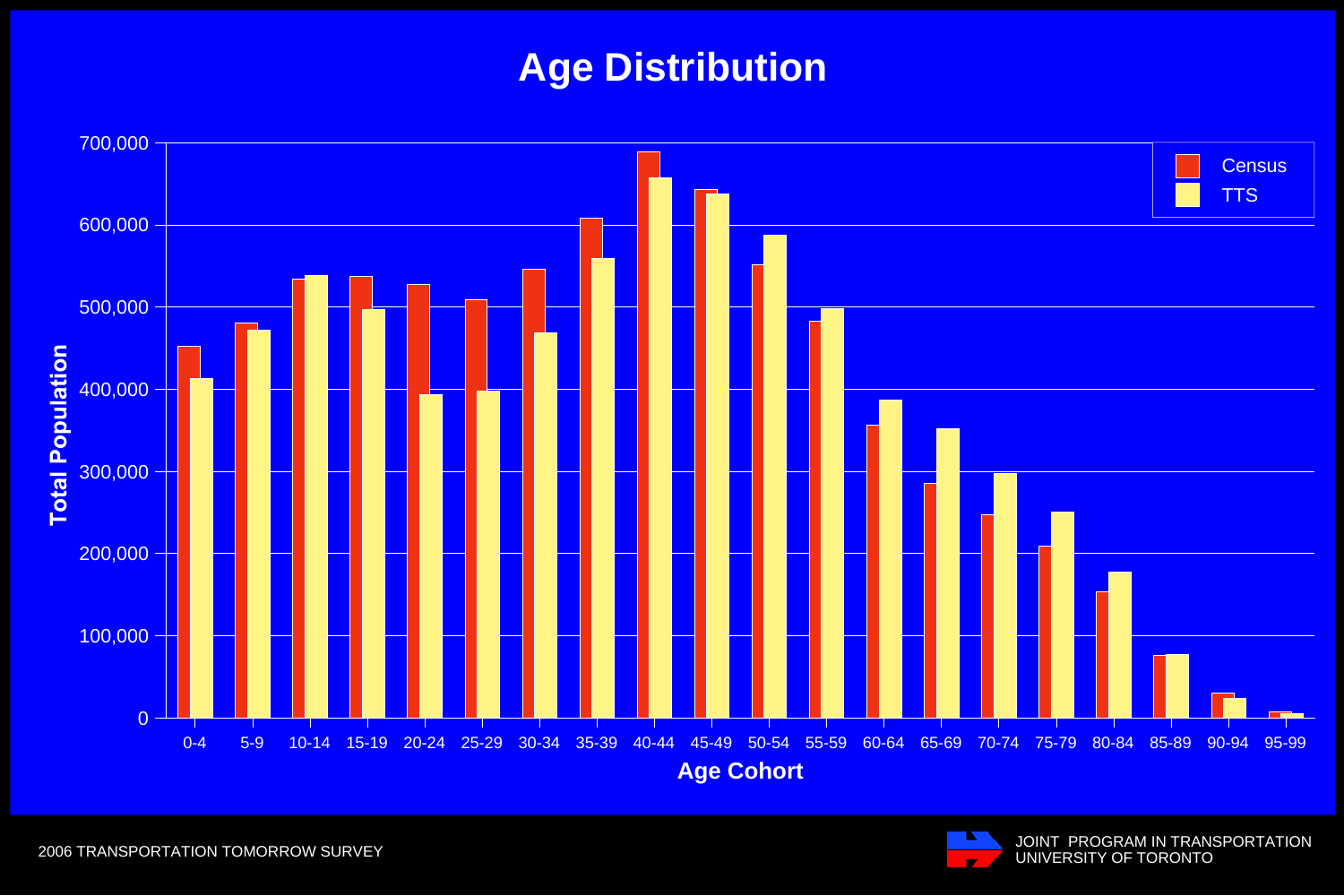### **Age Distribution (Female)**



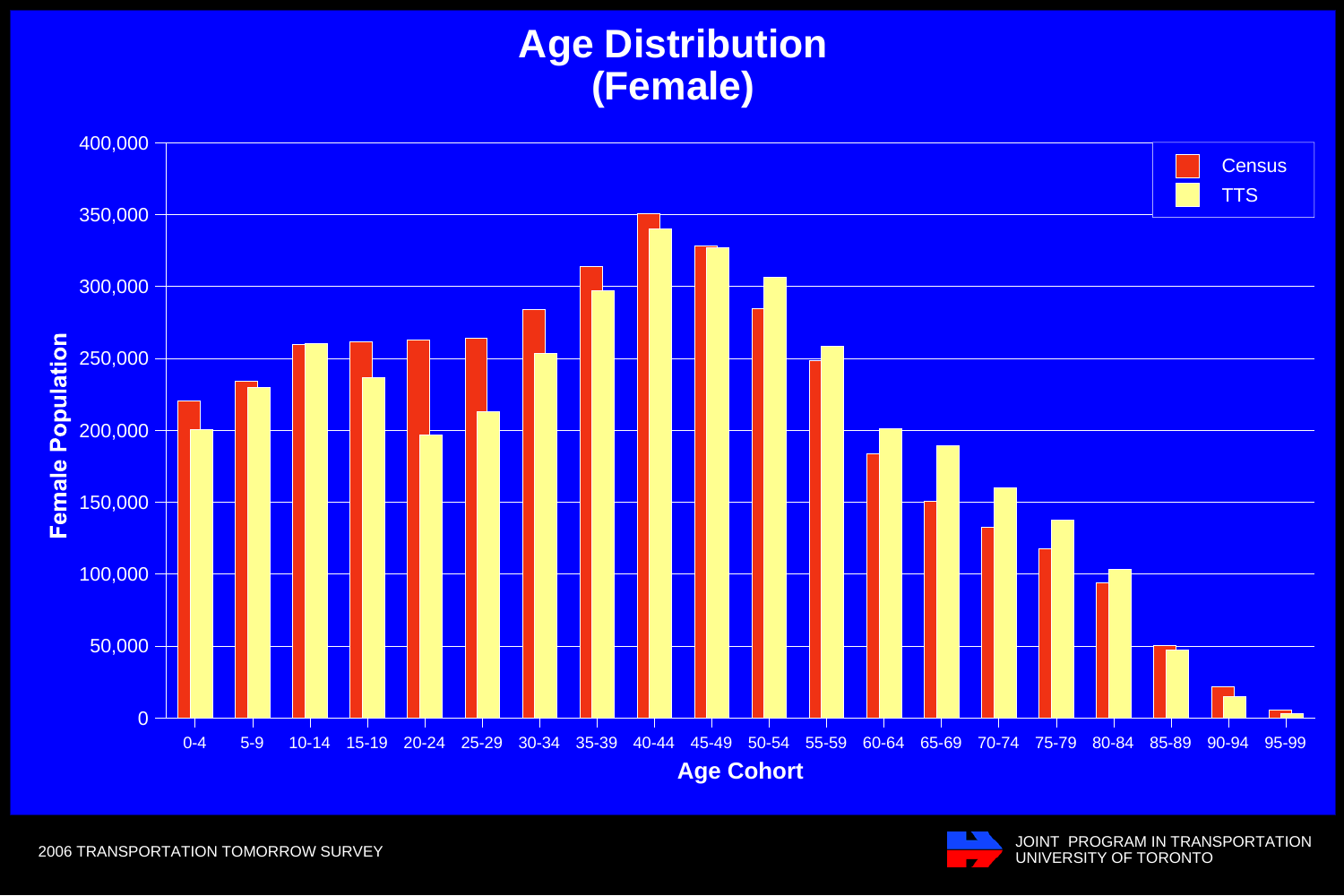# **Age Distribution (Male)**



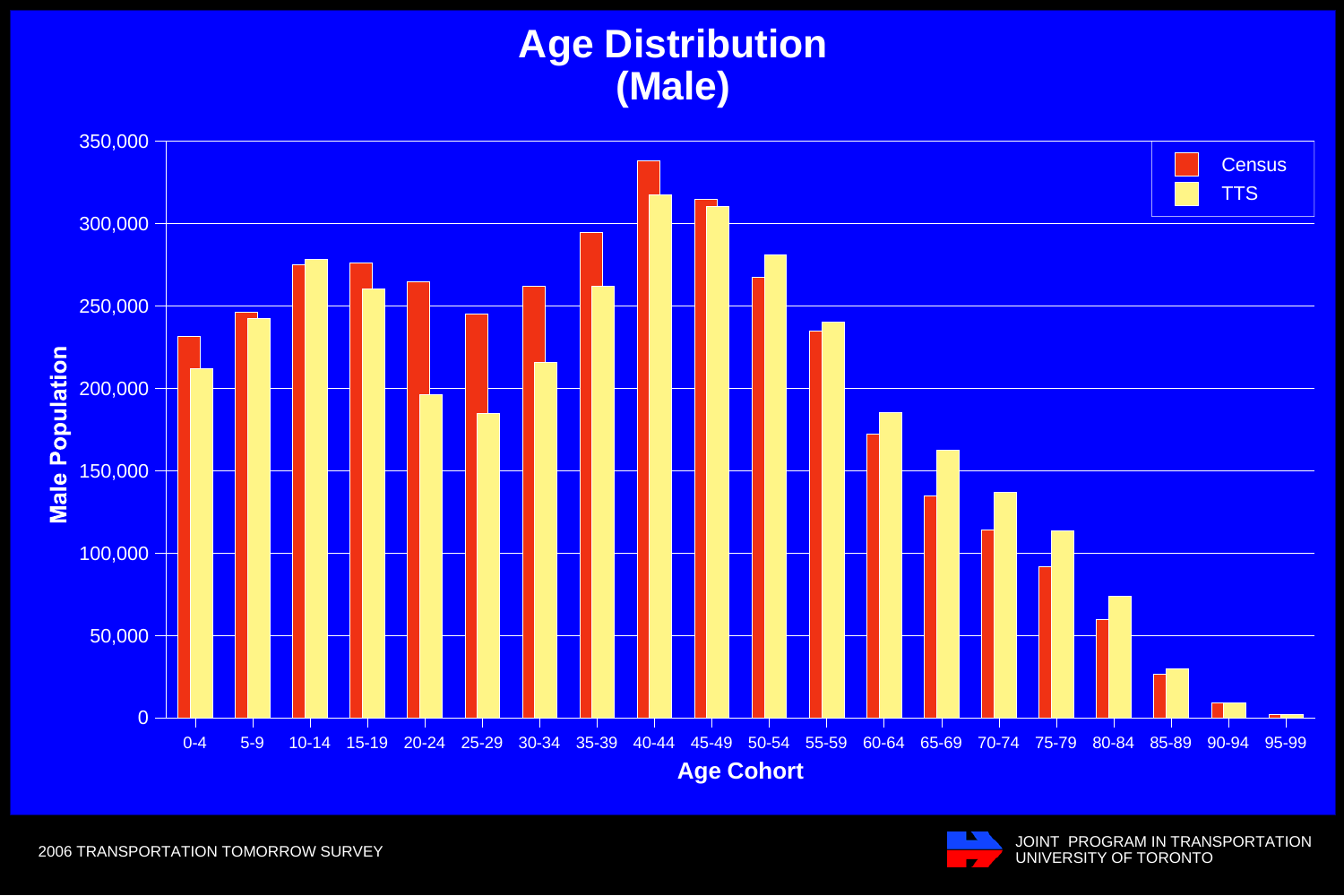### **Employed Labour Force**



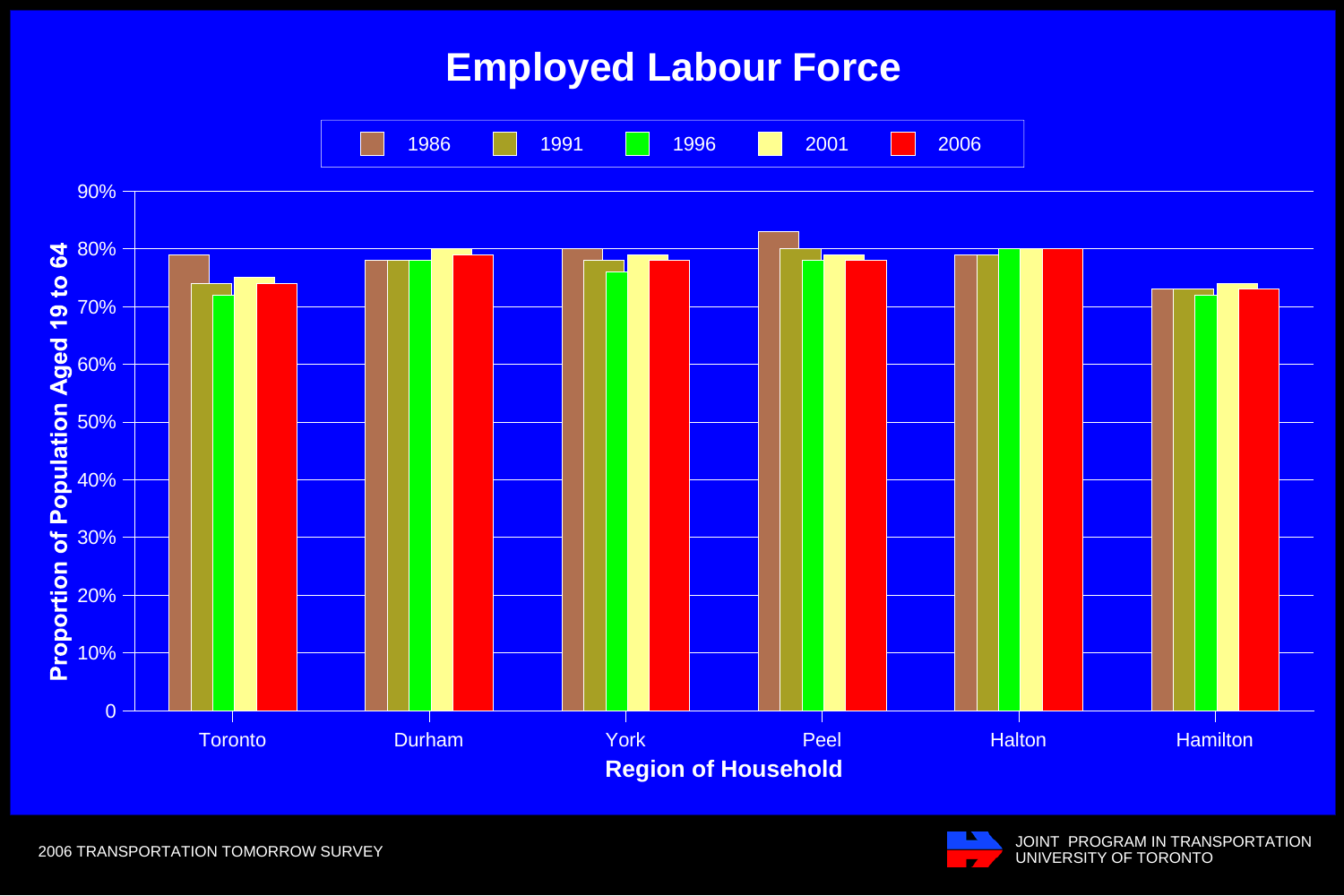#### **Daily Trips to Work per Person (Employed Full-Time)**



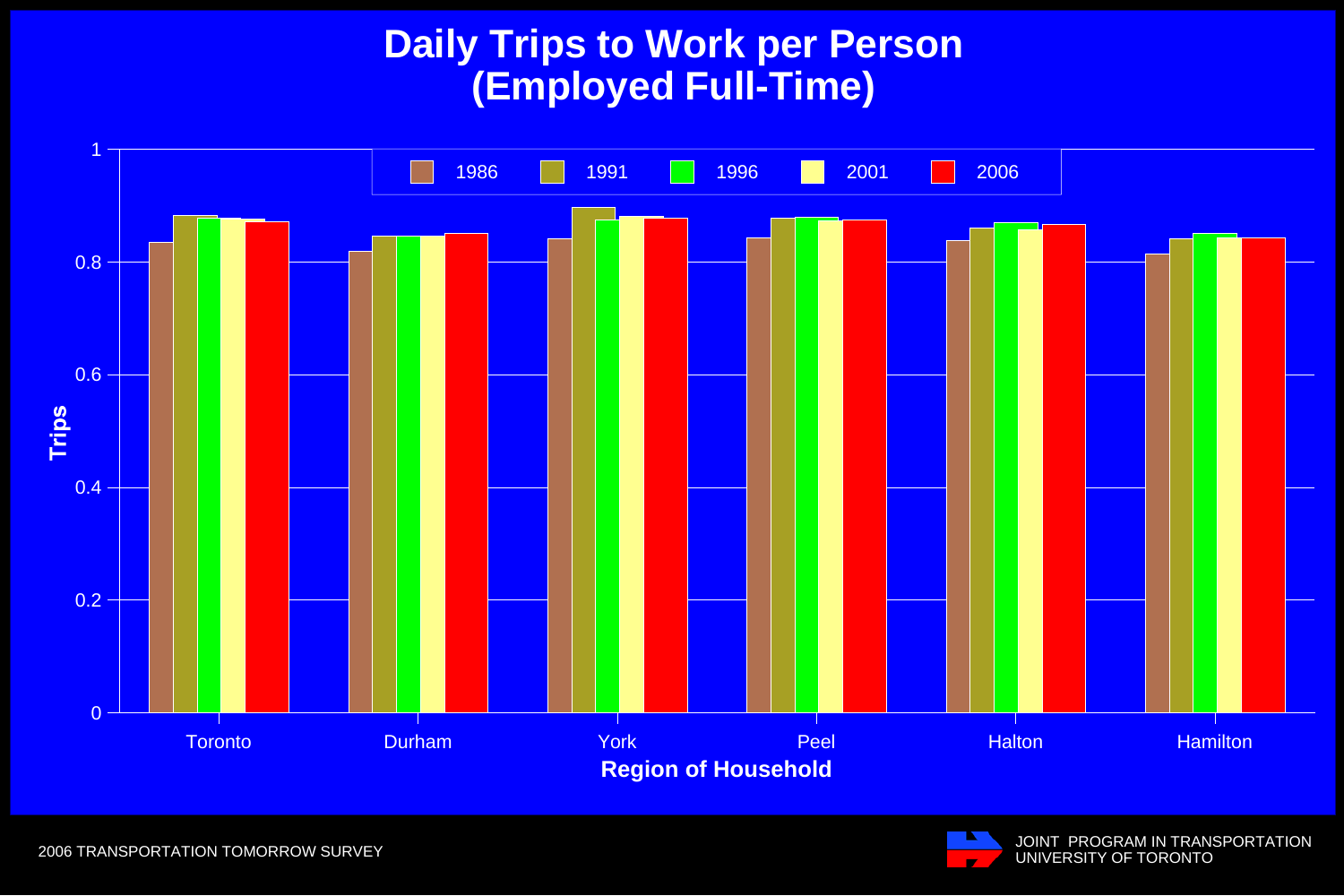## **Daily Trips to School (Full-Time Students)**



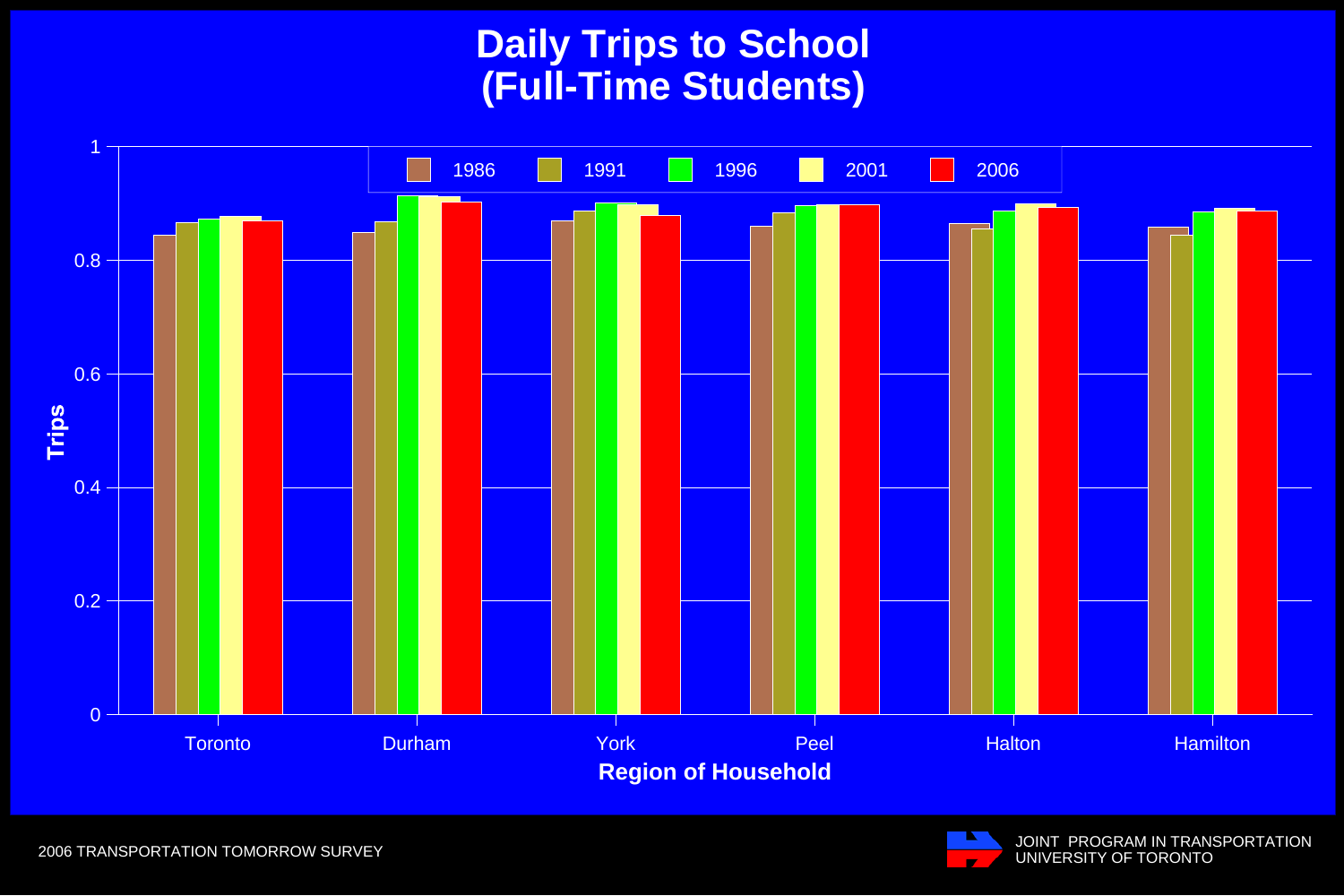#### **Daily Trips to Work per Person (Employed Part-Time)**



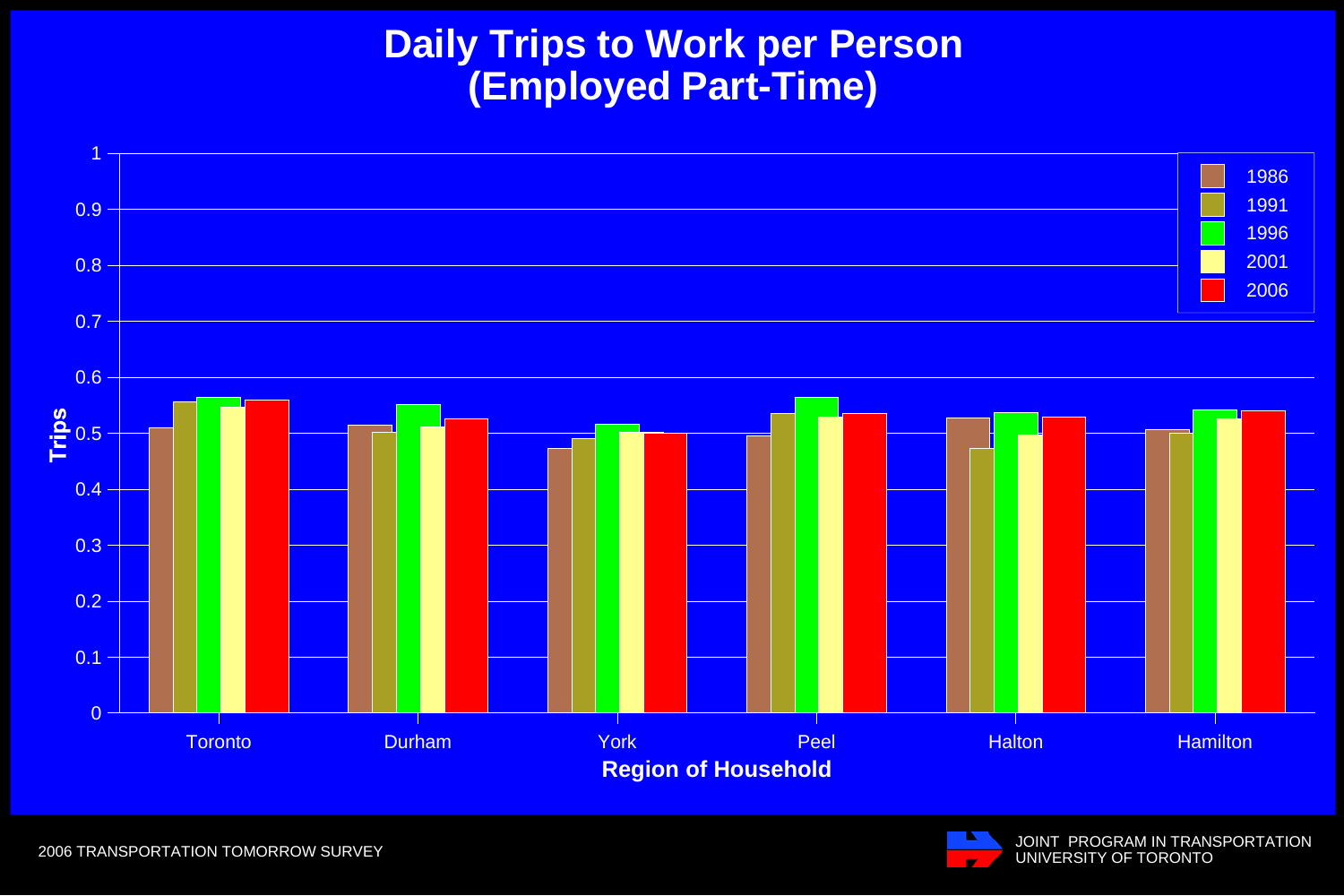#### **Discretionary Travel**



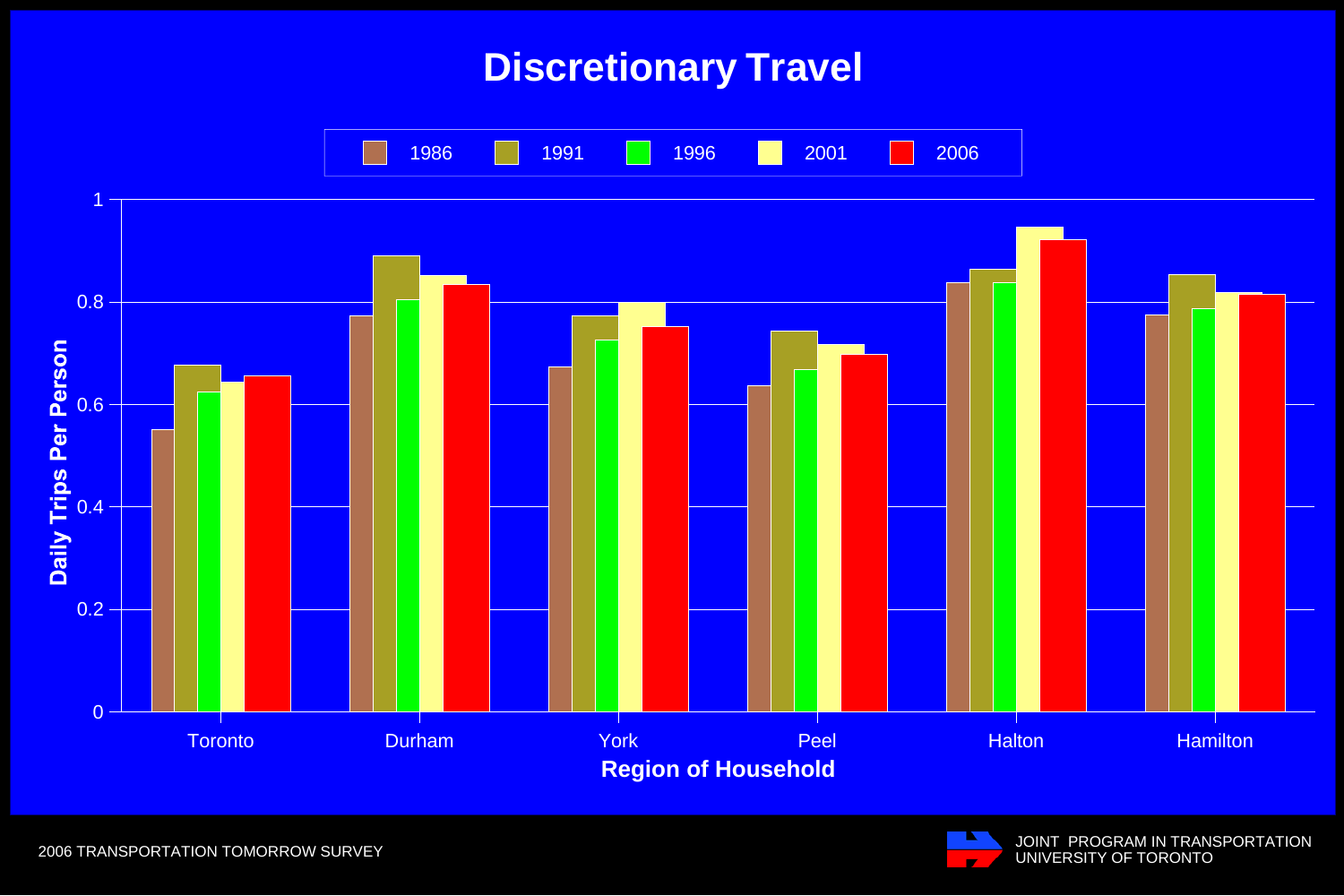#### **GTAH Residents Total Trip Rate**



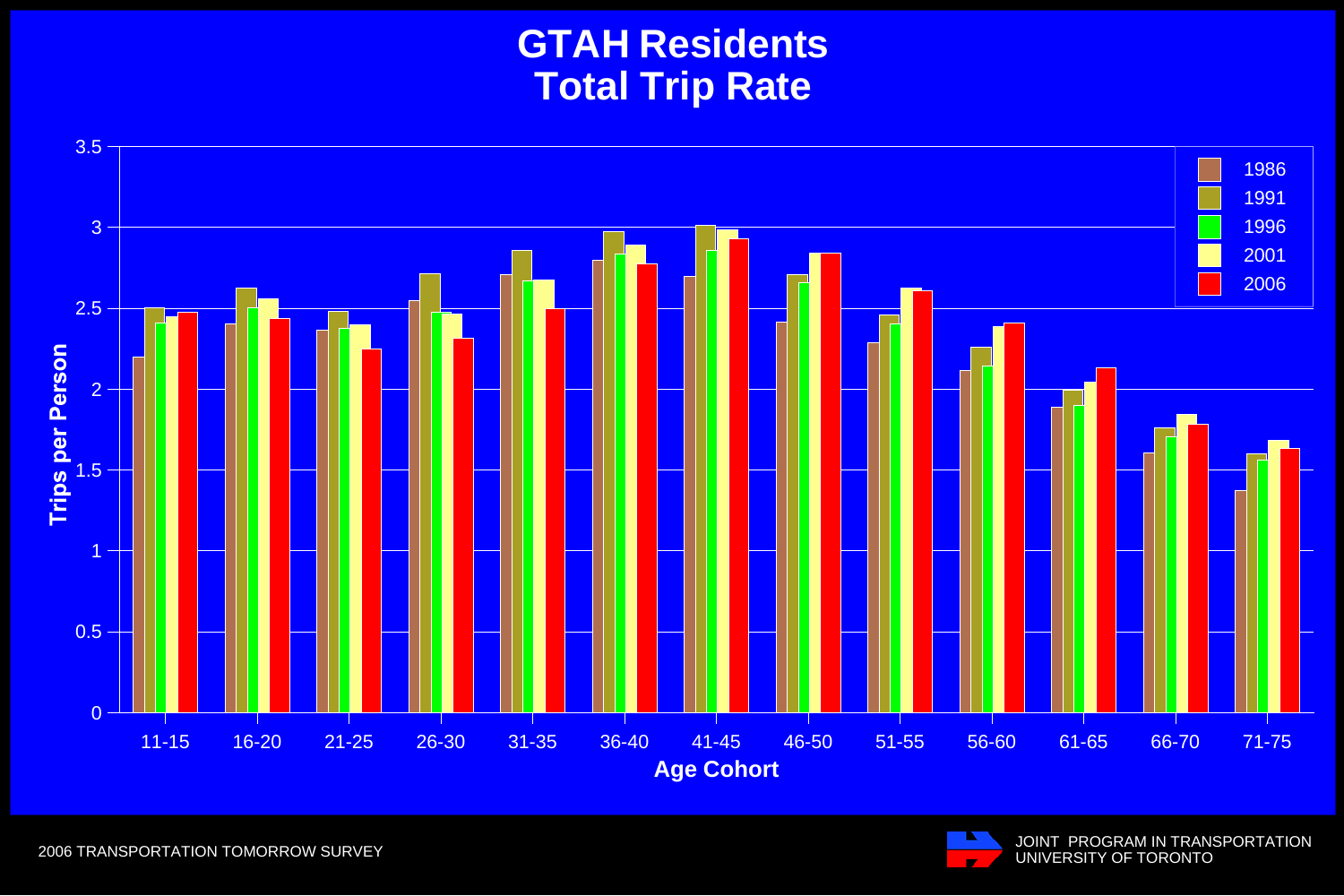# **Non-GTAH Residents Total Trip Rate**



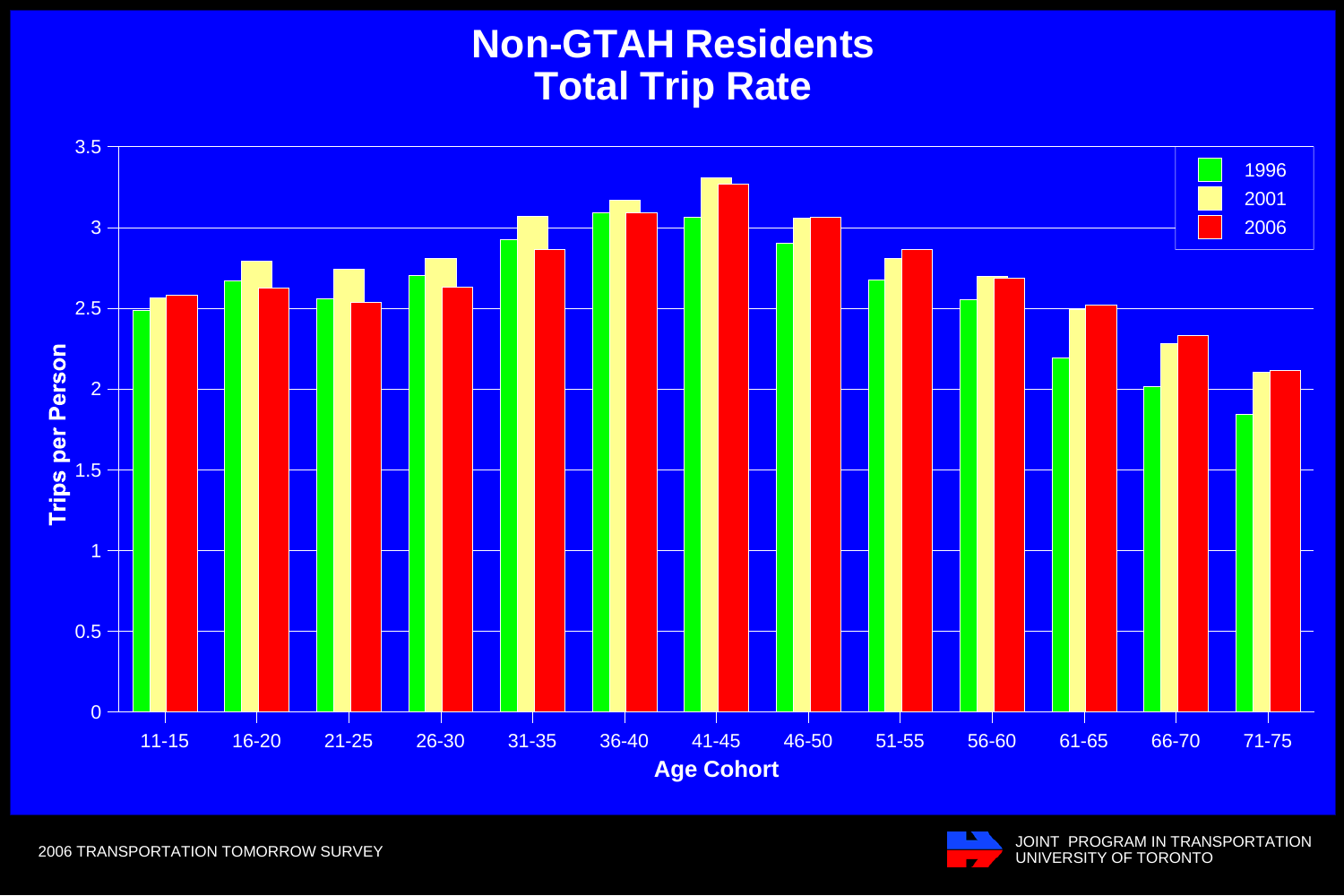#### **GTAH ResidentsDaily Auto Trip Rate (Driver and Passenger)**





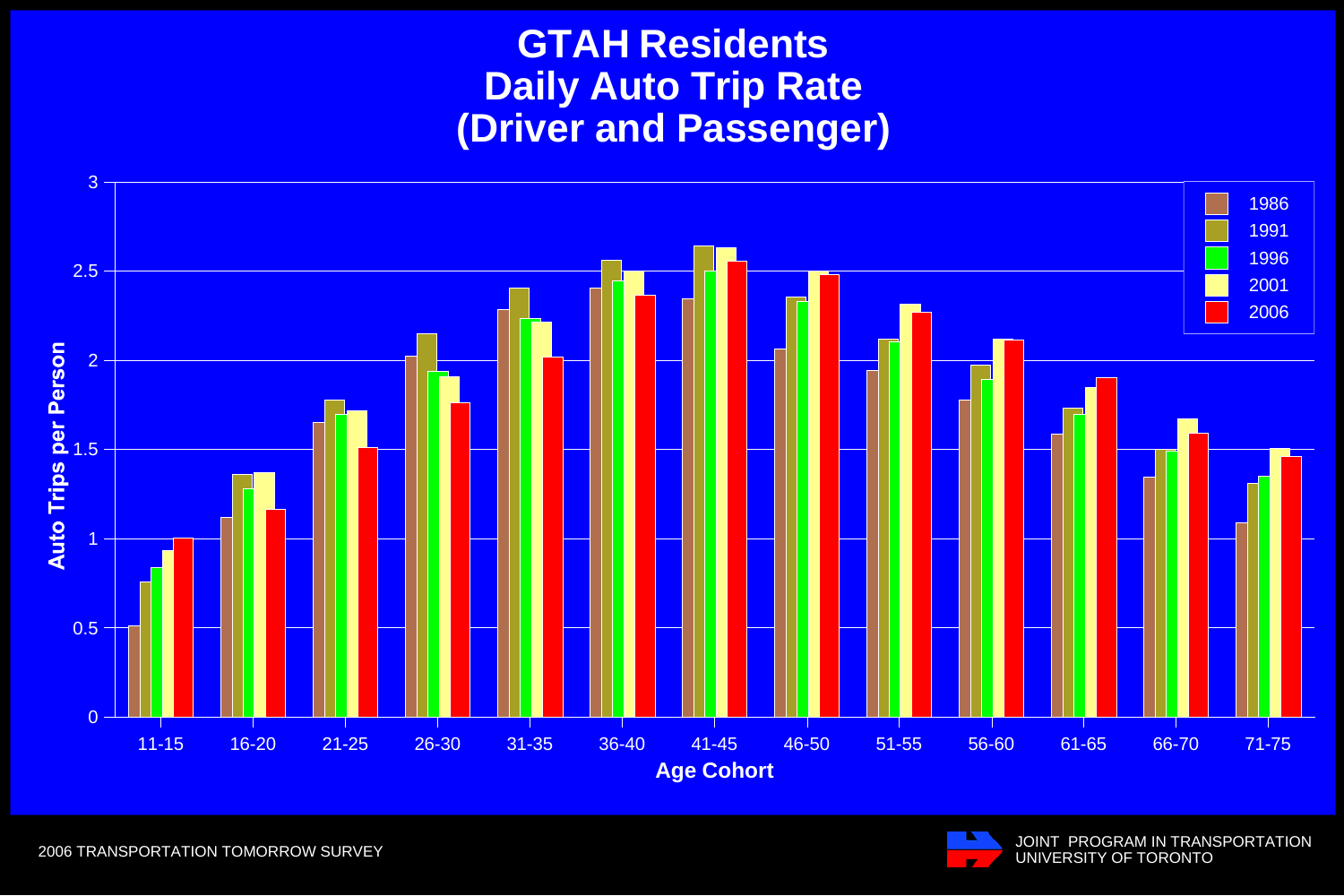#### **Non-GTAH Residents Auto Trip Rate (Driver and Passenger)**



JOINT PROGRAM IN TRANSPORTATION UNIVERSITY OF TORONTO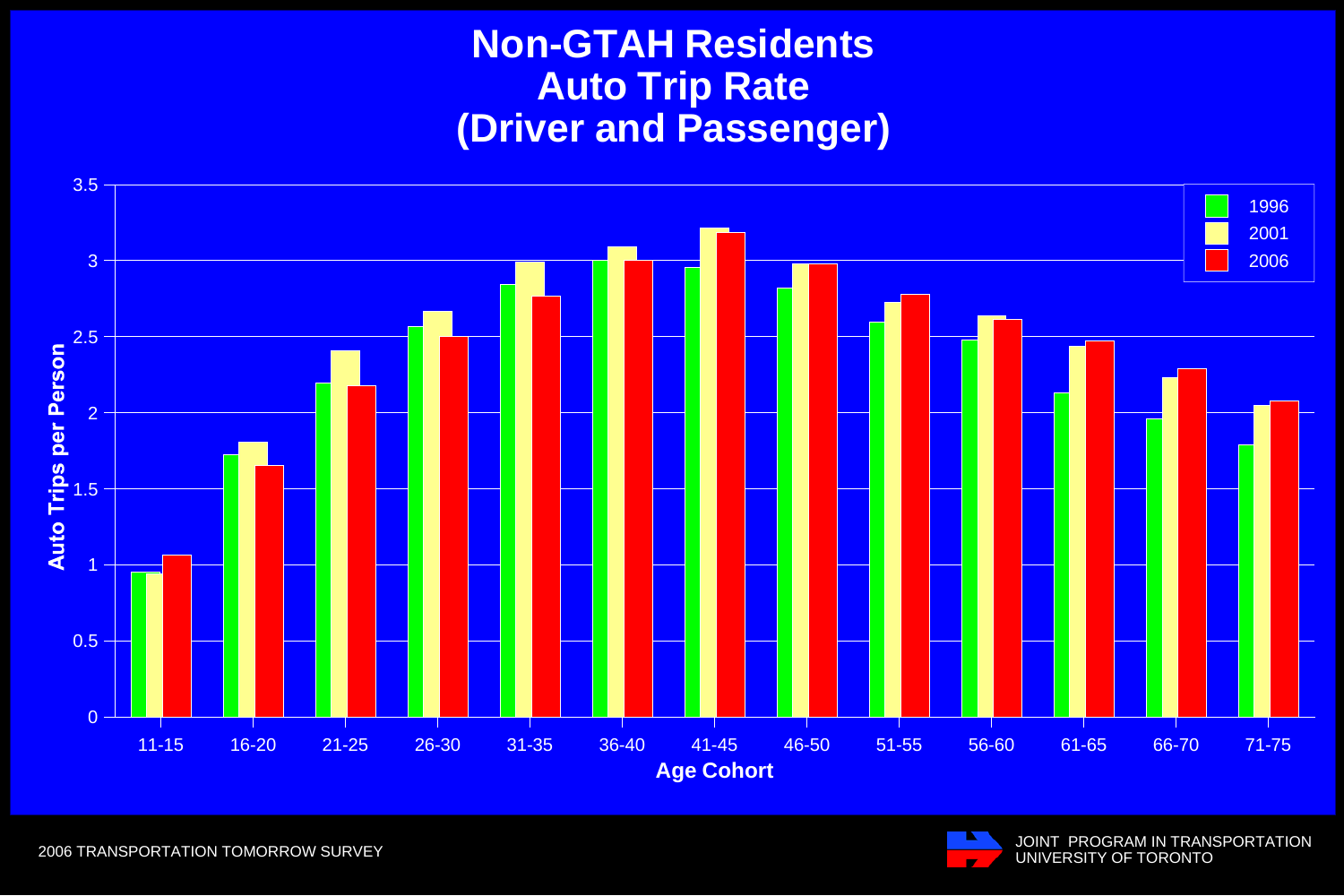#### **Toronto Residents Daily Transit Trip Rates** (Including GO Rail)



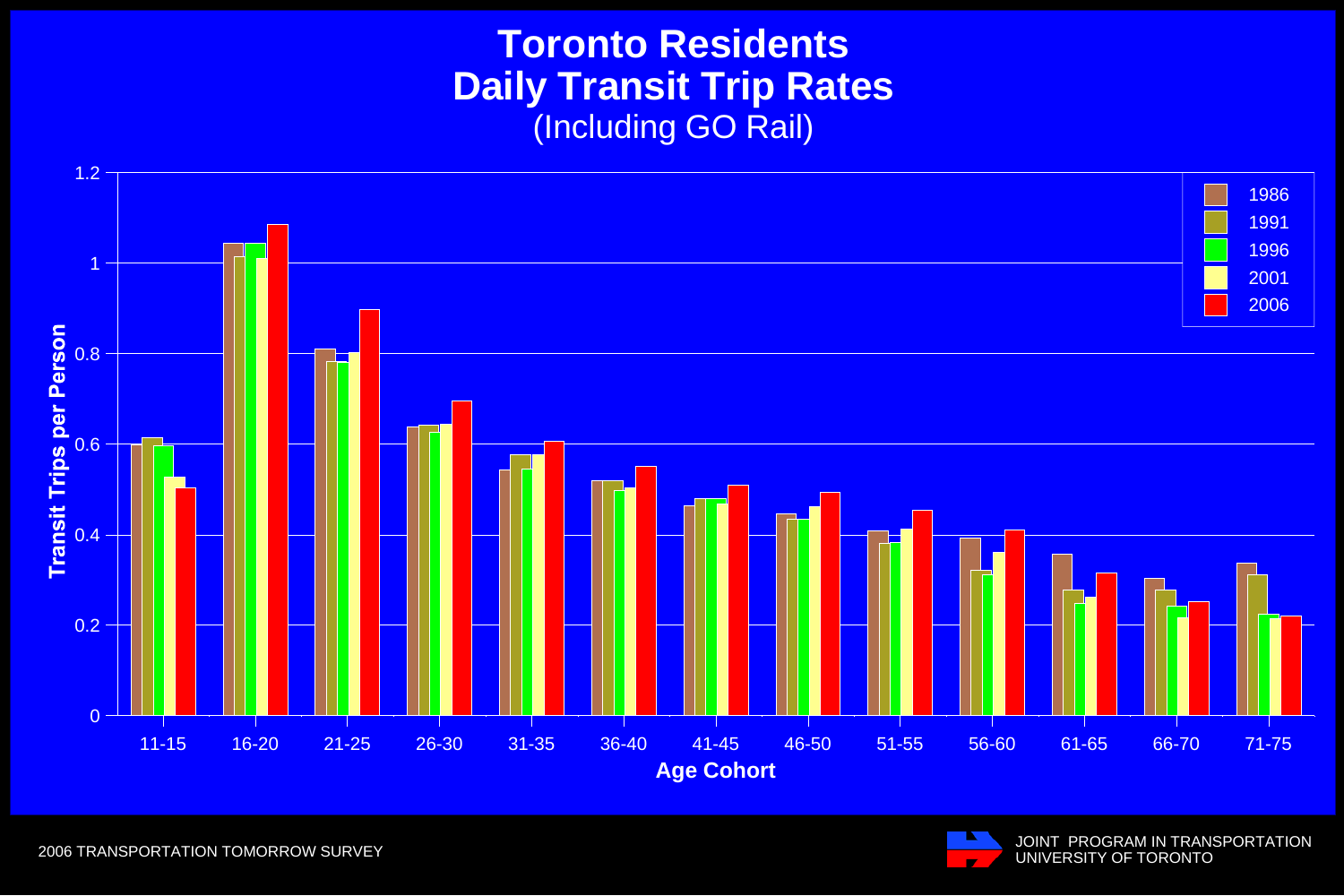# **Inbound Towards Toronto AM Peak Period**

6:15 to 9:15 a.m.



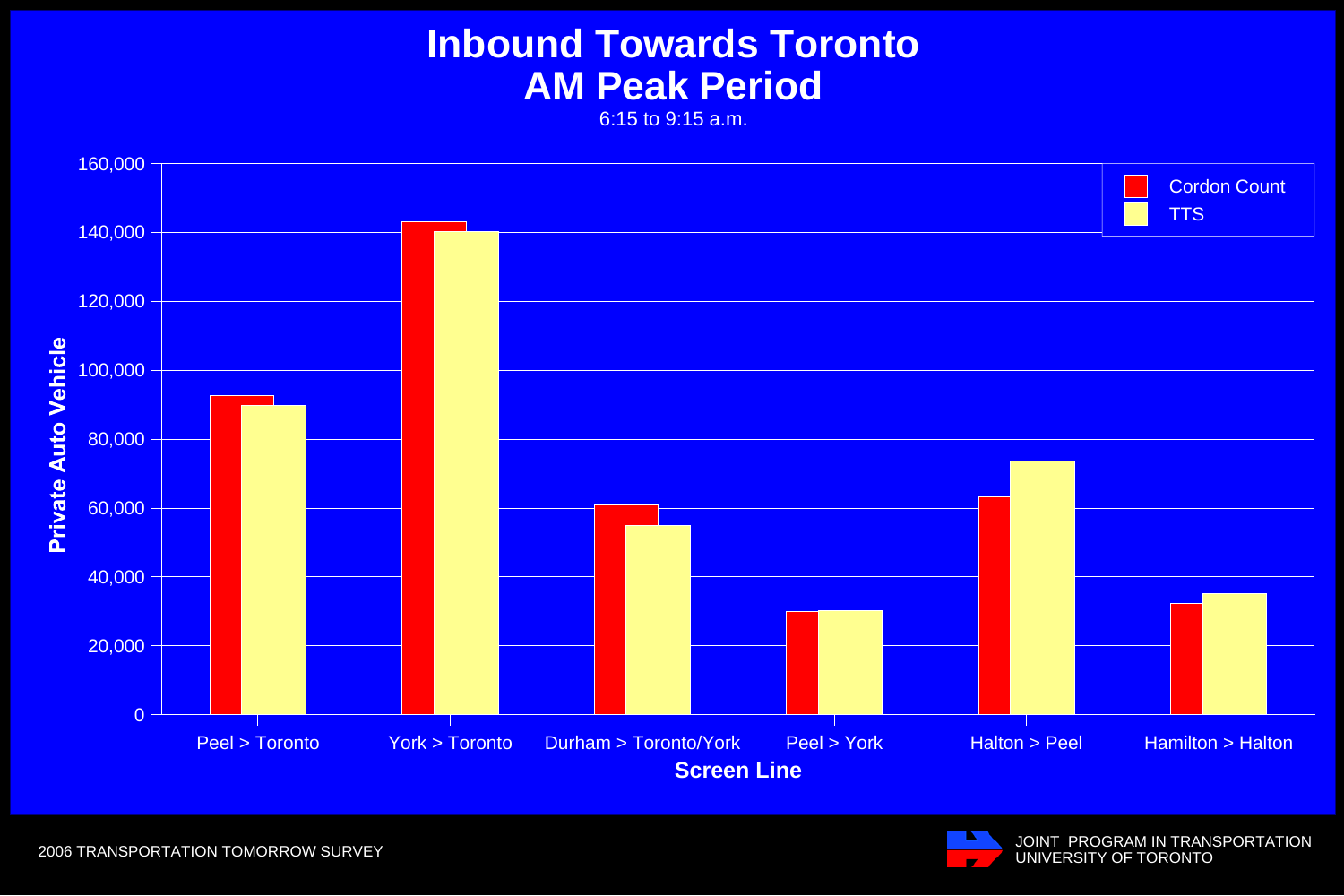# **Outbound Away from Toronto AM Peak Period**

6:15 to 9:15 a.m.



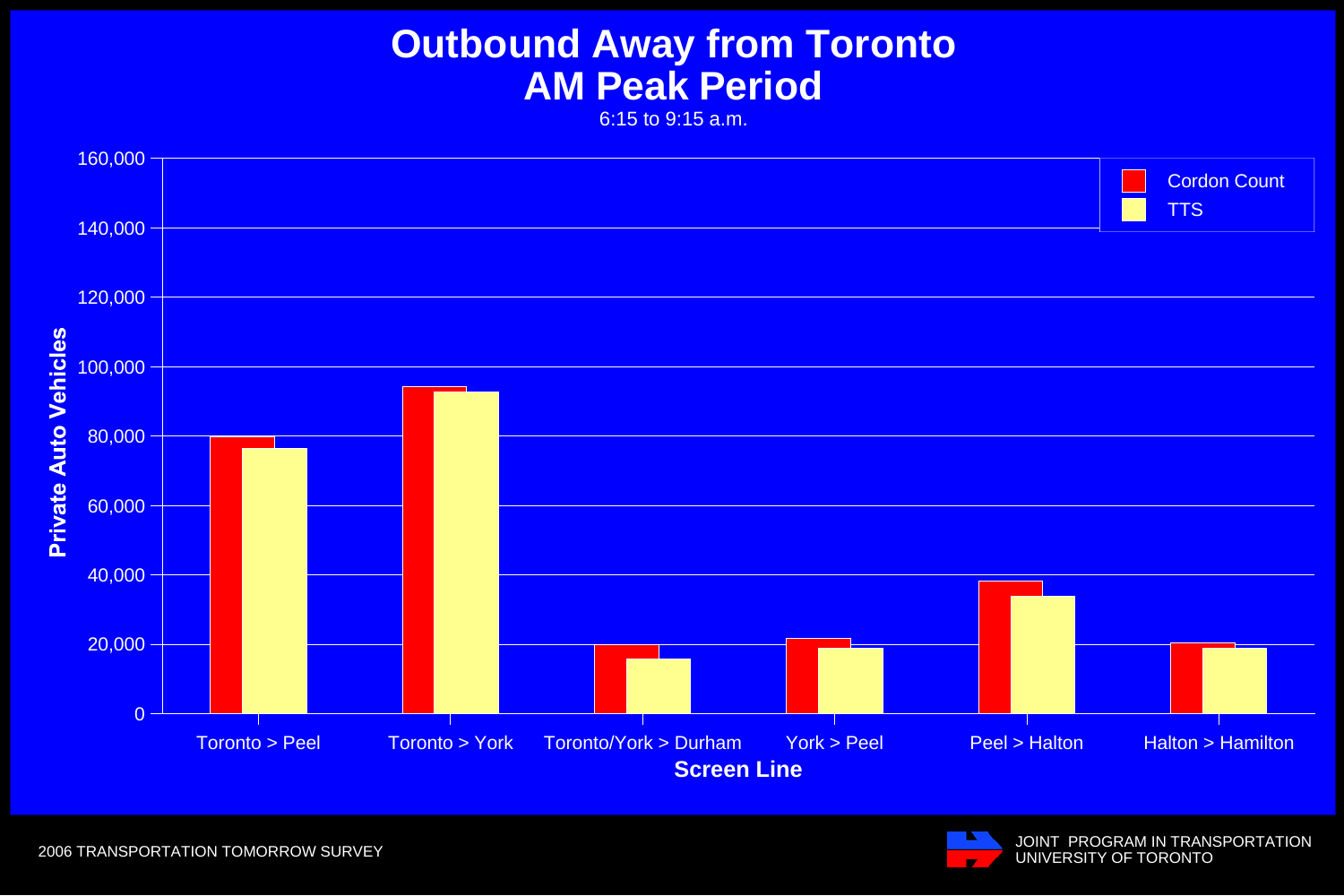# **13 Hour Cordon Counts**

(6:00 a.m. to 7:00 p.m.)



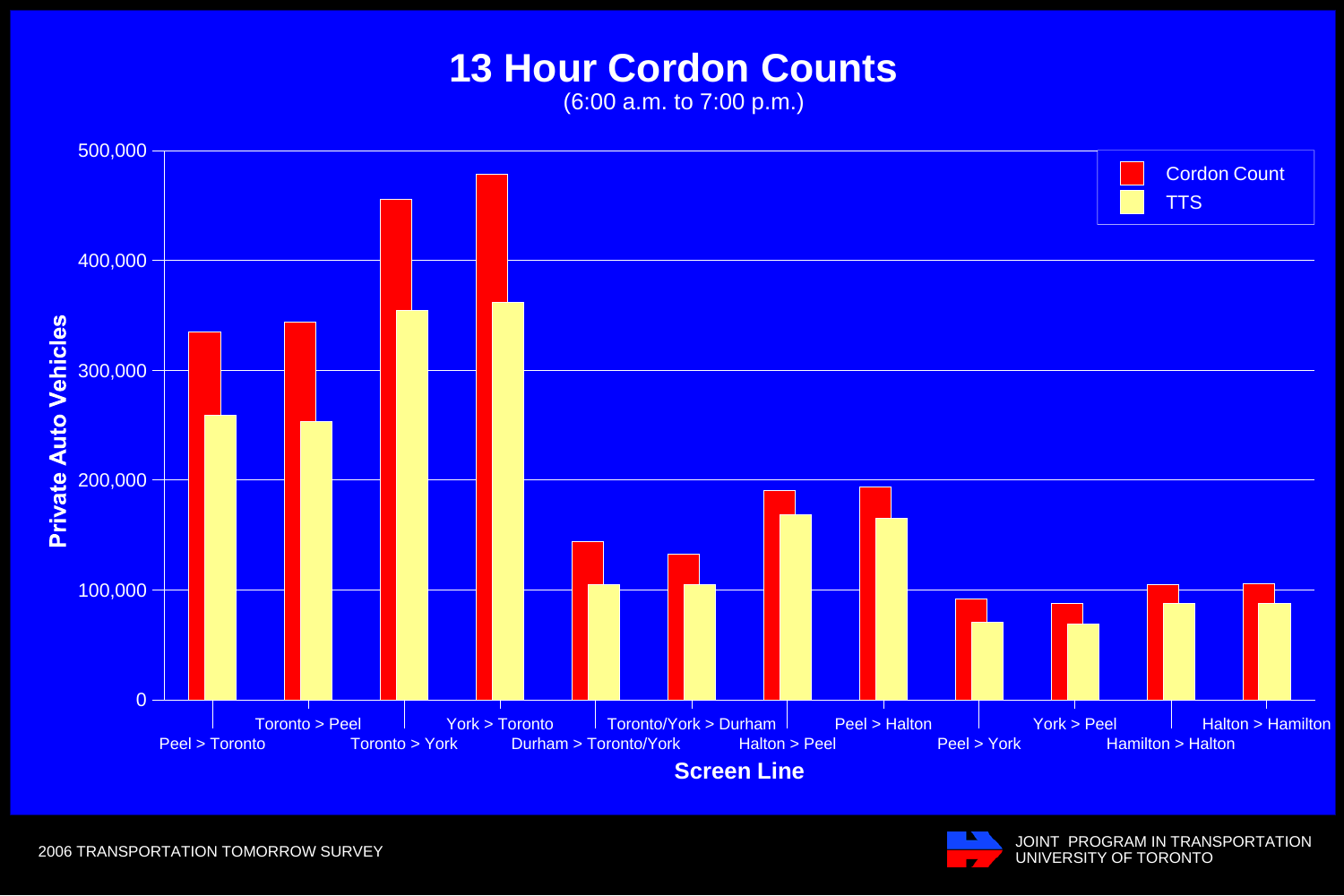### **TTC - 10 Busiest Bus Routes**



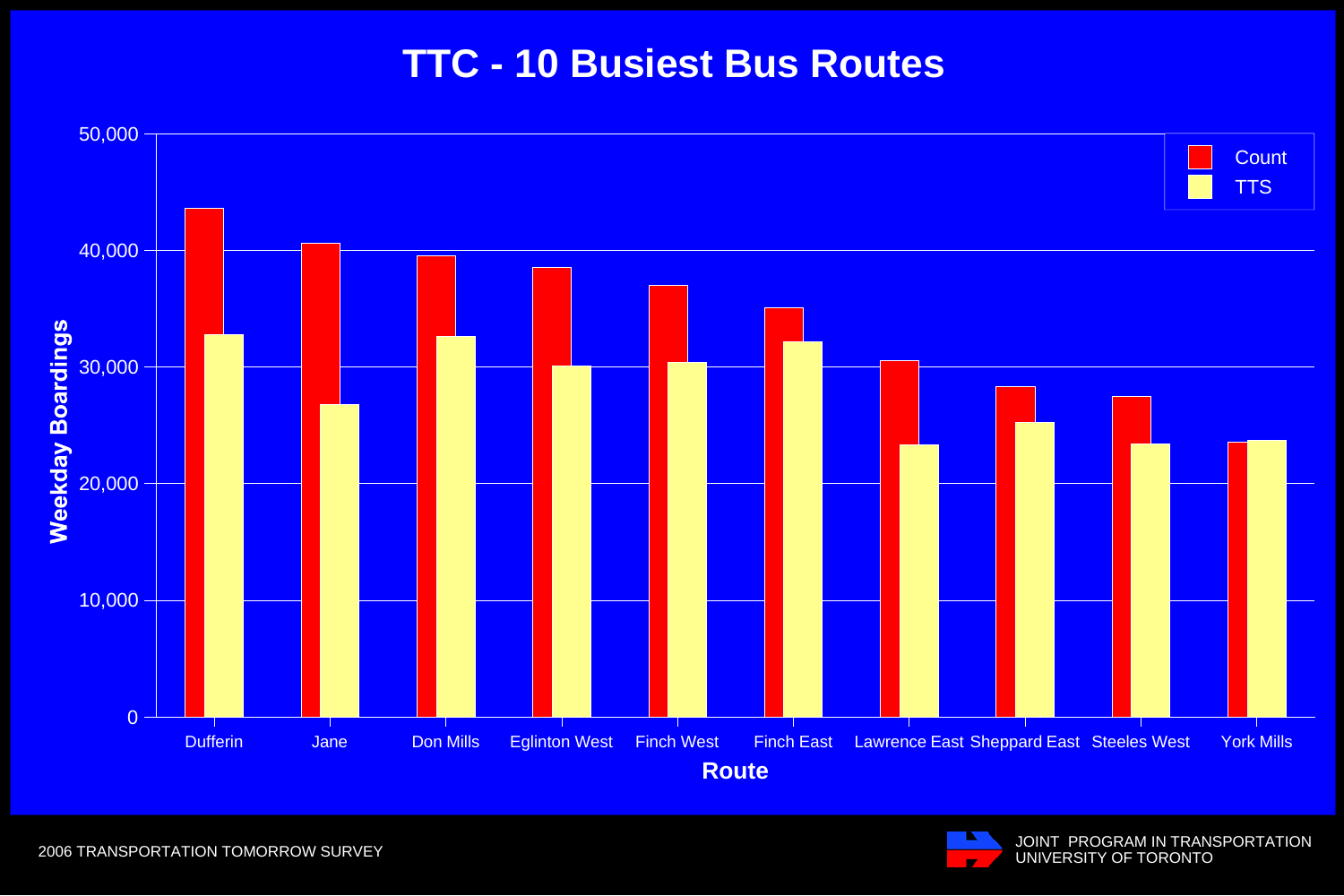#### **TTC Streetcar**





2006 TRANSPORTATION TOMORROW SURVEY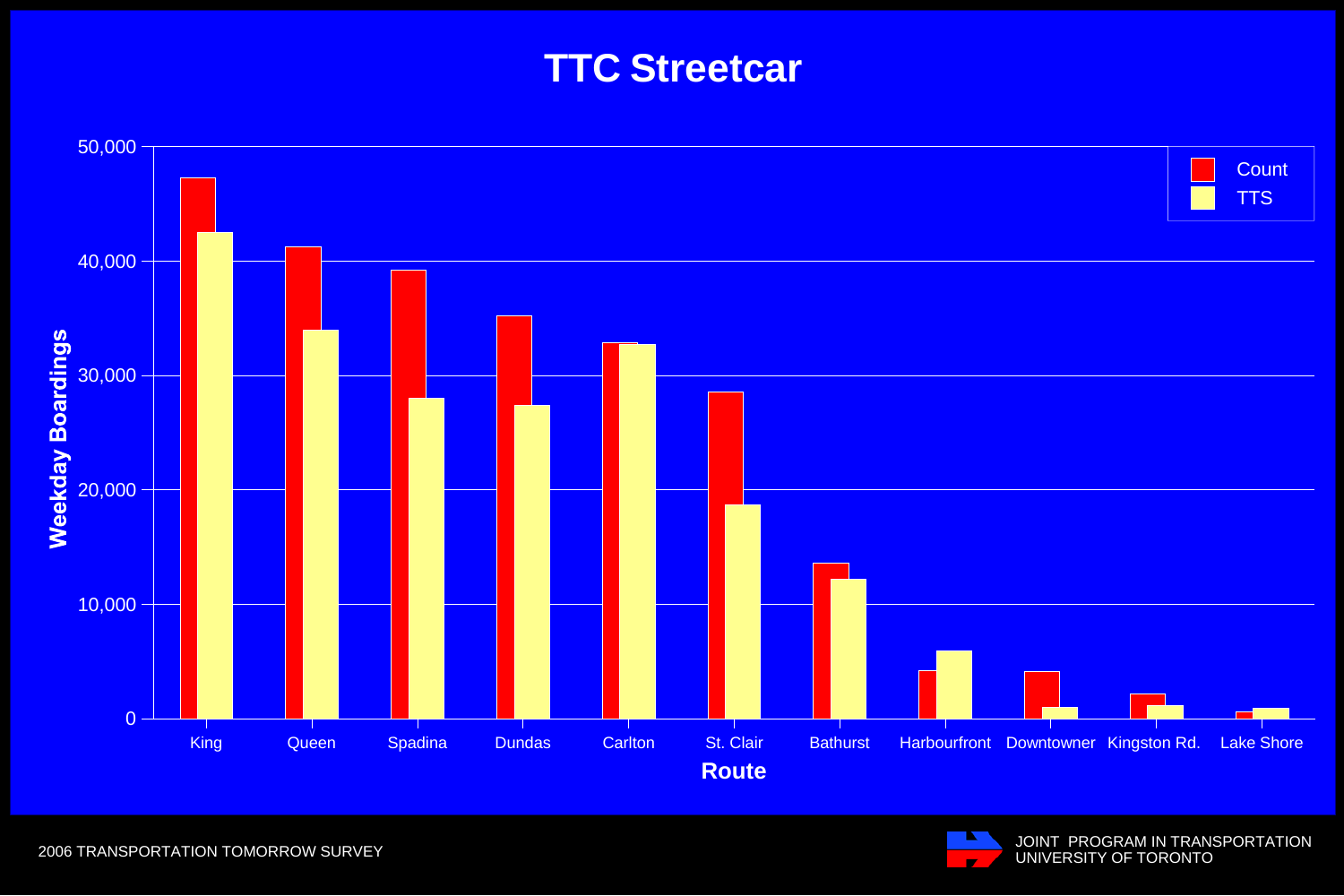# **TTC Subway Ridership**



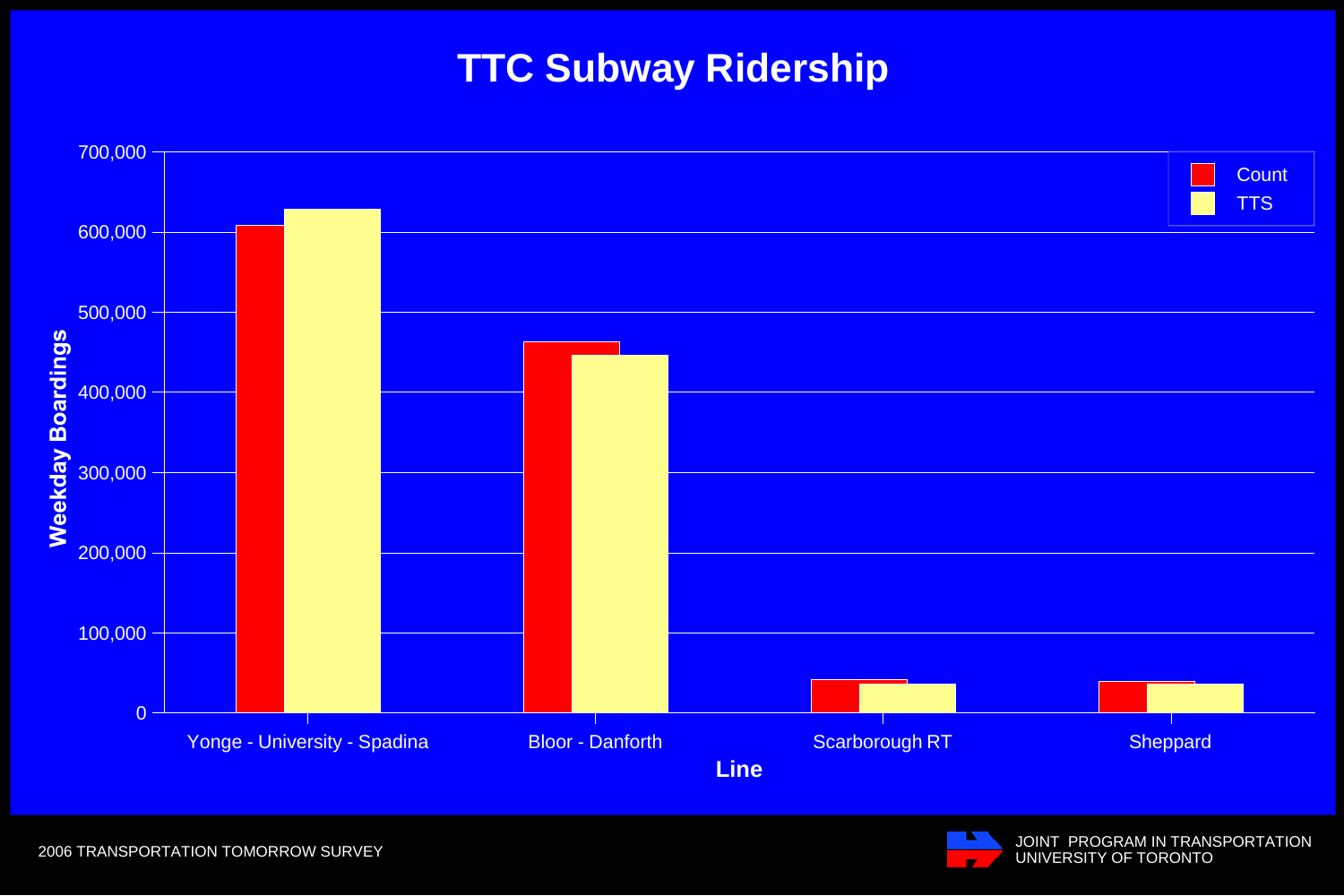# **GO Rail Ridership**



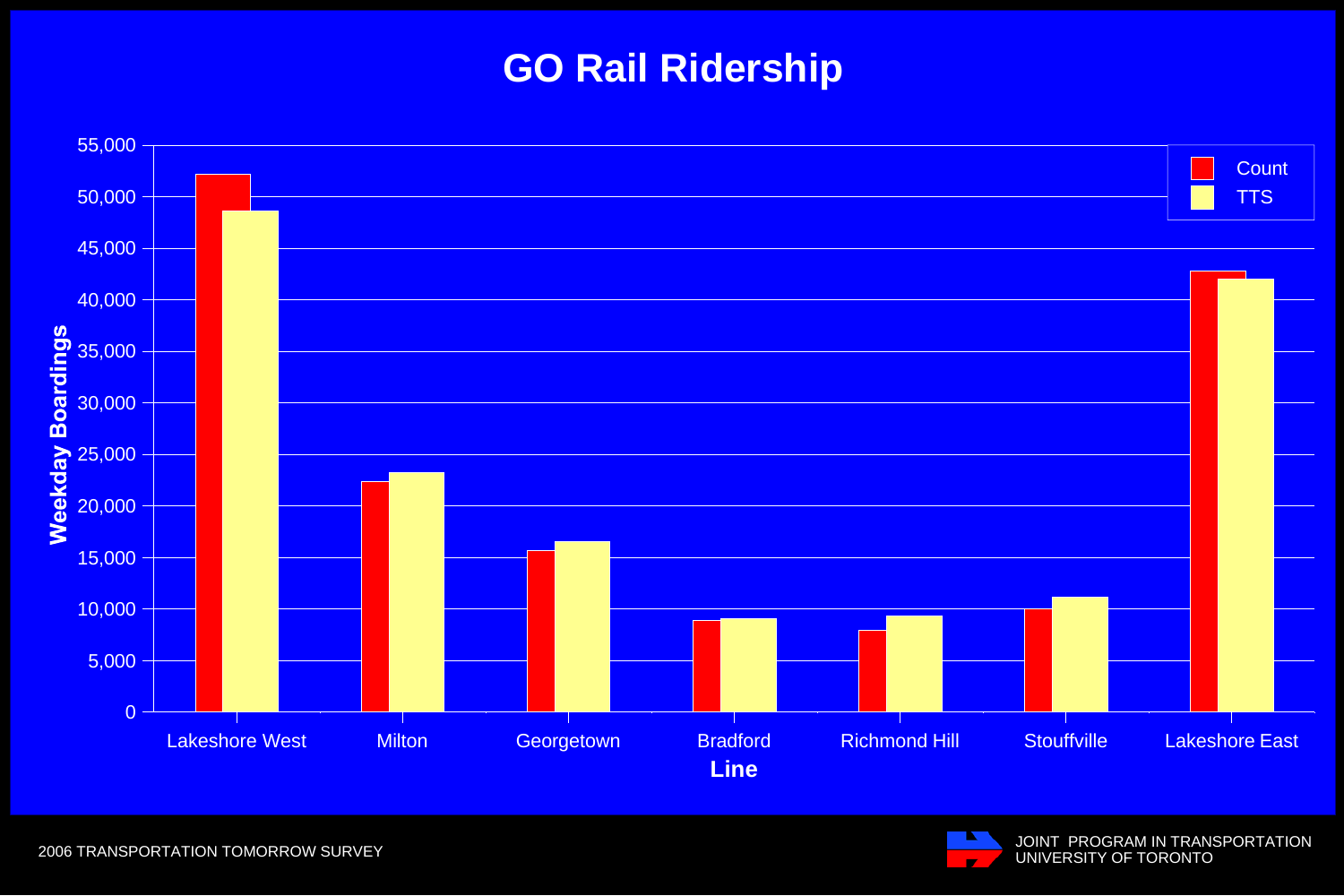# **GO Bus Ridership**



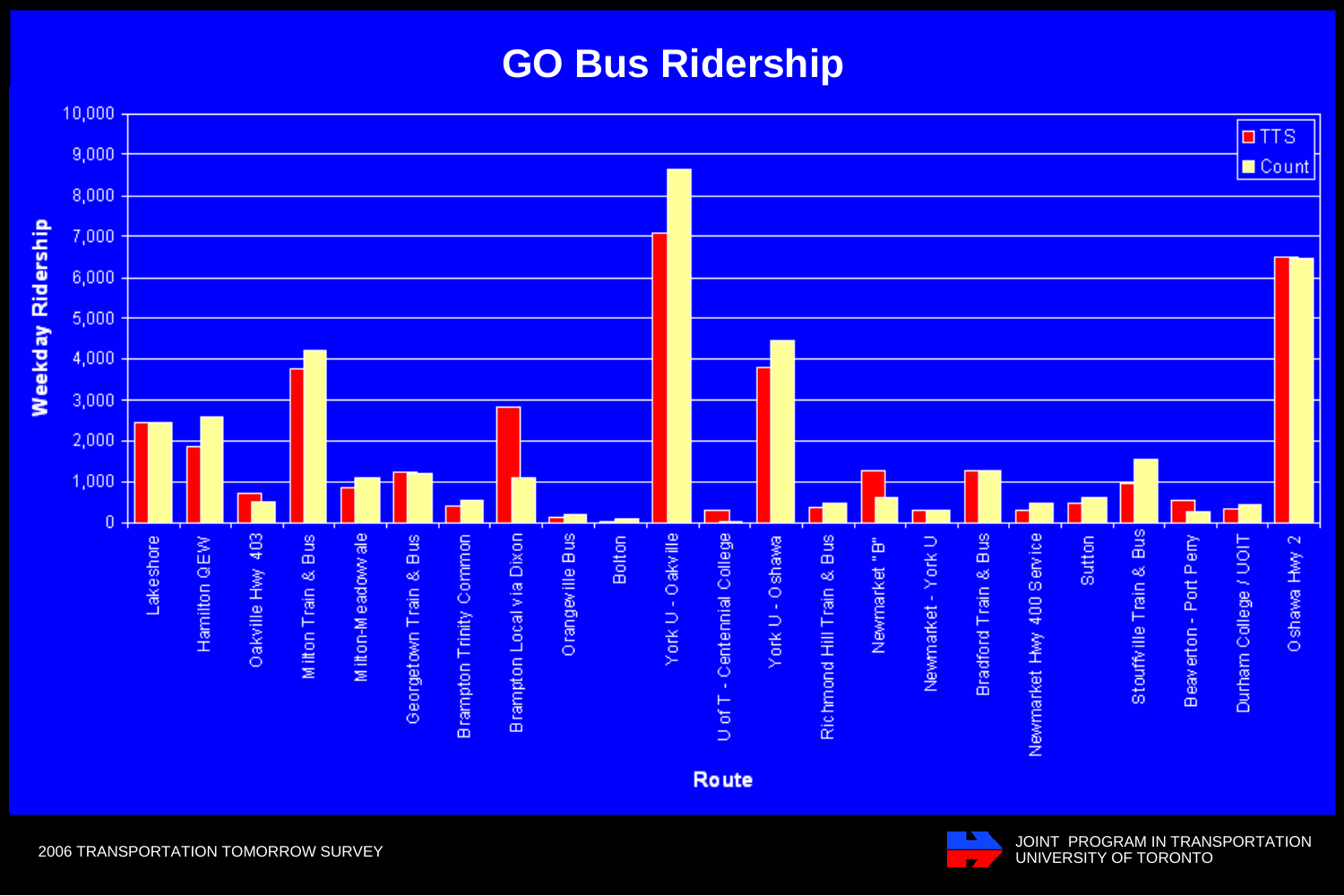#### **Mississauga Transit - 10 Busiest Routes**



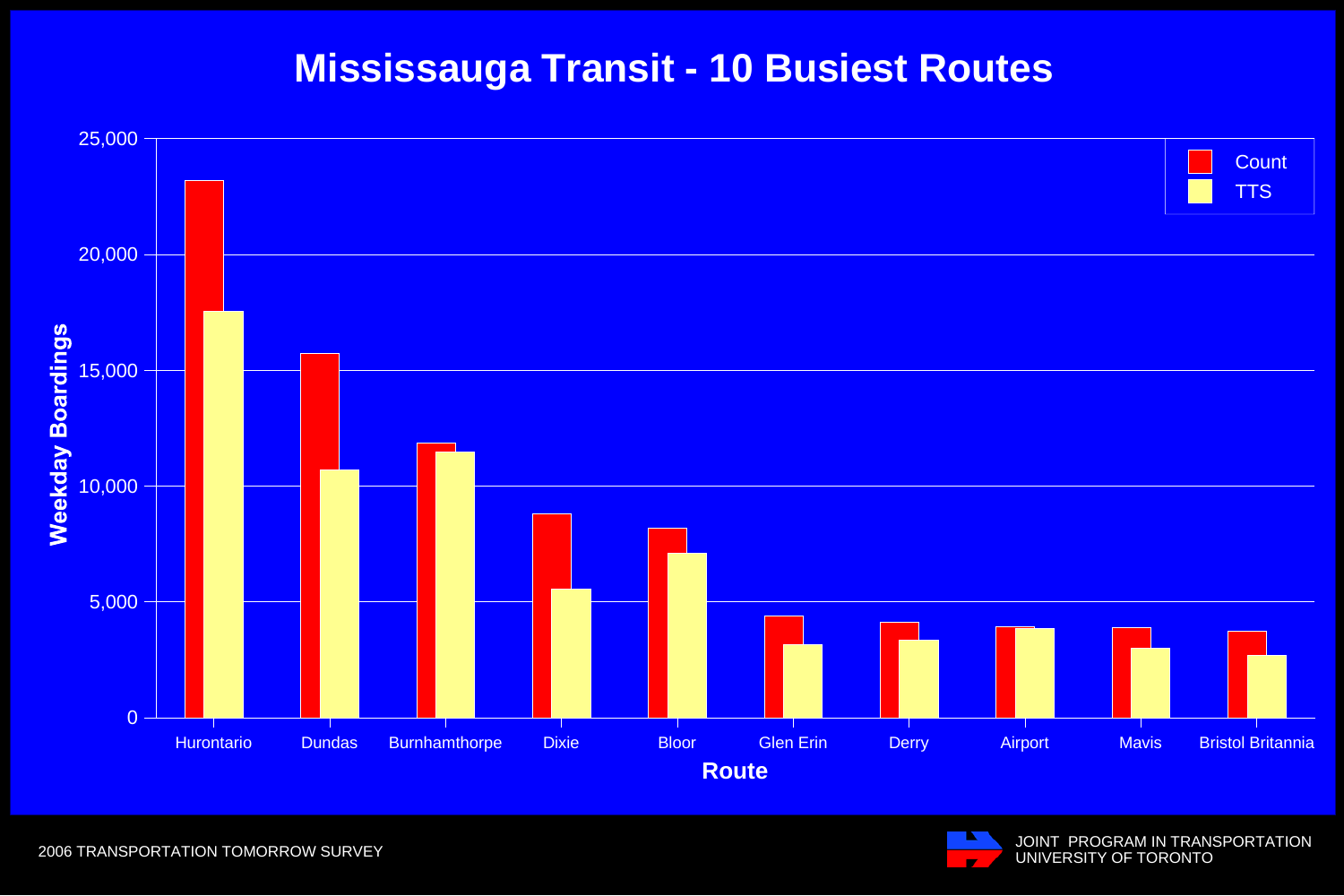# **York Region Transit - 10 Busiest Routes**



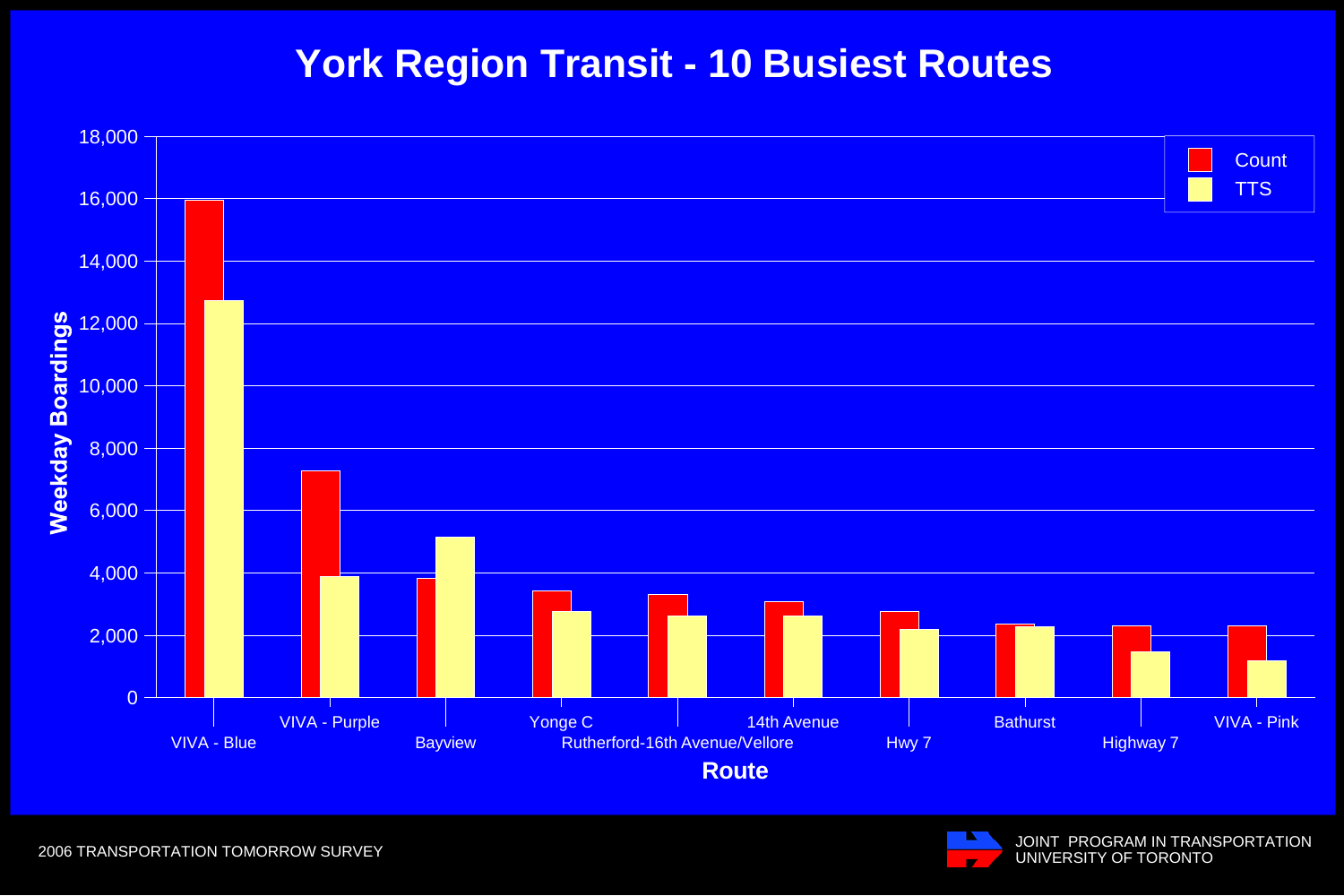# **Time Series Analysis GTAH**

# 1986, 1991, 1996, 2001, and 2006



JOINT PROGRAM IN TRANSPORTATION UNIVERSITY OF TORONTO

2006 TRANSPORTATION TOMORROW SURVEY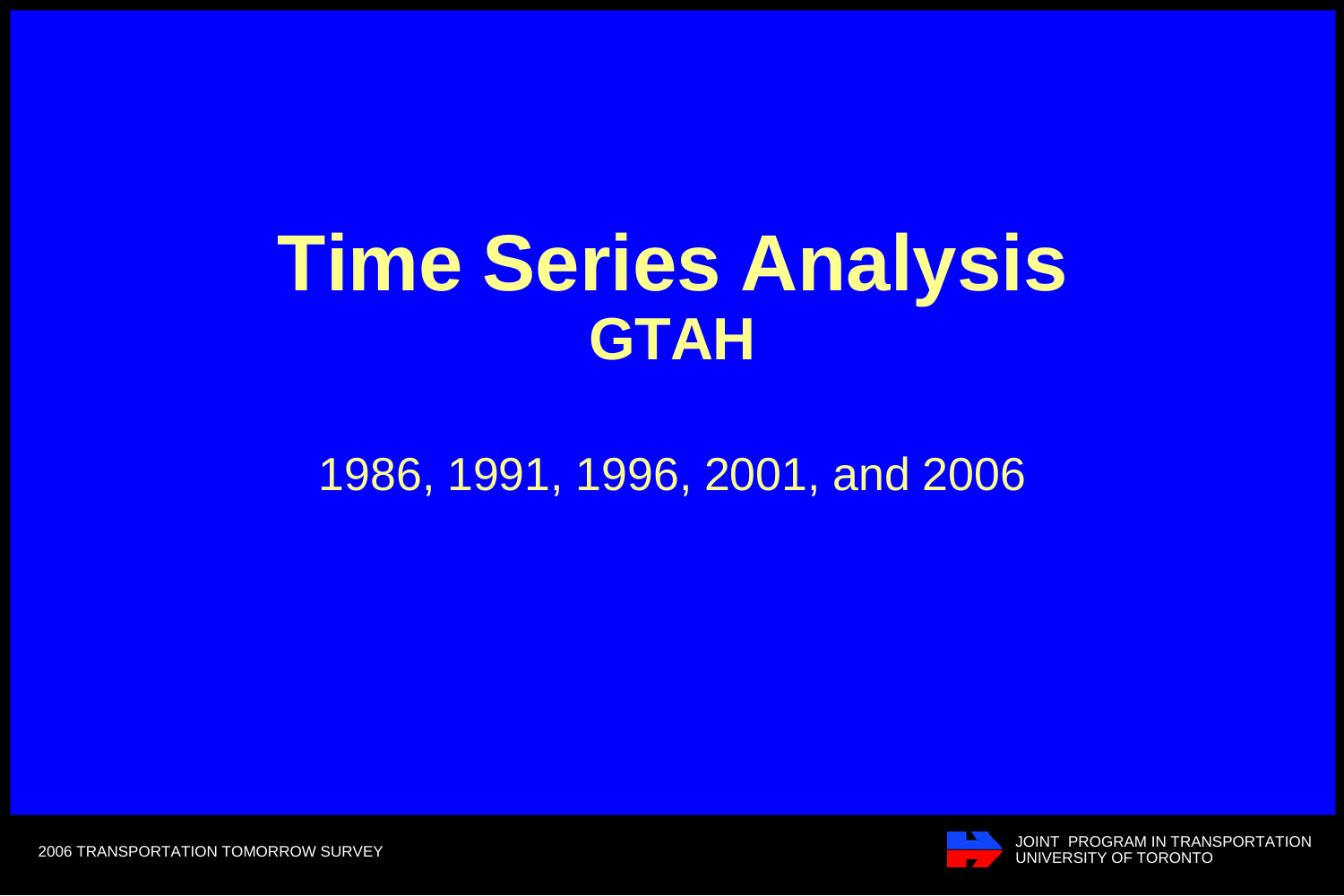# **Population**



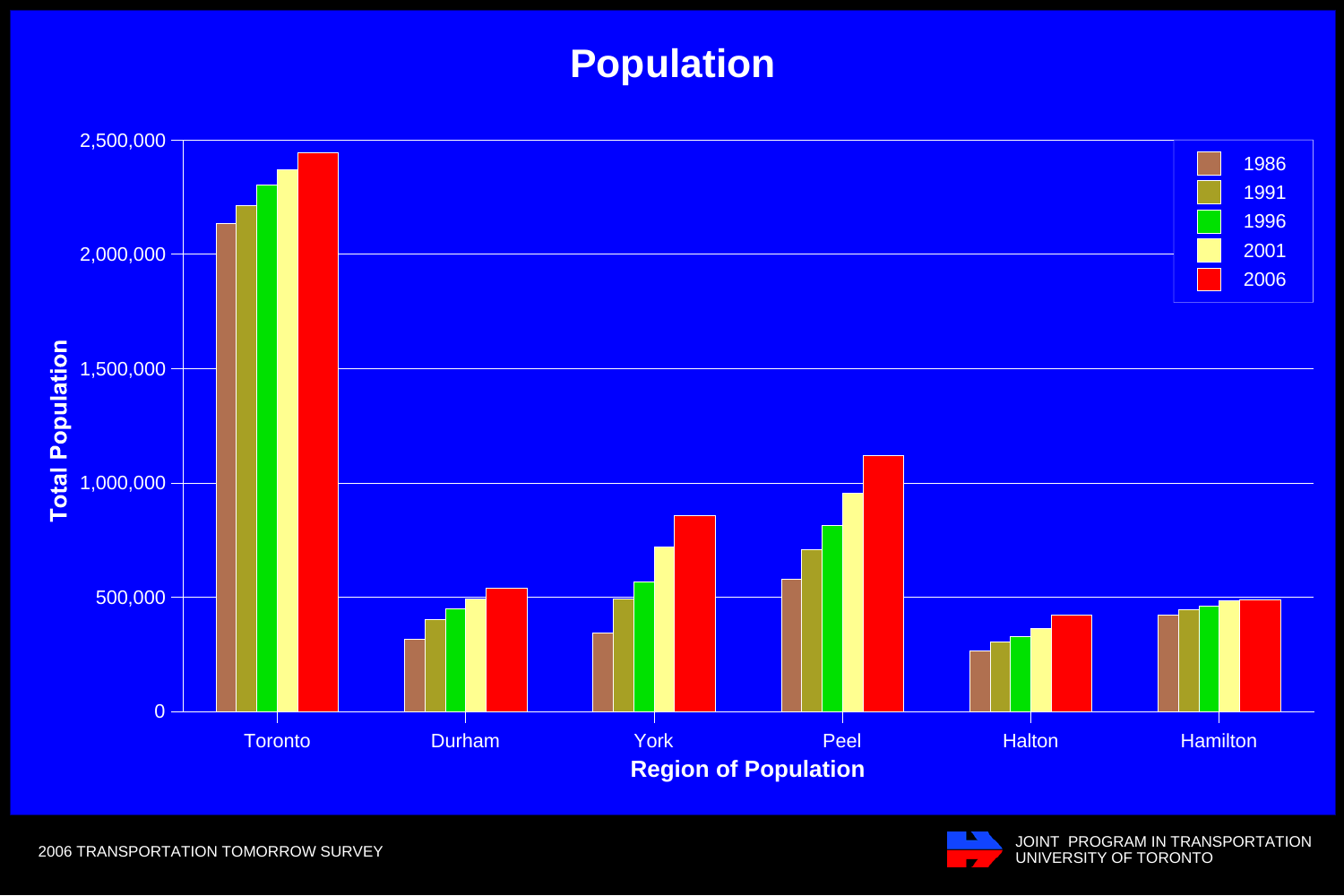#### **Five-Year Population Growth**



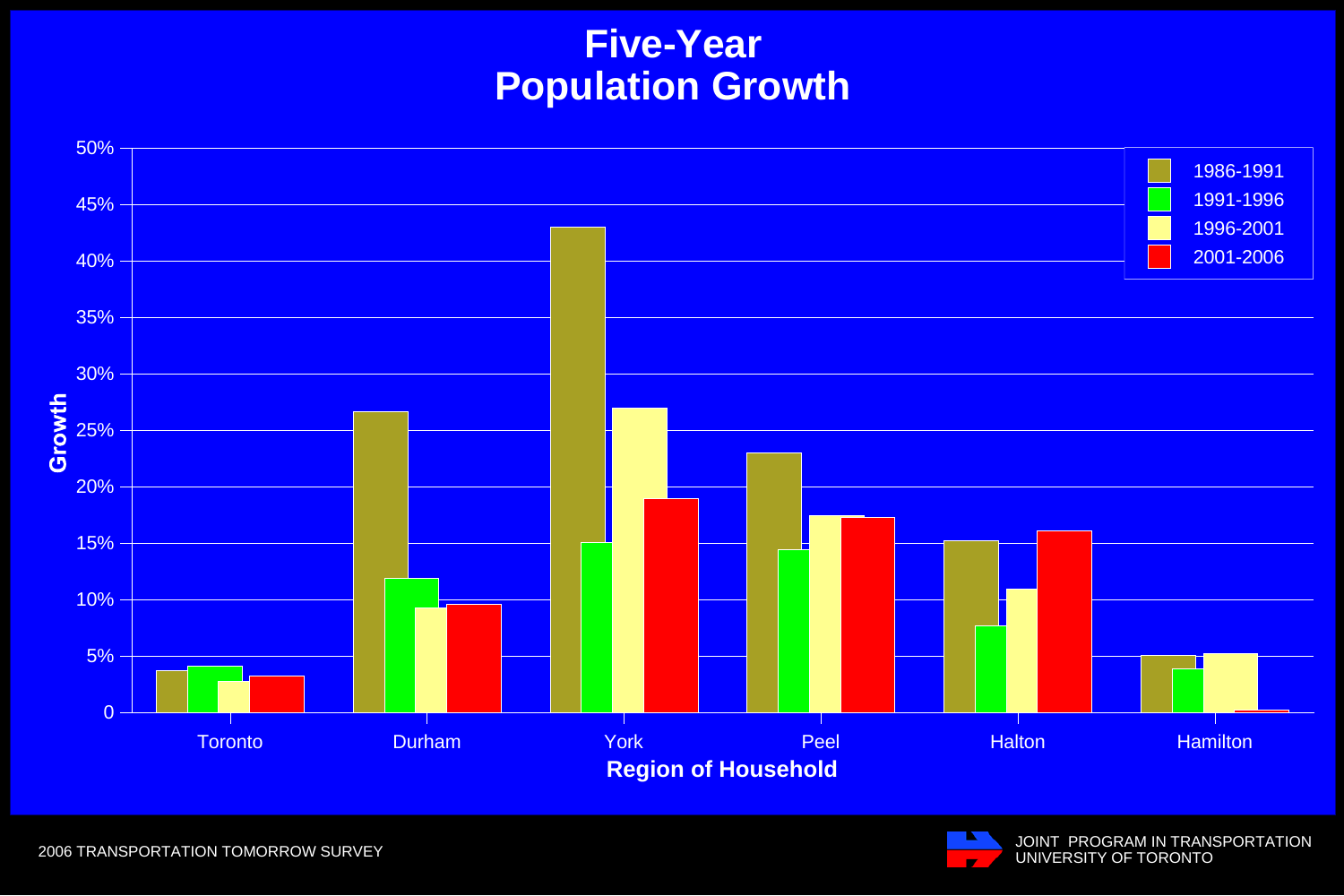#### **Five-Year Population Growth**



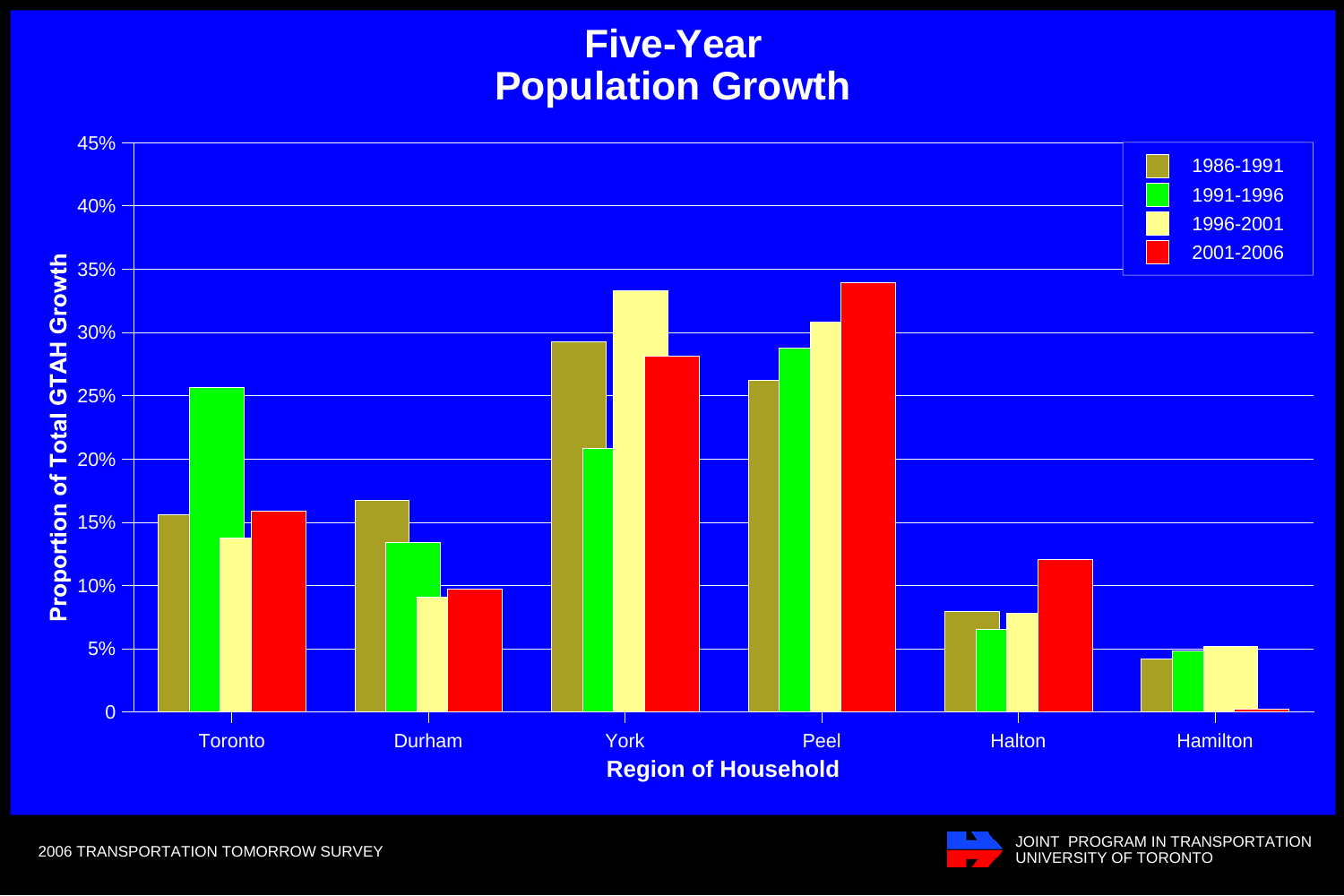# **Median Age**



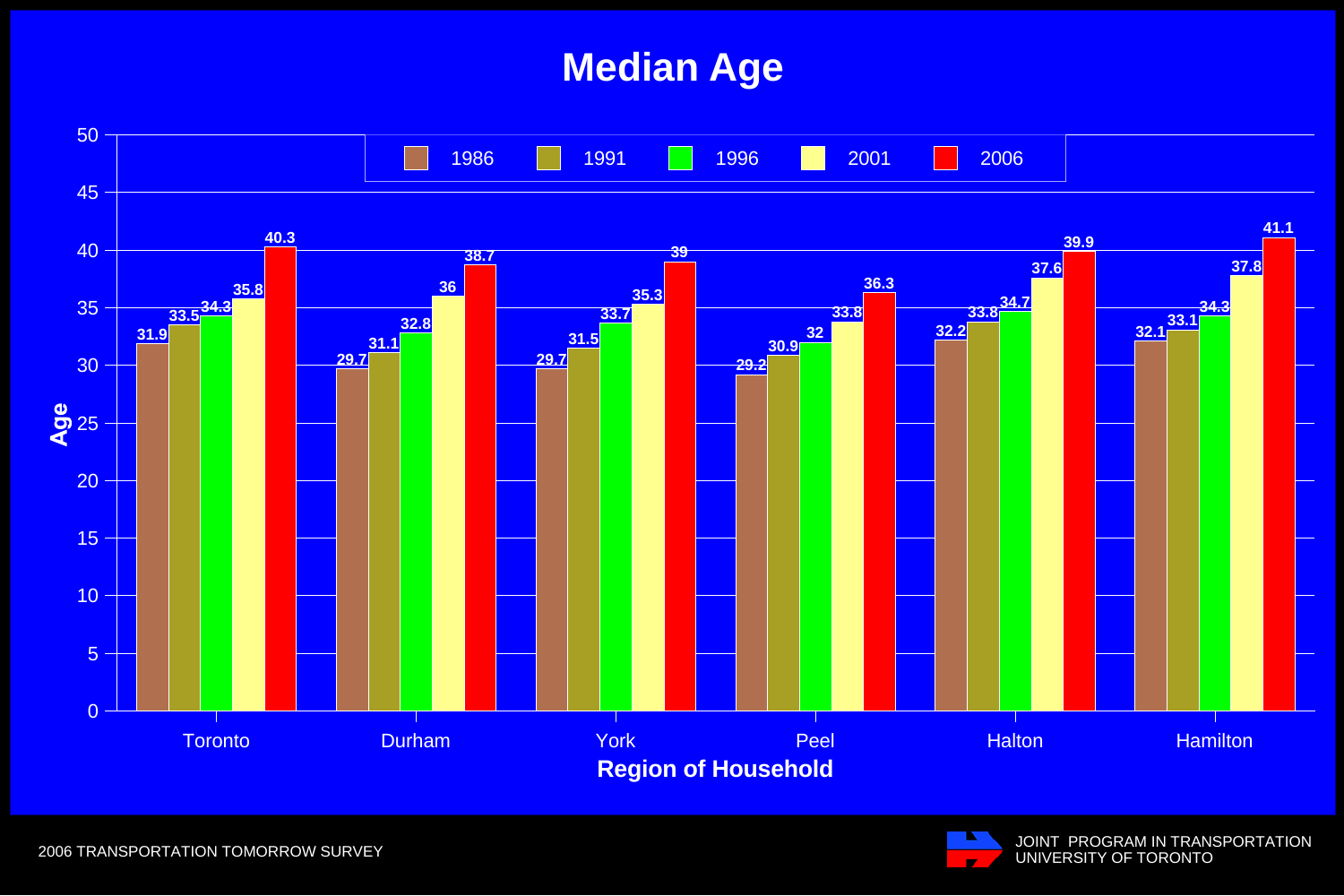#### **GTAH Residents Age Distribution**



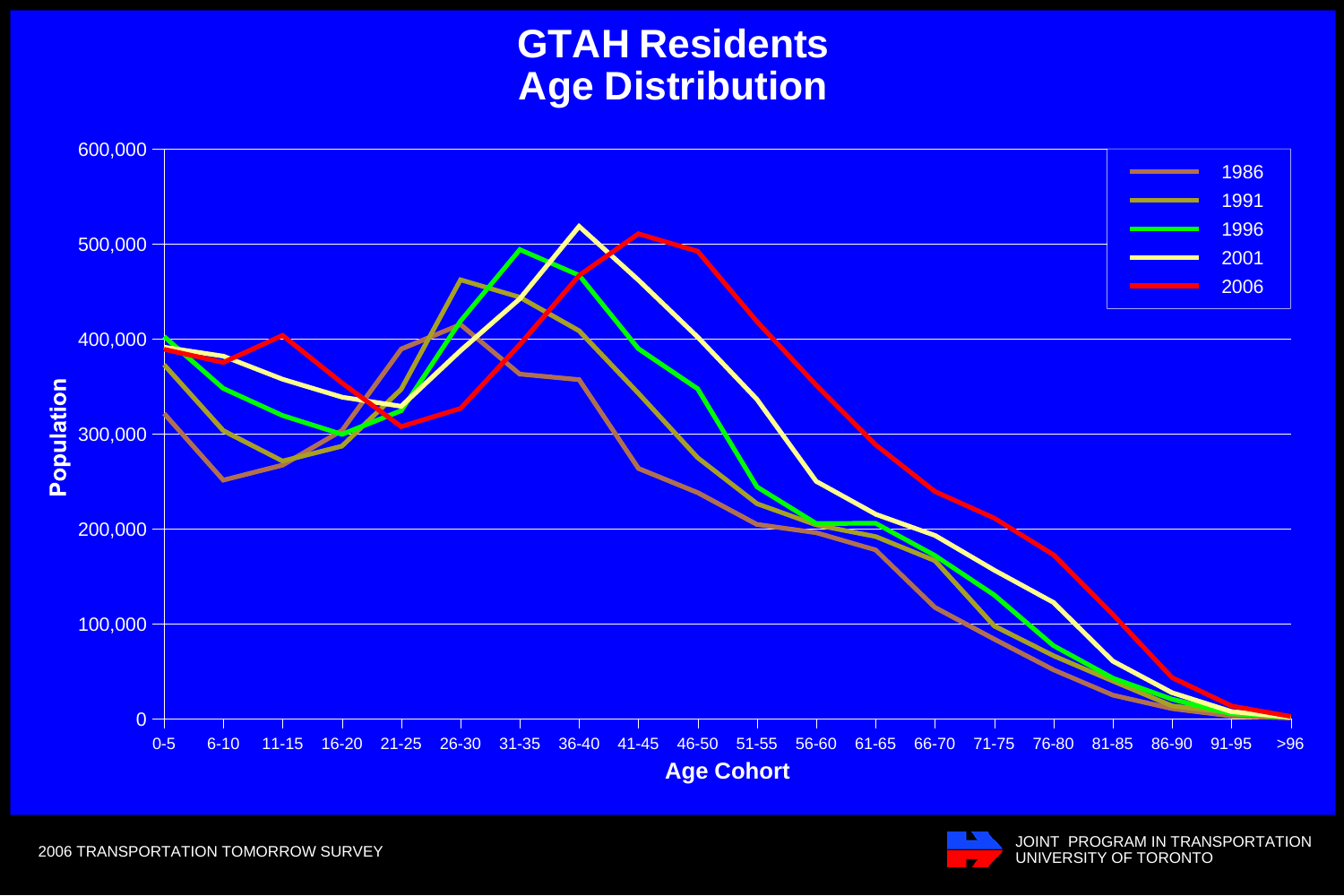#### **GTAH Residents Age Distribution**

1986 shifted 20 years 1991 shifted 15 years 1996 shifted 10 years 2001 shifted 5 years



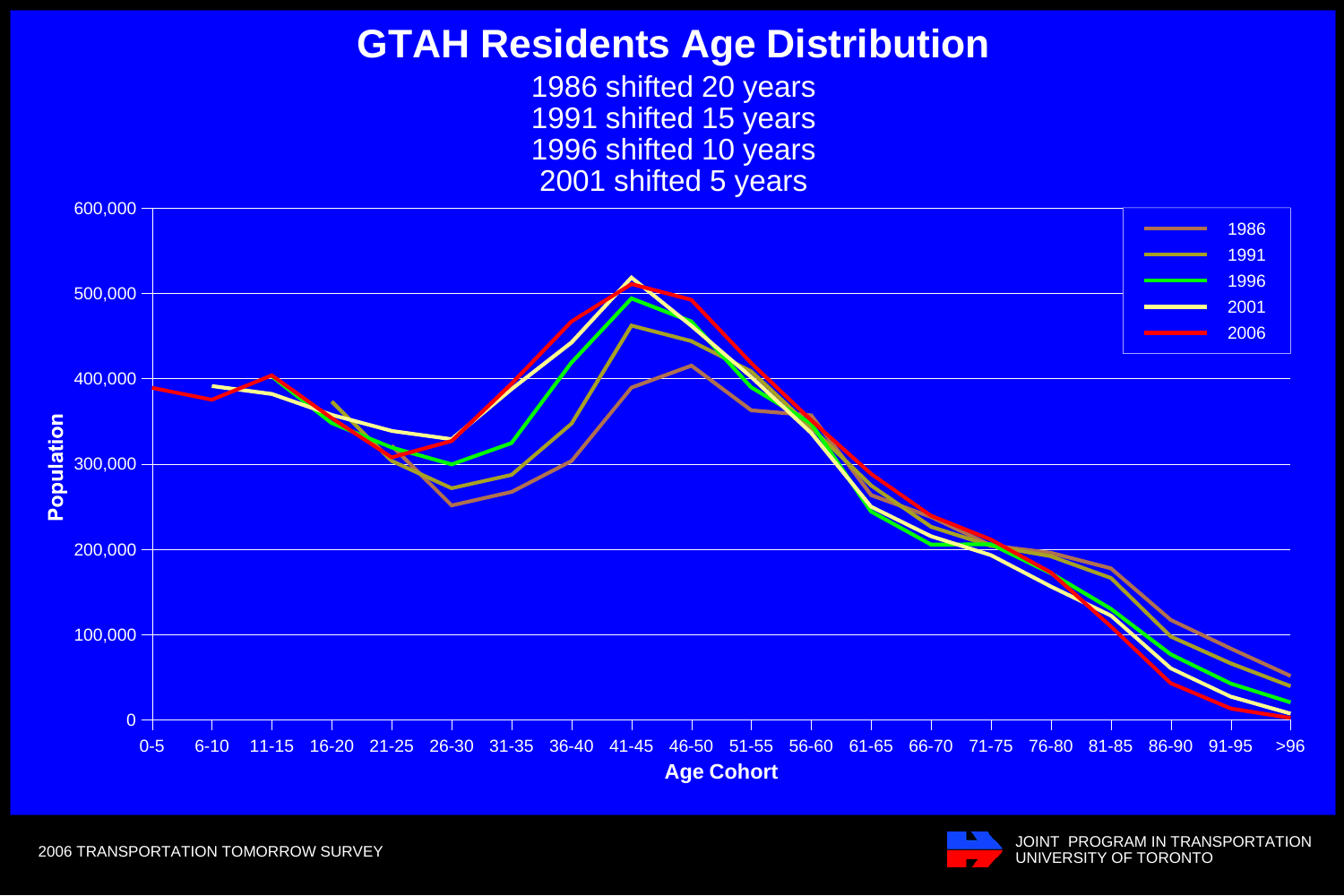## **Employed Labour Force**



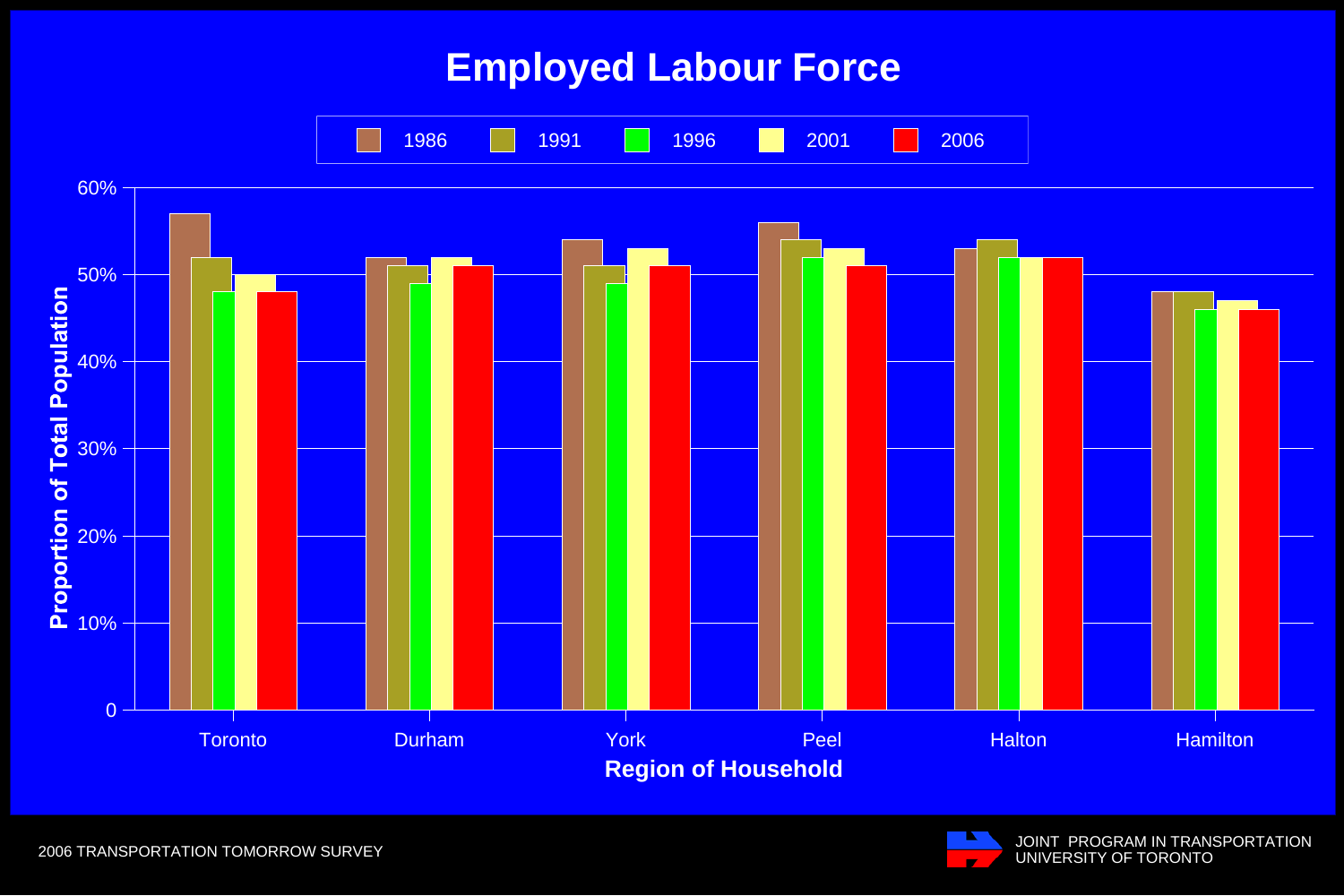# **Employed Labour Force**



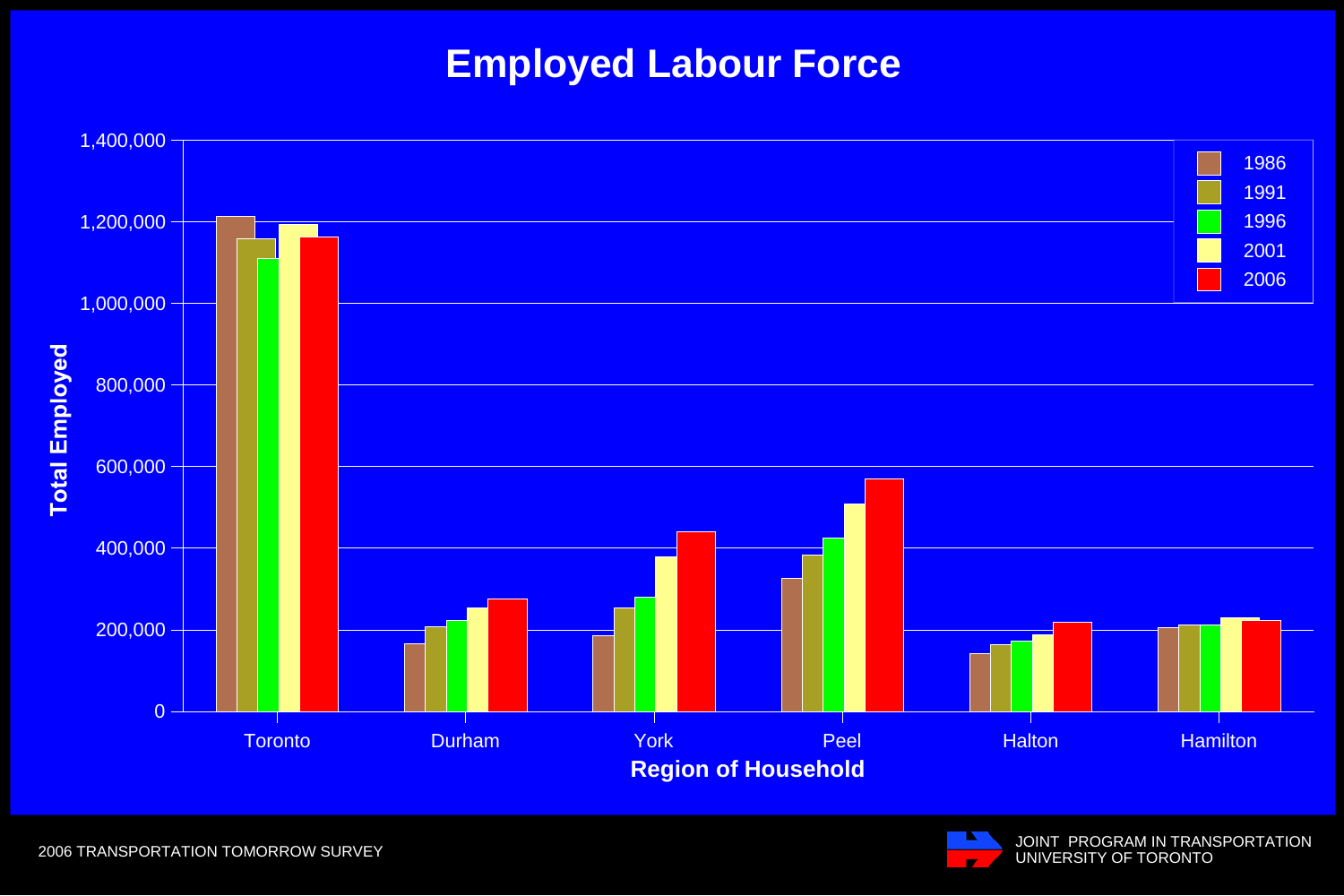# **Work at Home**



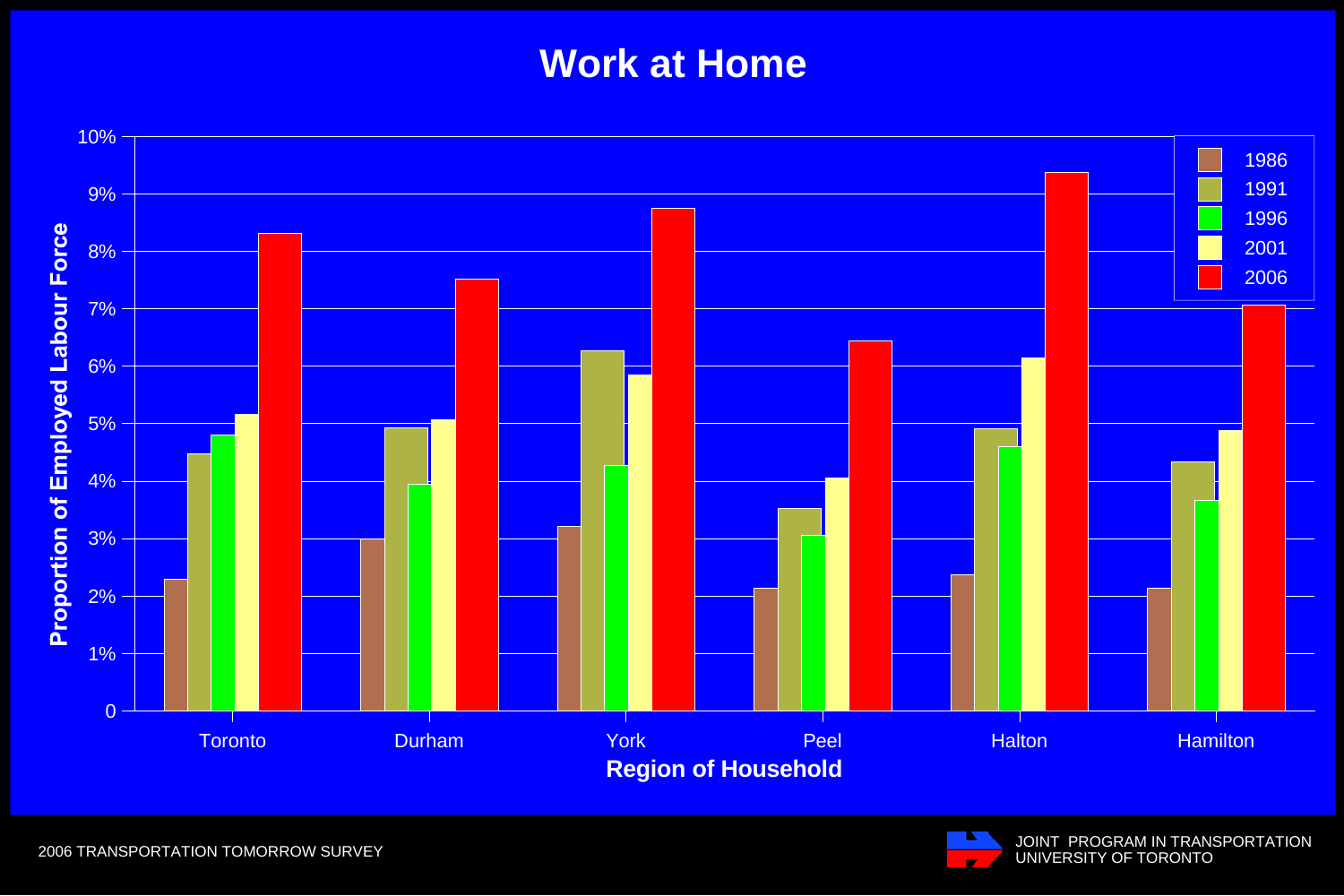#### **Employment (GTAH Residents)**



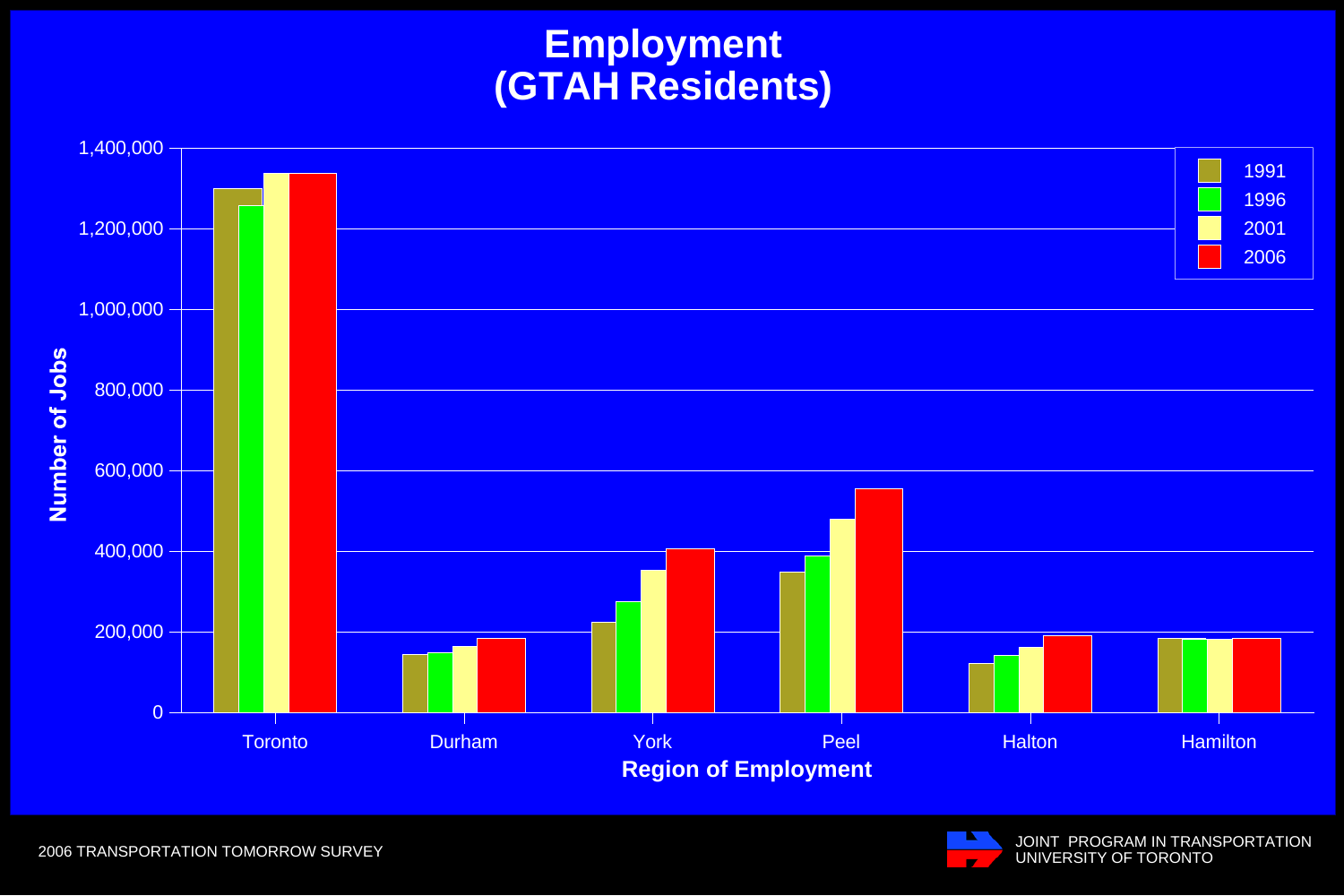#### **Employment minus Employed Labour Force (GTAH Residents to GTAH Employment)**





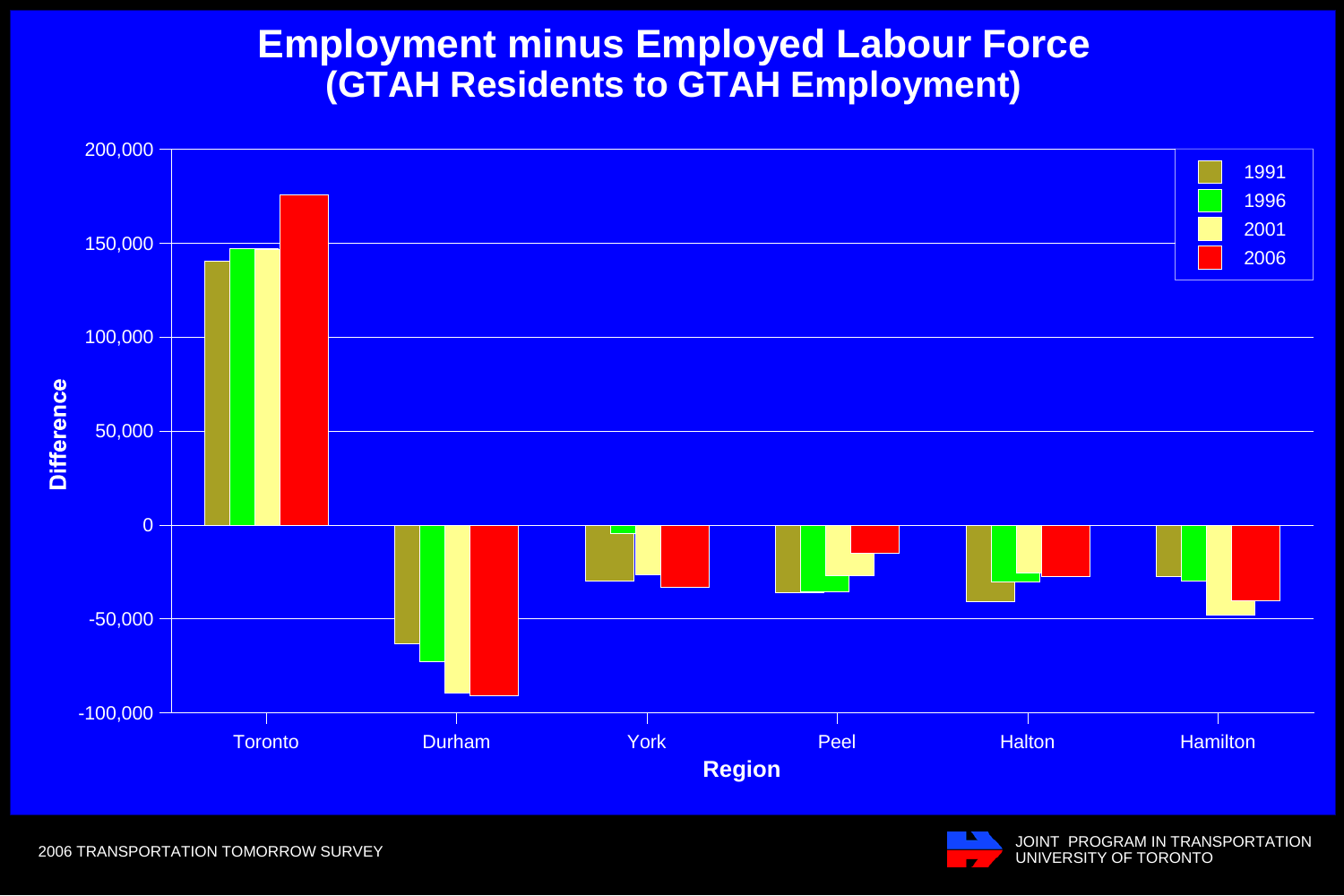# **Inter-Regional Work Trips**





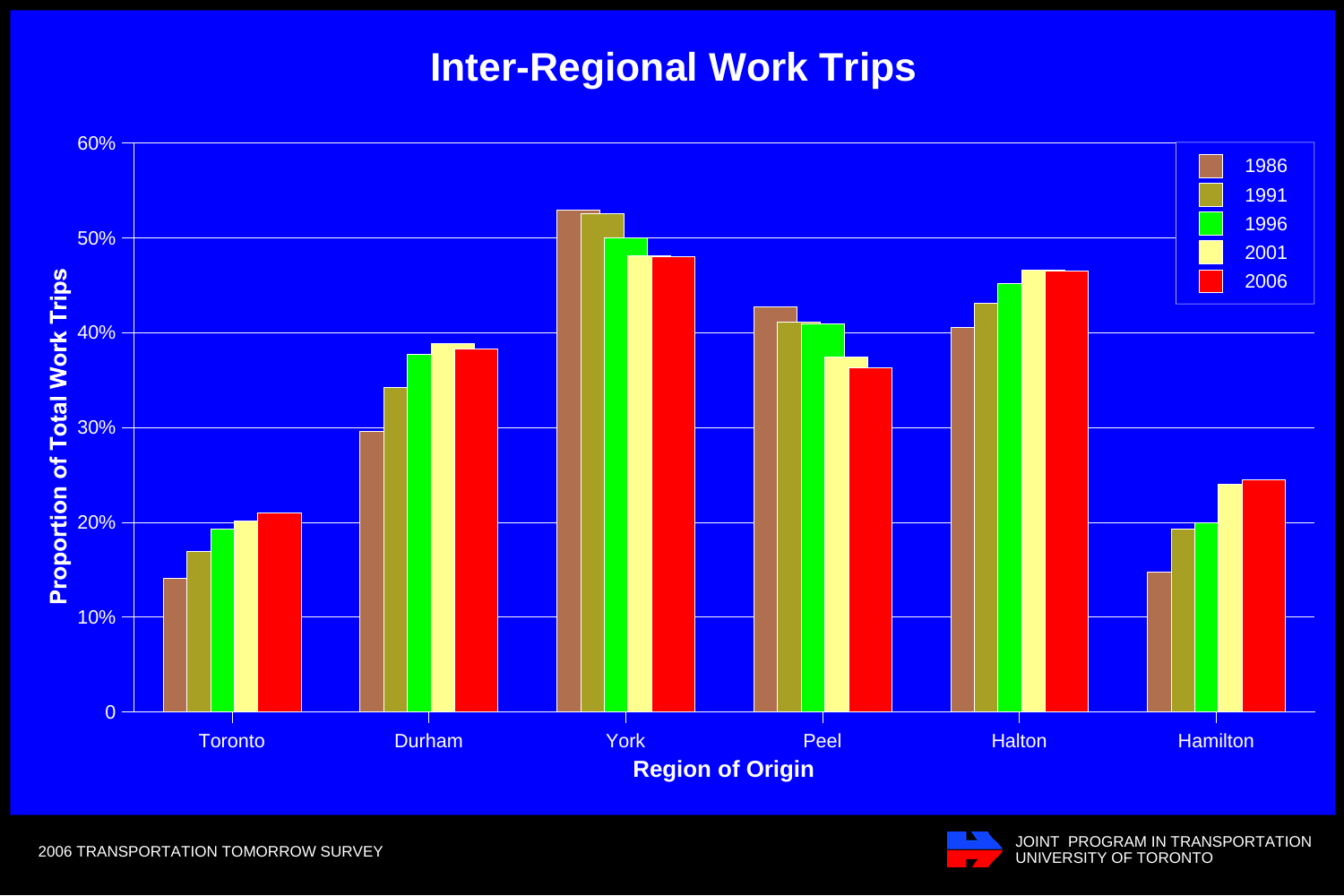# **First Trip to Work Trip Length**



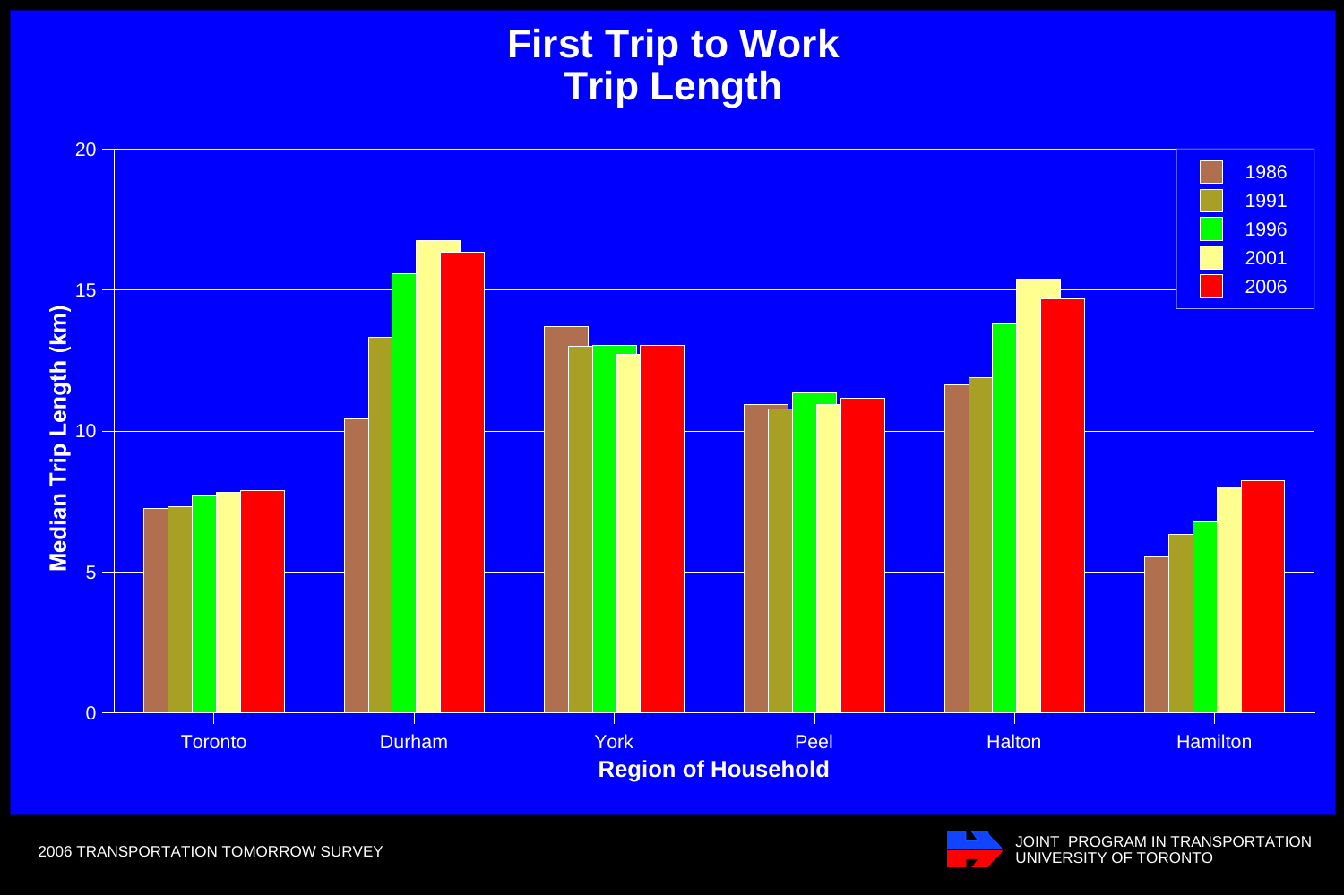#### **GTAH Residents Trip Start Time**



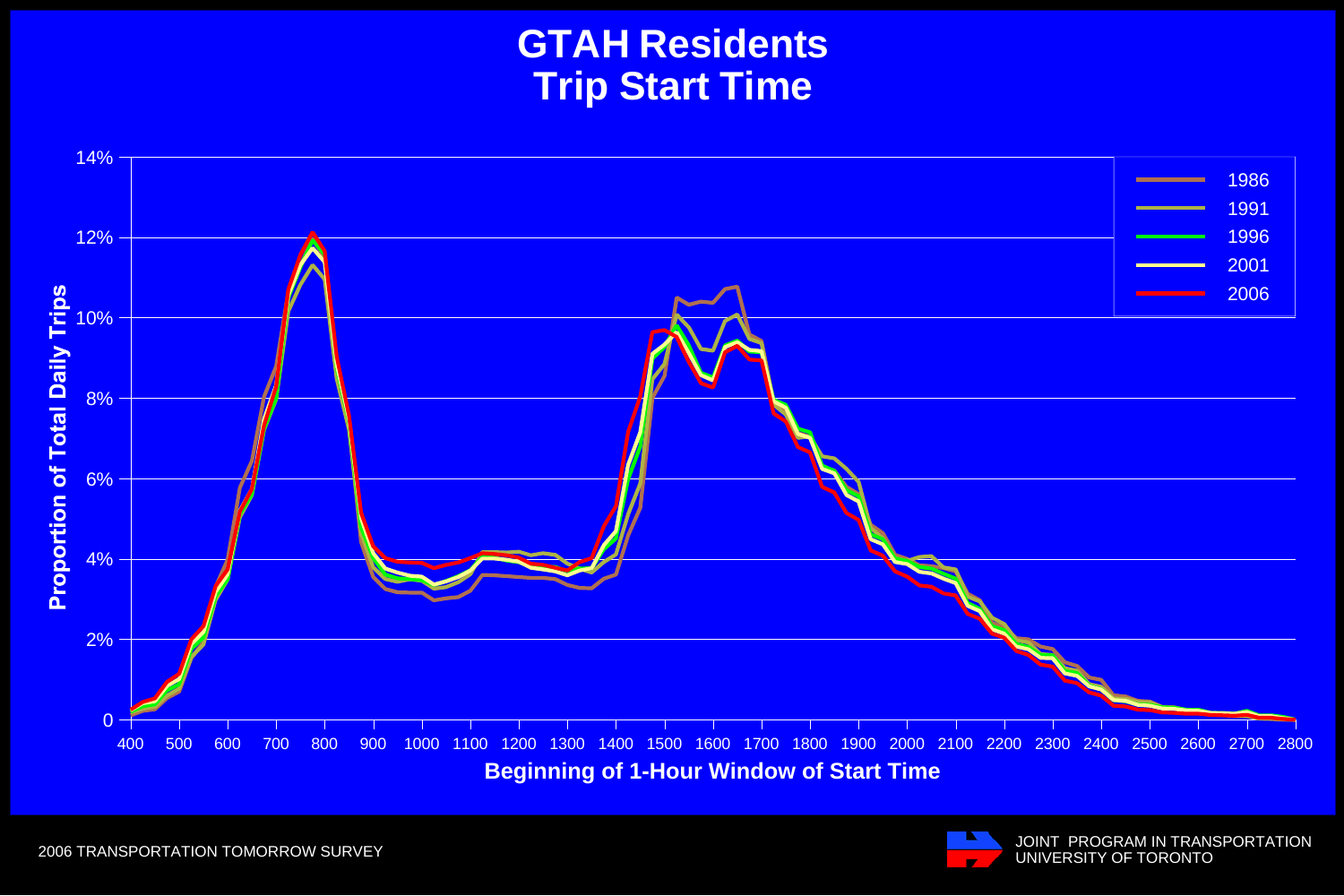#### **GTAH Residents Median Trip Length**



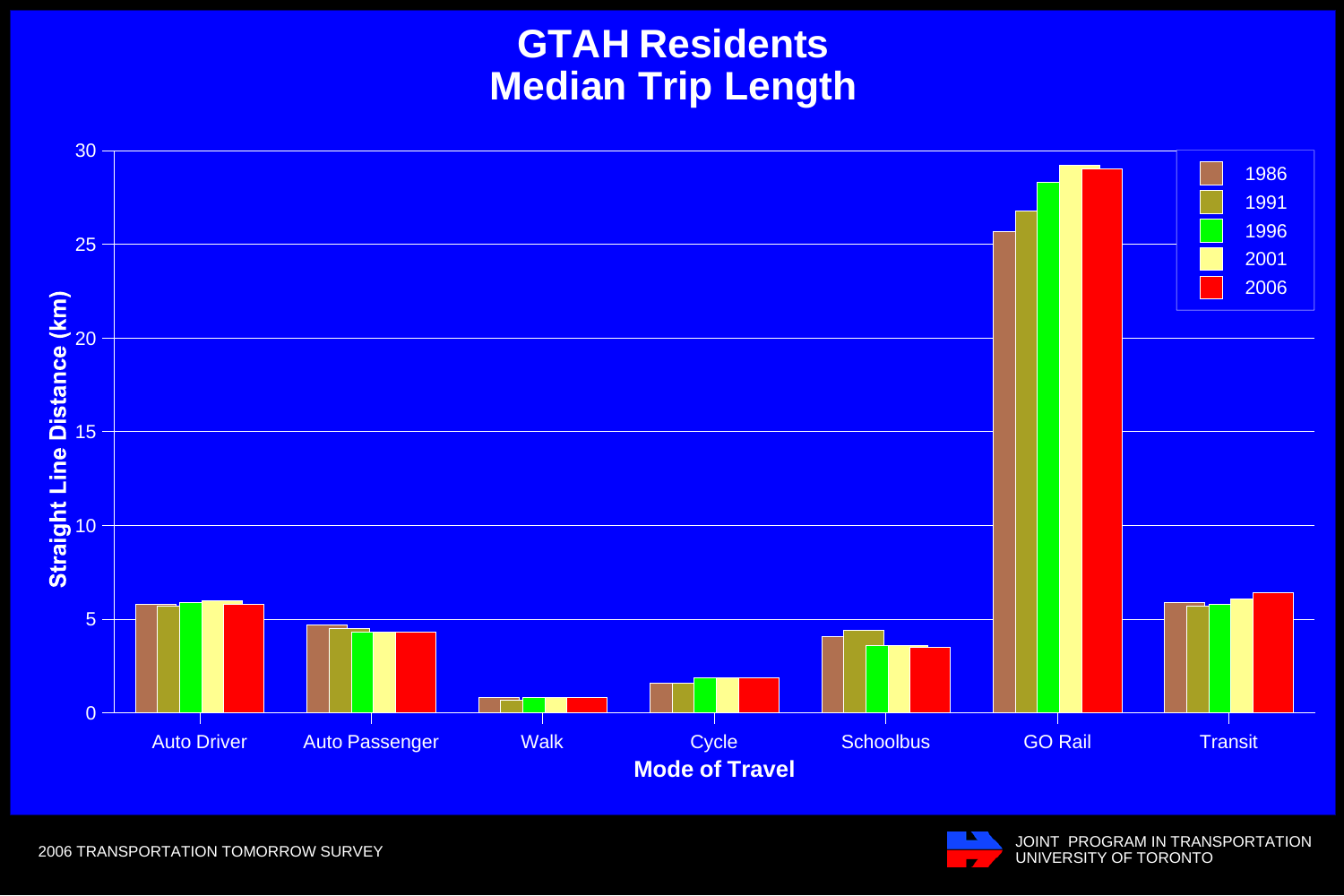#### **GTAH Residents Vehicle Availability**



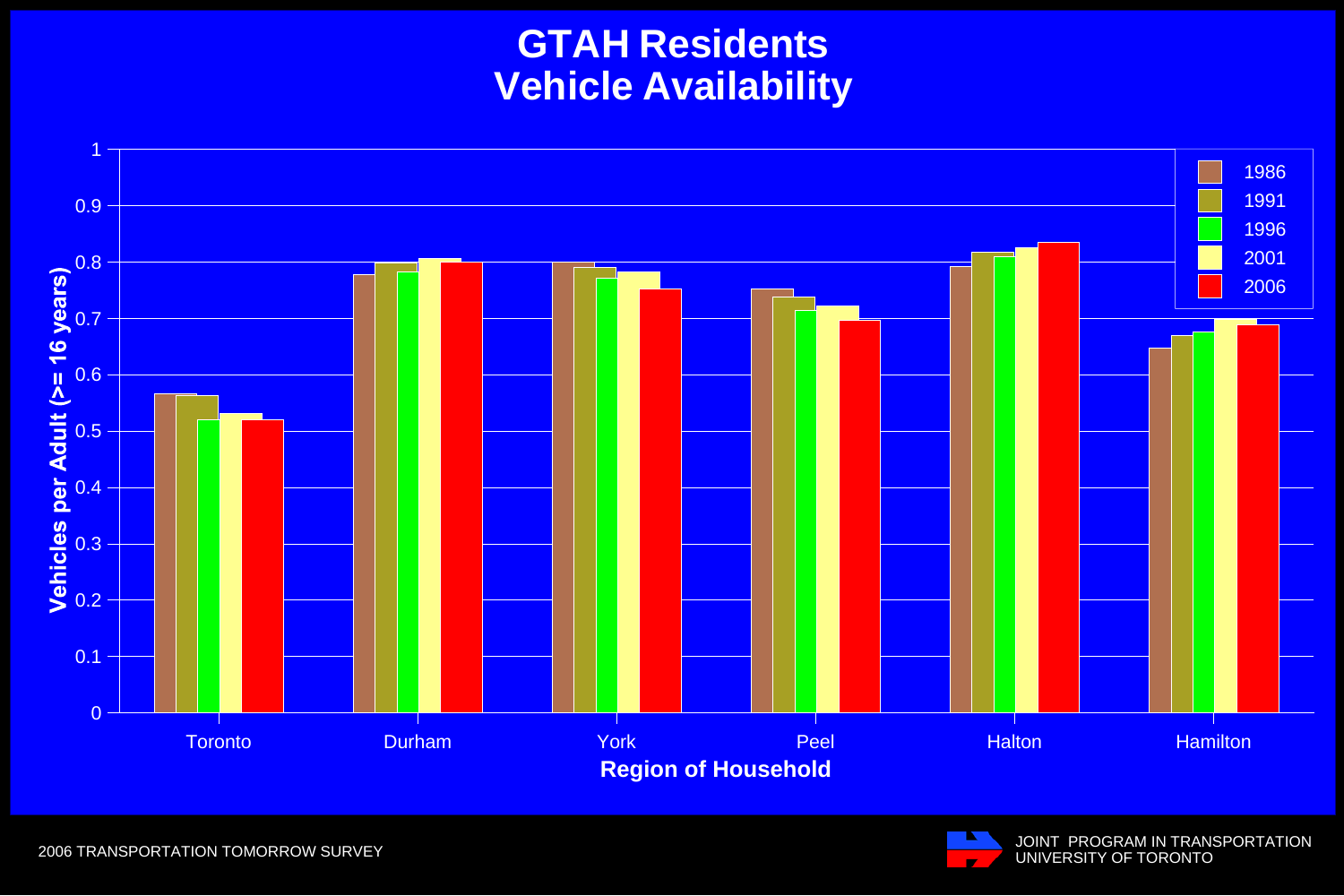#### **Proportion of GTAH Adults (>= 16 years) With a Driver's License**



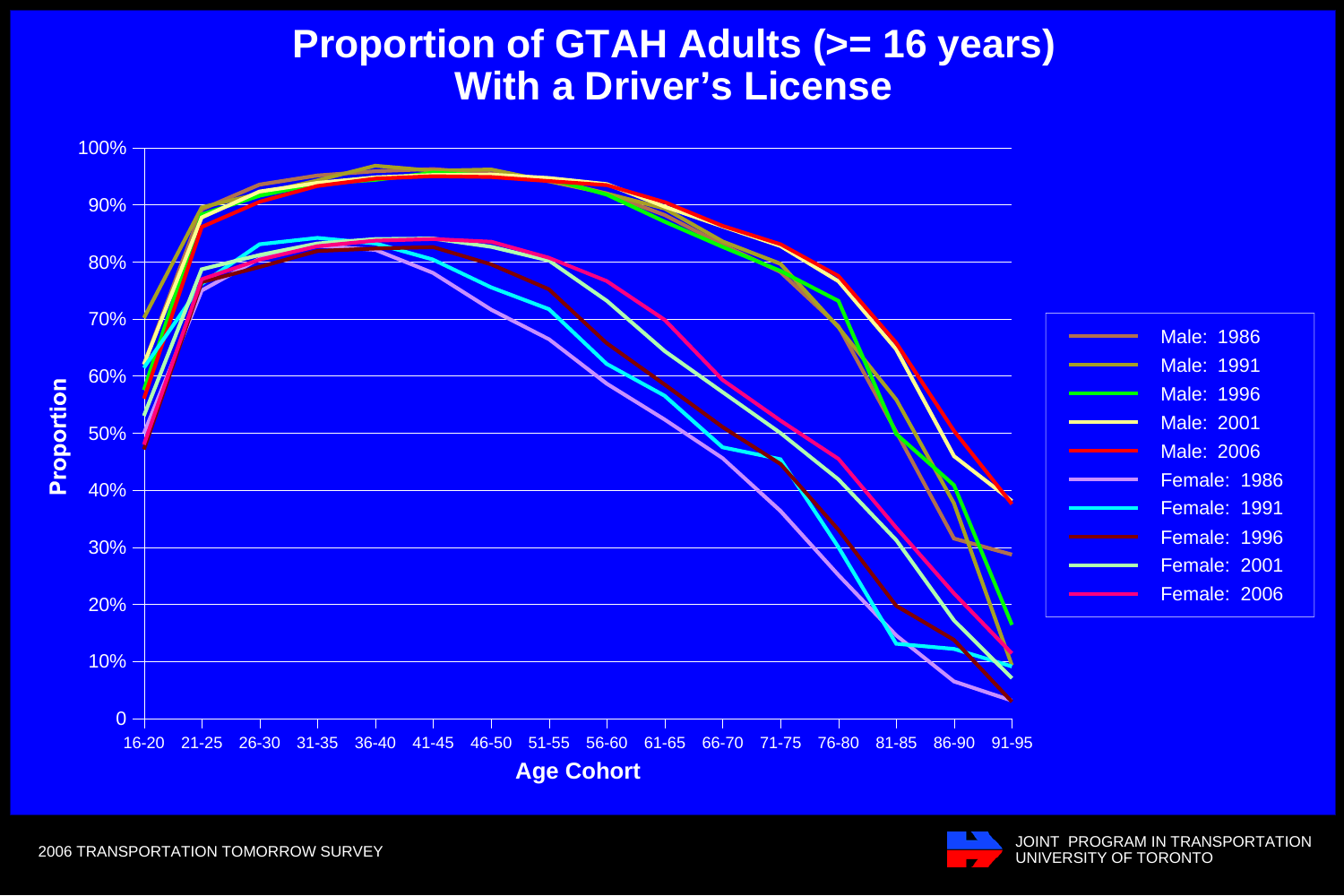#### **Males (16-21 years) without a License**



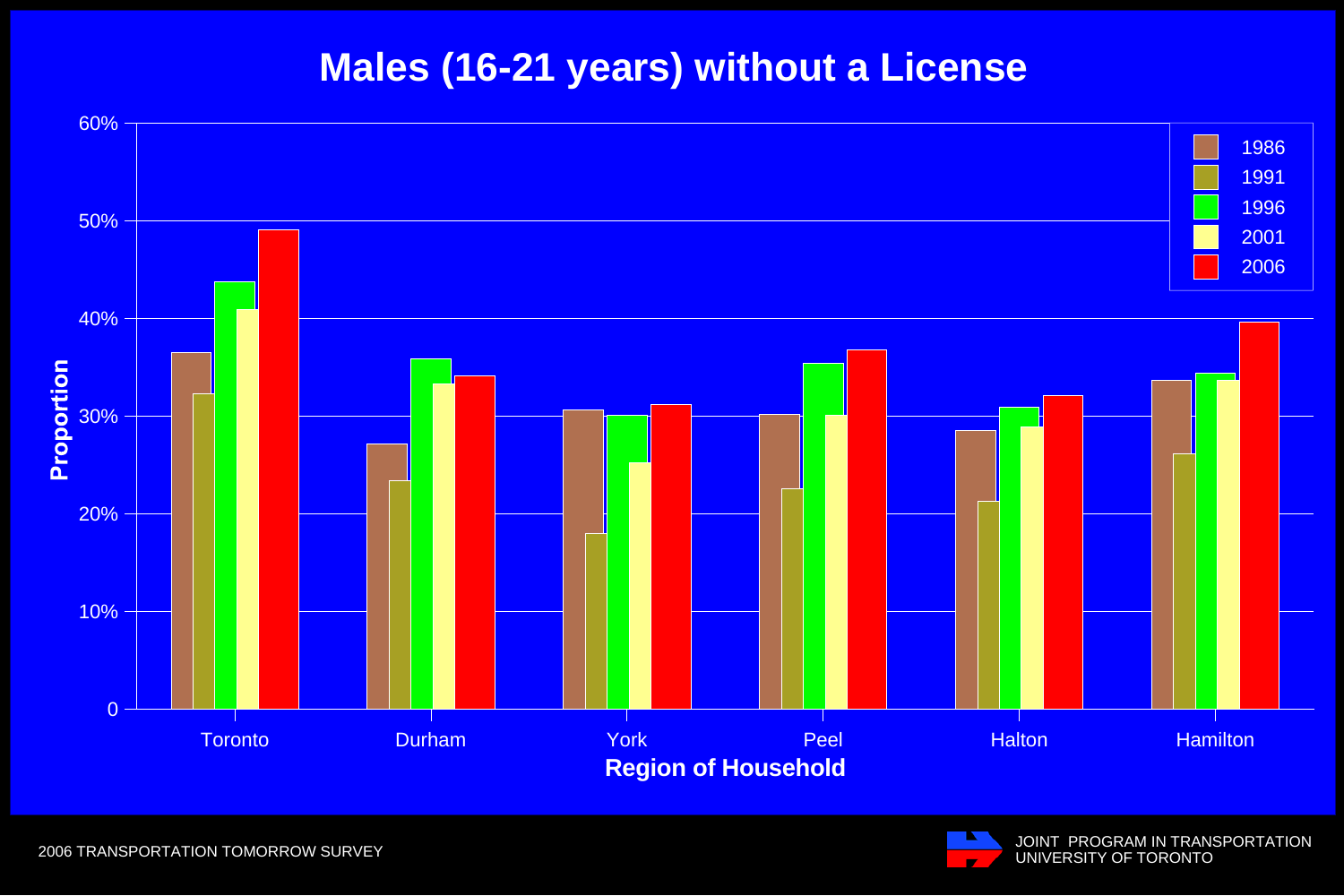#### **Females (16-21 years) without a License**



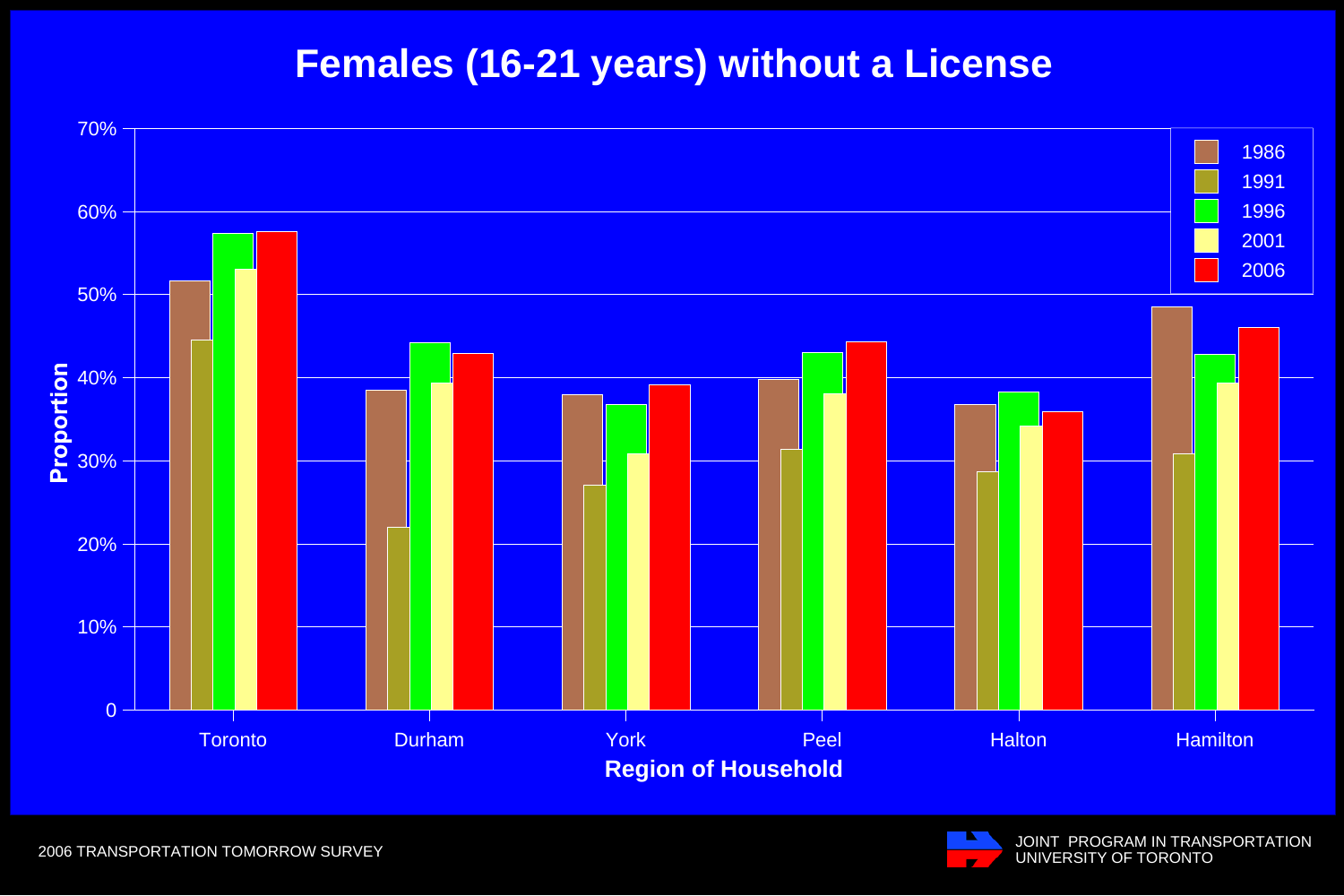#### **GTAH Residents All Trips**



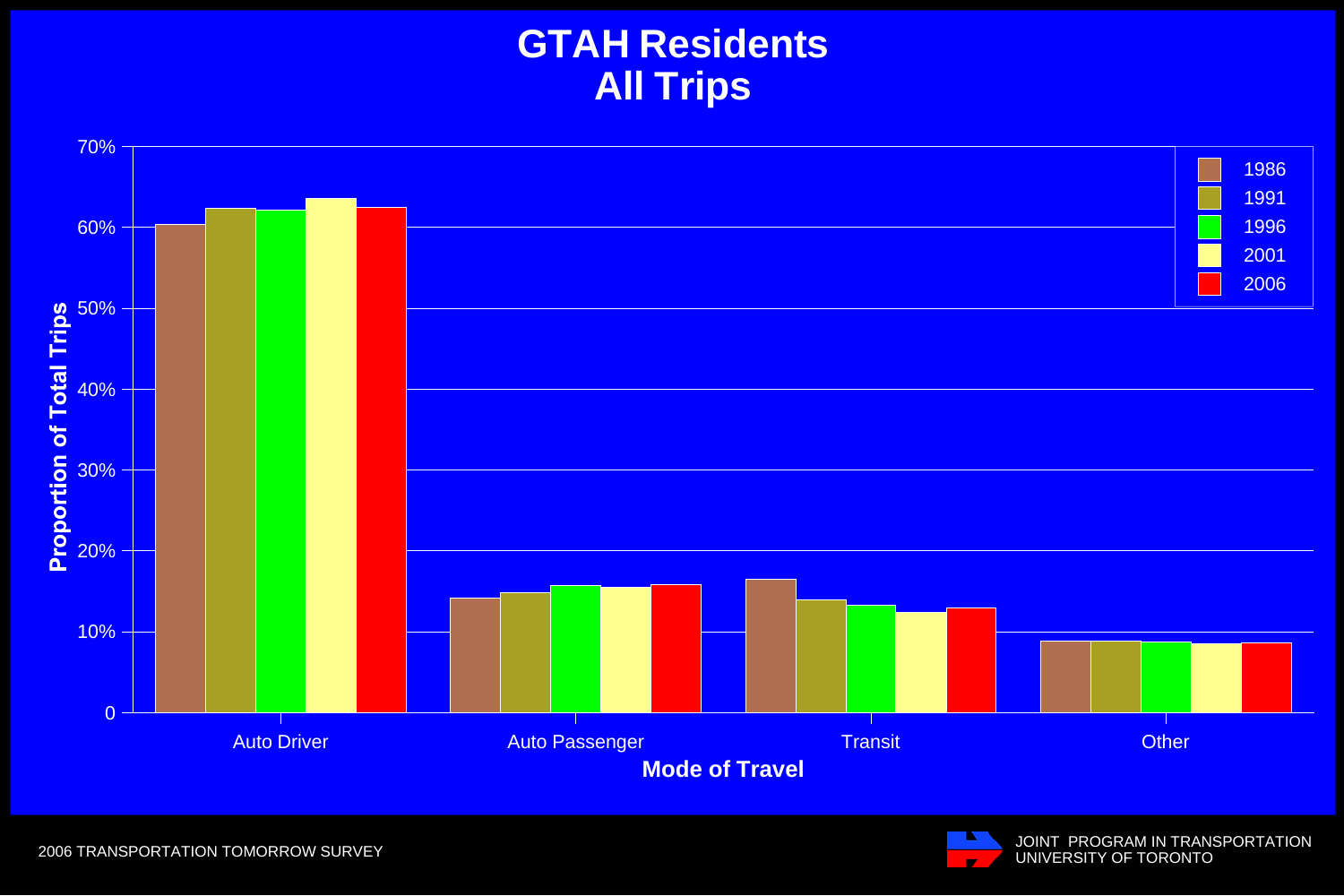#### **GTAH Mode Split**



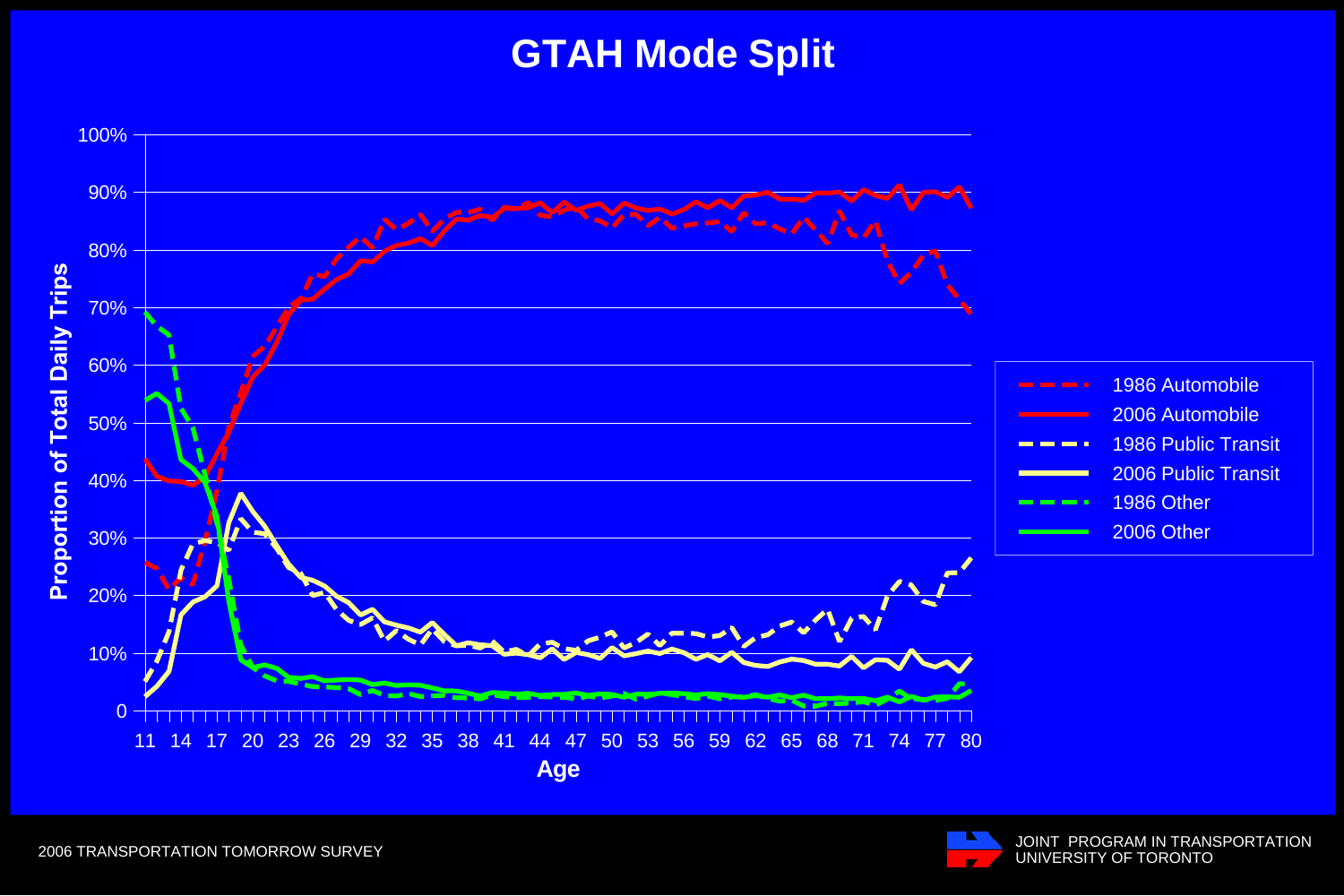#### **Toronto Residents Transit Mode Split** (Including GO Rail)



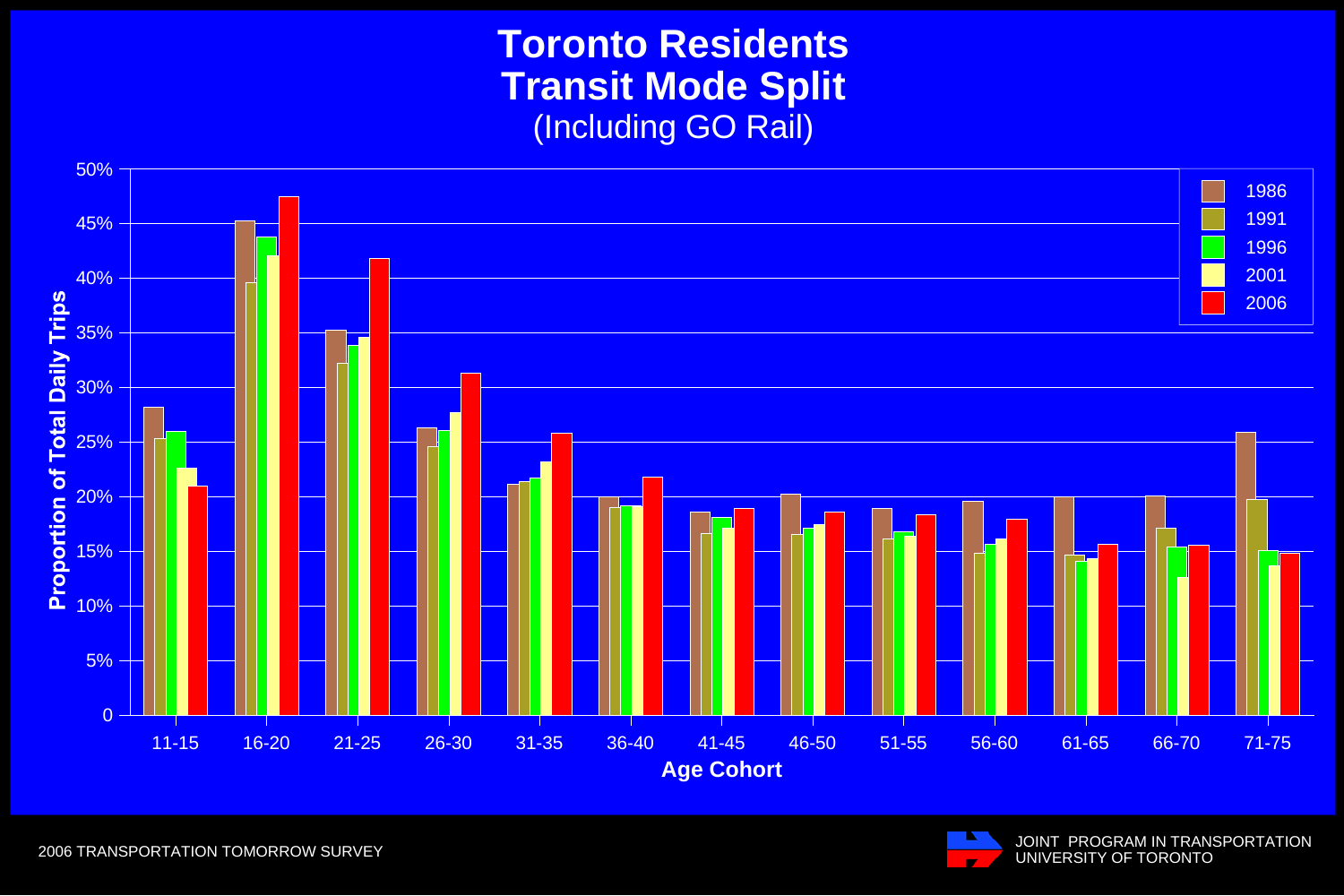#### **Transit Mode Split (excluding GO Rail)**



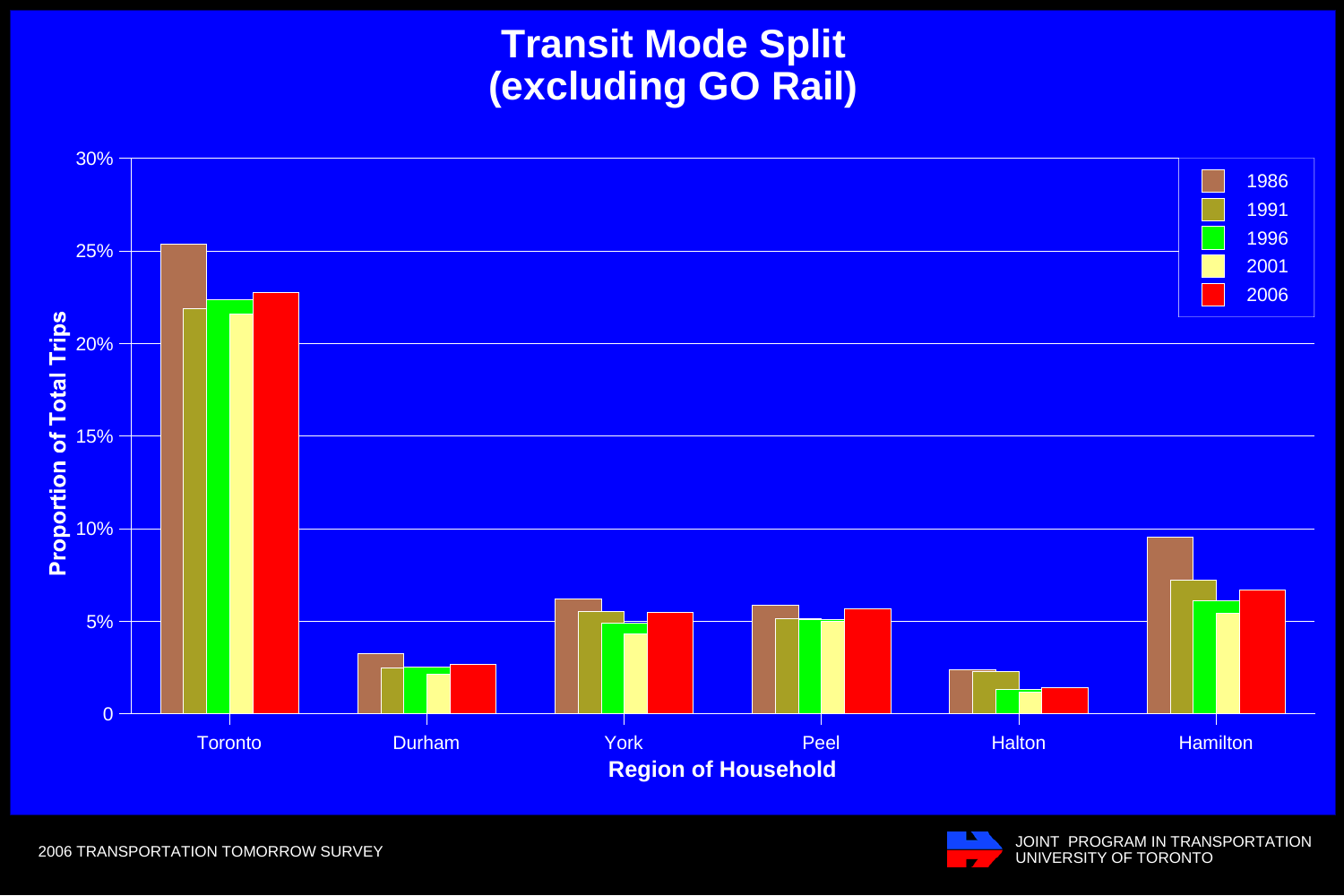#### **First Trip to Work GO Rail Ridership**



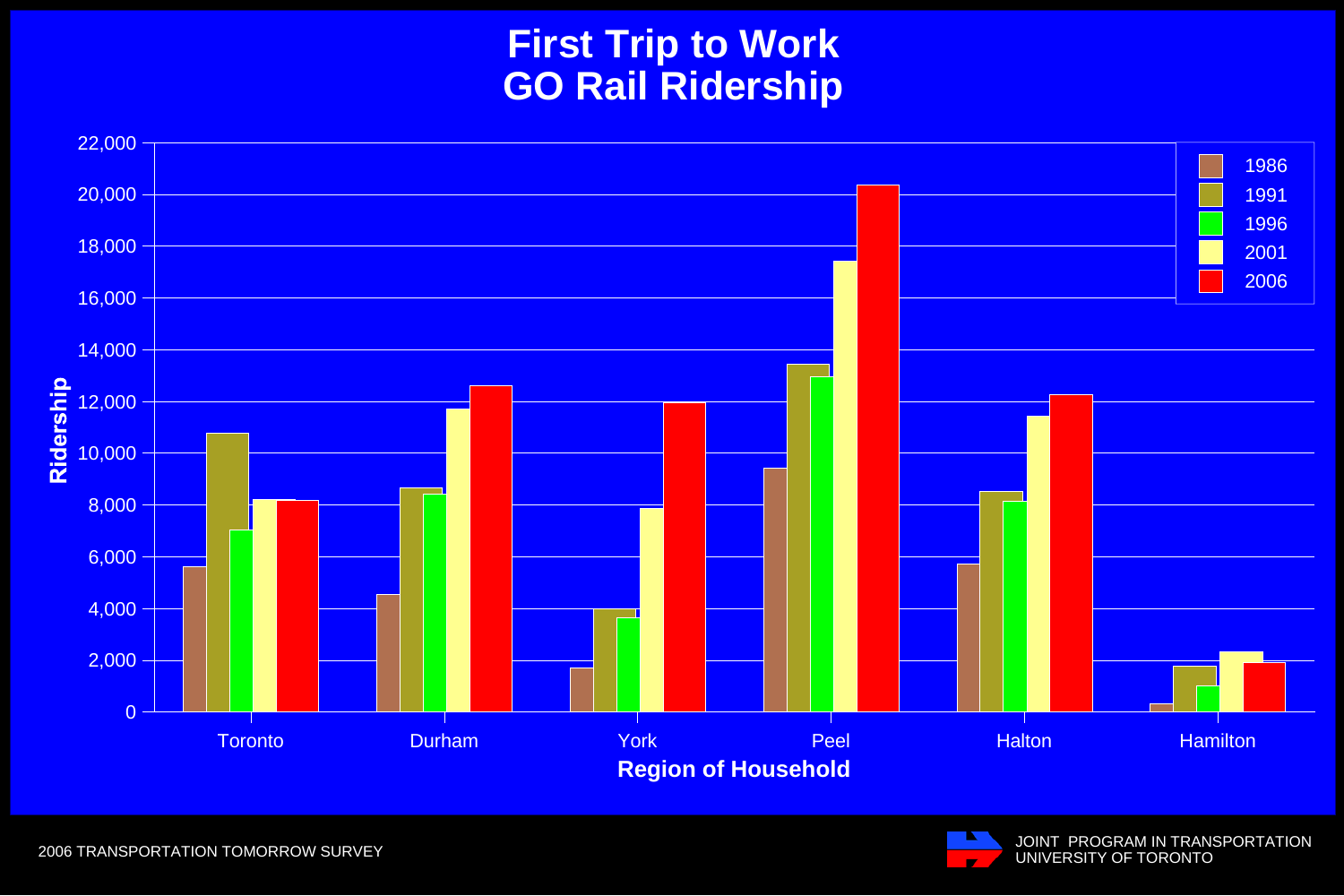# **Time Series Analysis Non-GTAH**

1996, 2001 and 2006



JOINT PROGRAM IN TRANSPORTATION UNIVERSITY OF TORONTO

2006 TRANSPORTATION TOMORROW SURVEY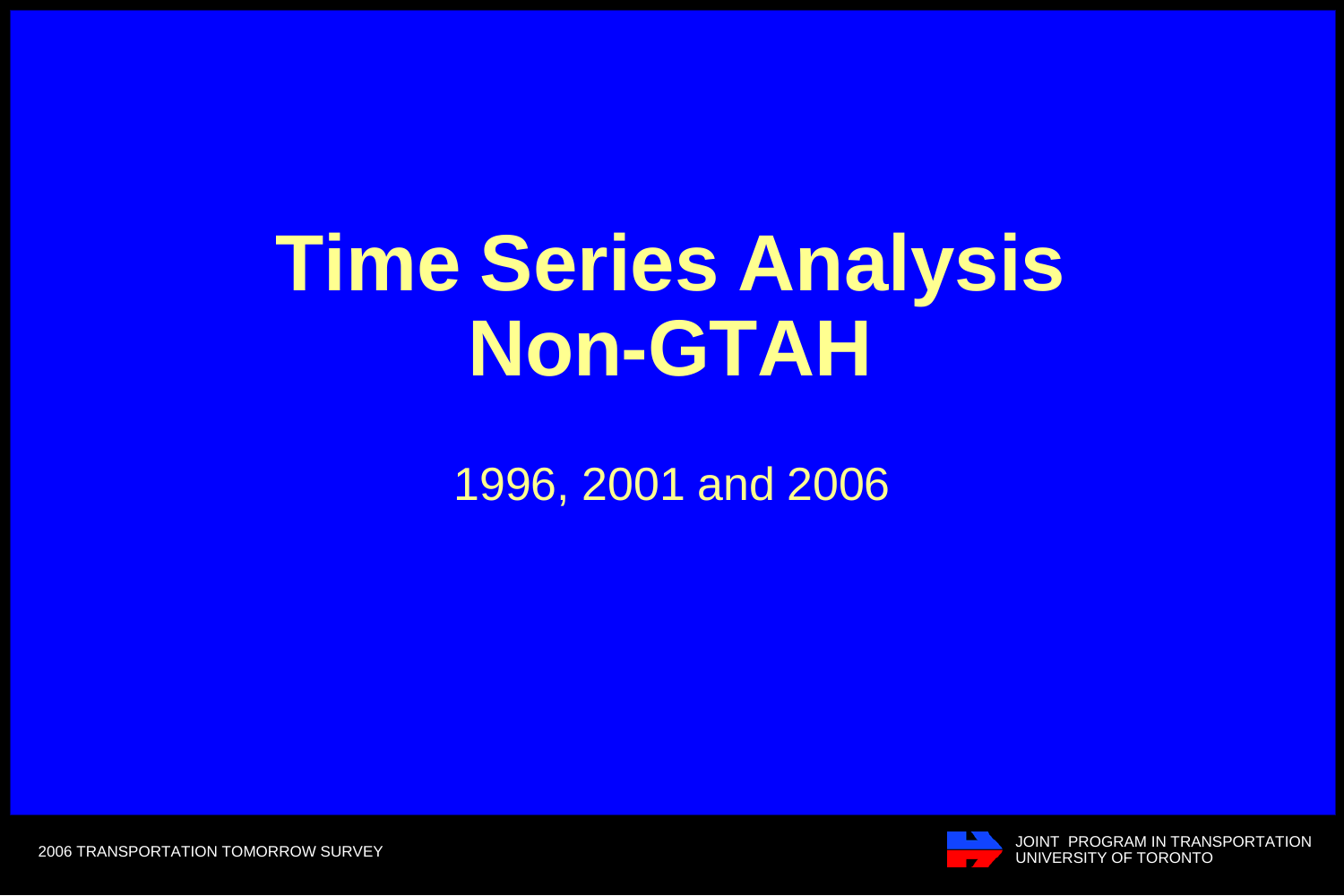#### **Non-GTAH Residents Age Distribution**



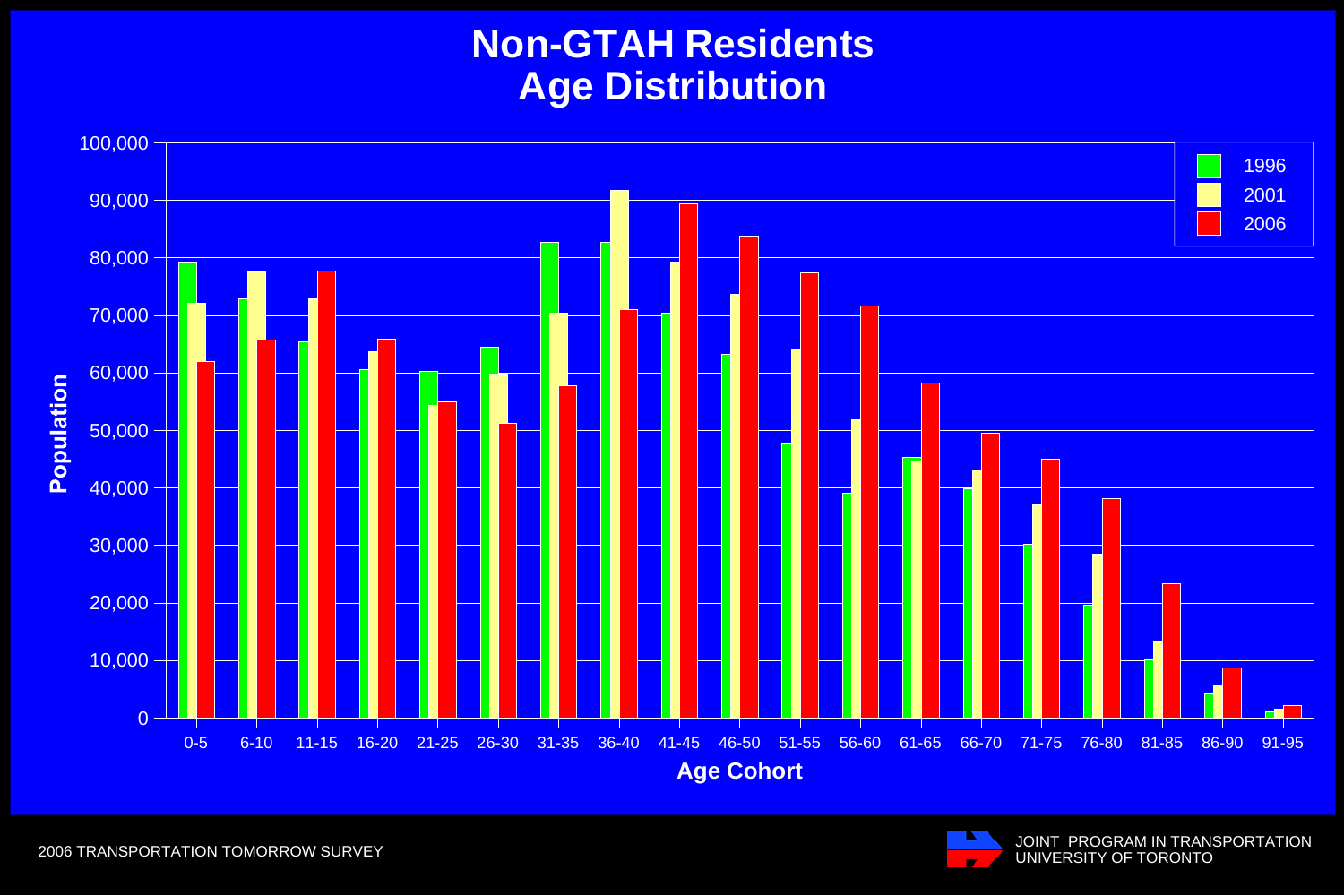#### **Non-GTAH Population Growth**



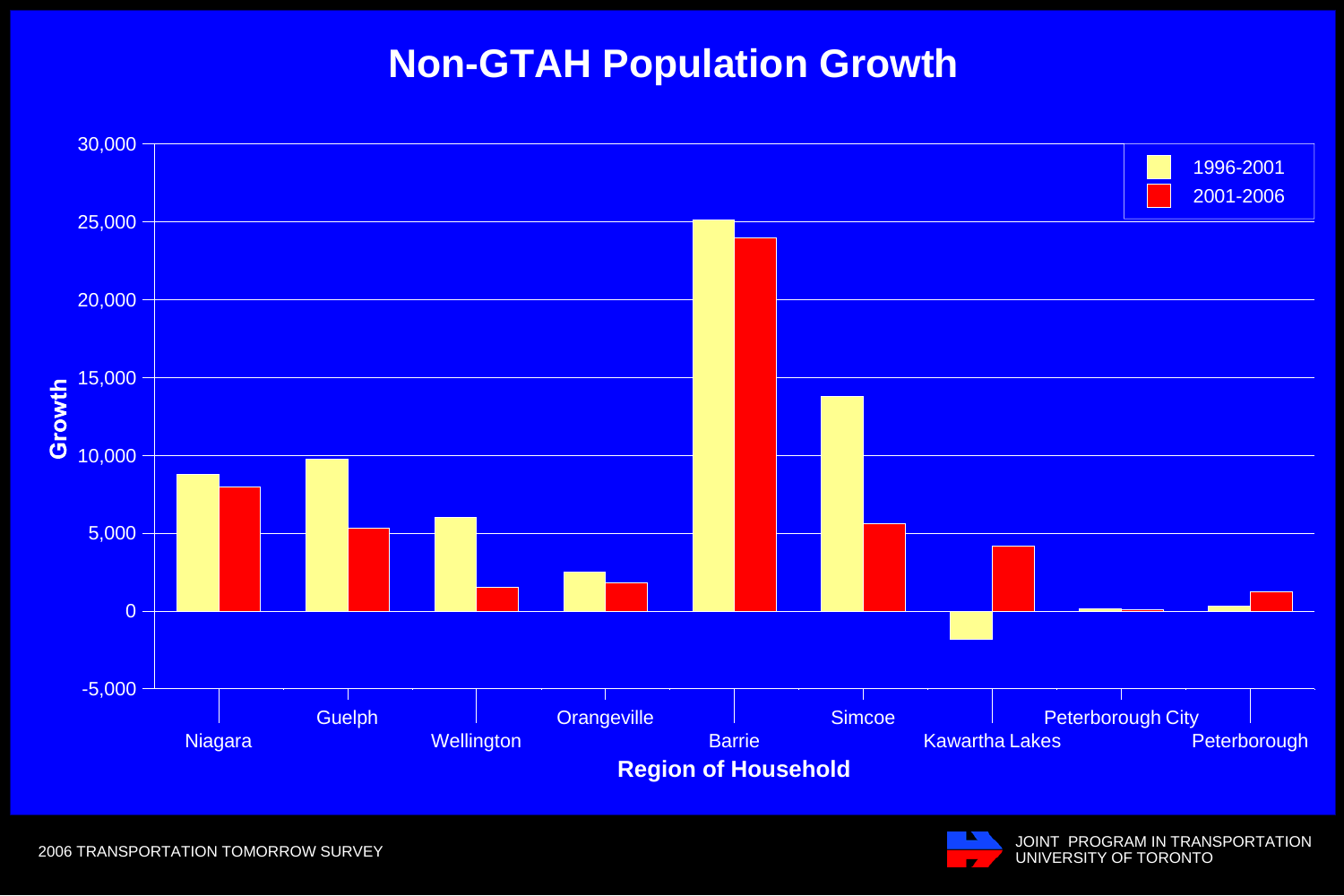#### **Employed Labour Force**



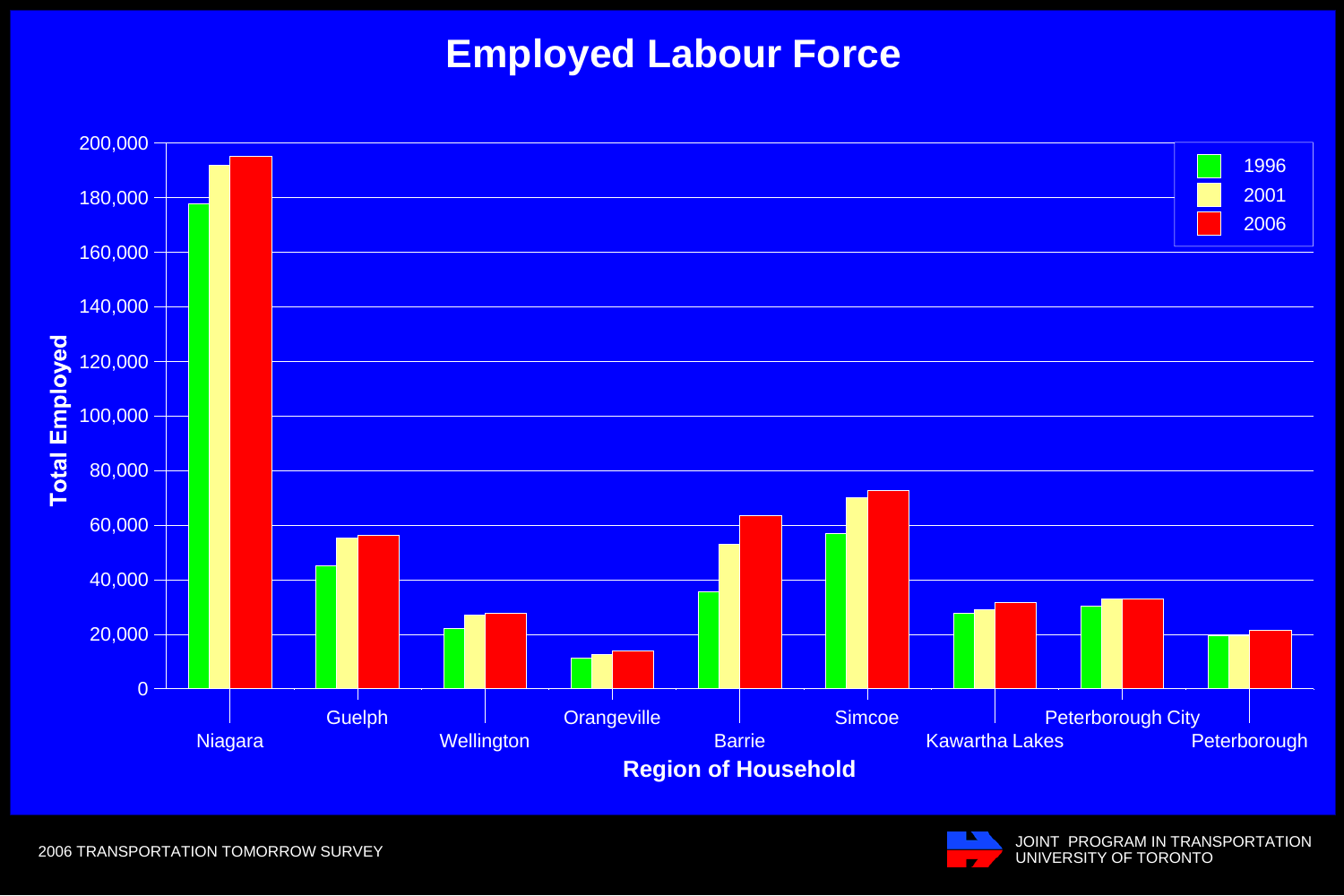#### **Employed Labour Force Participation Rate**



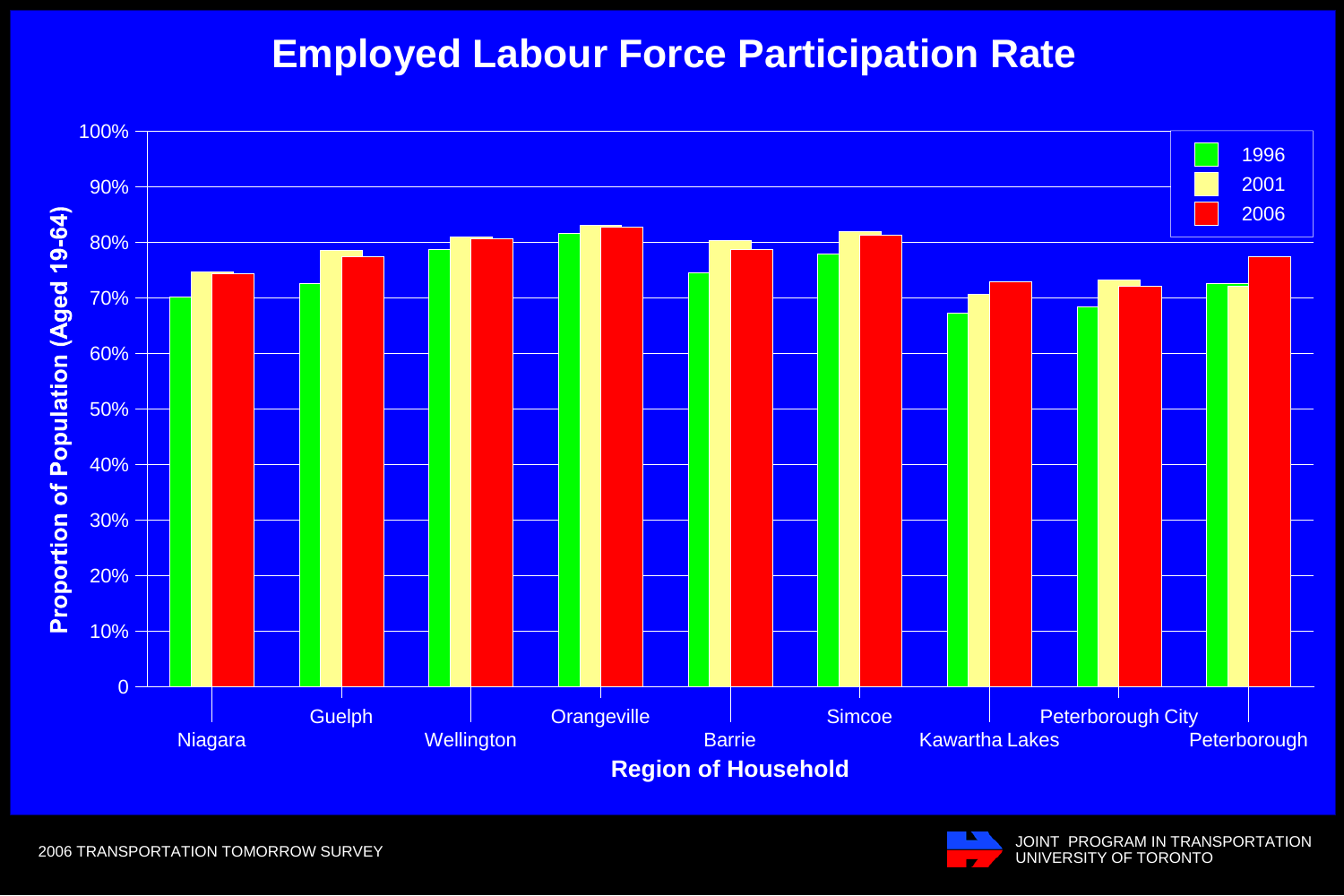**Non-GTAH Employment (Survey Area Residents)**



2006 TRANSPORTATION TOMORROW SURVEY

JOINT PROGRAM IN TRANSPORTATION UNIVERSITY OF TORONTO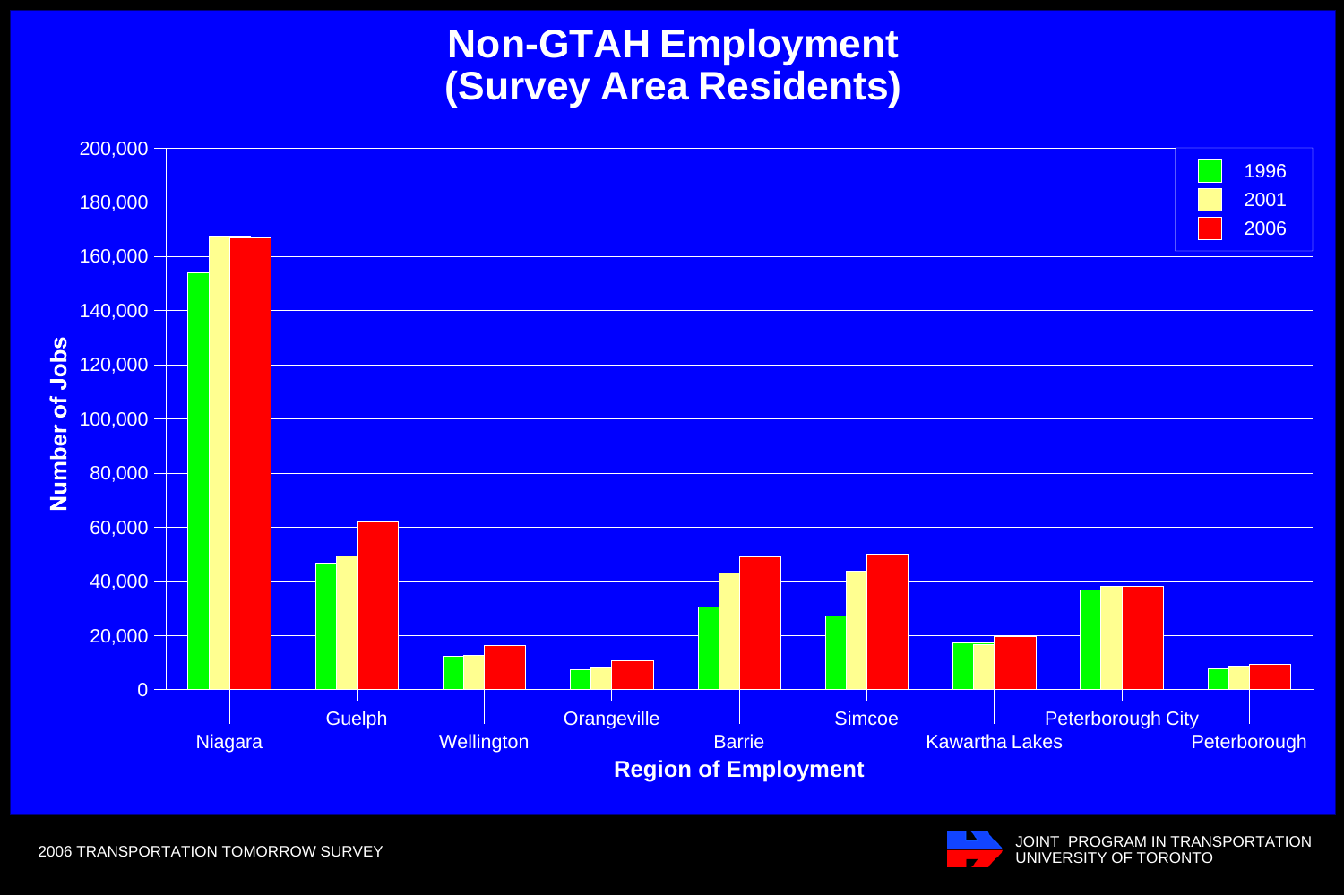#### **Employment minus Employed Labour Force**



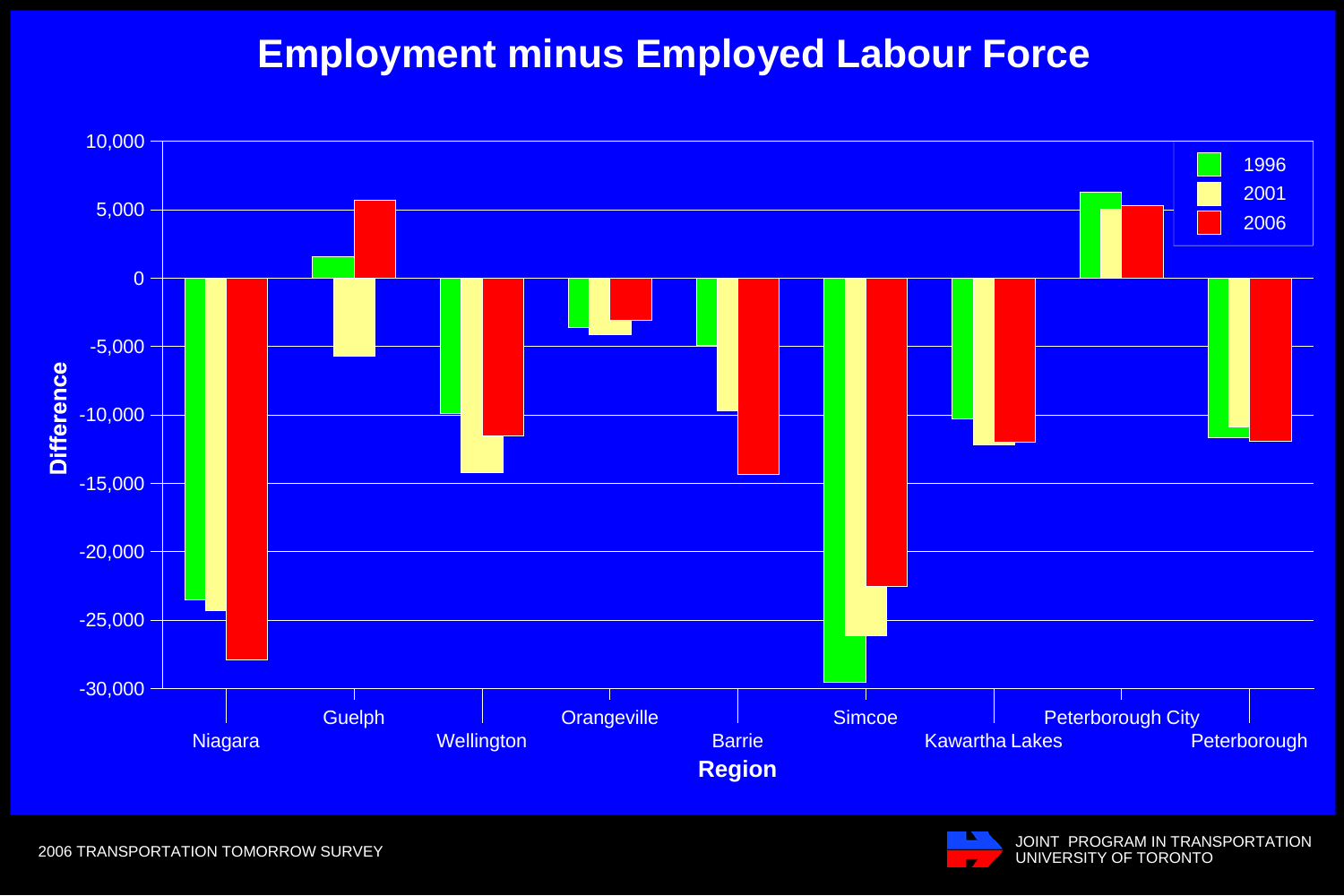#### **First Trip to Work Trip Length**



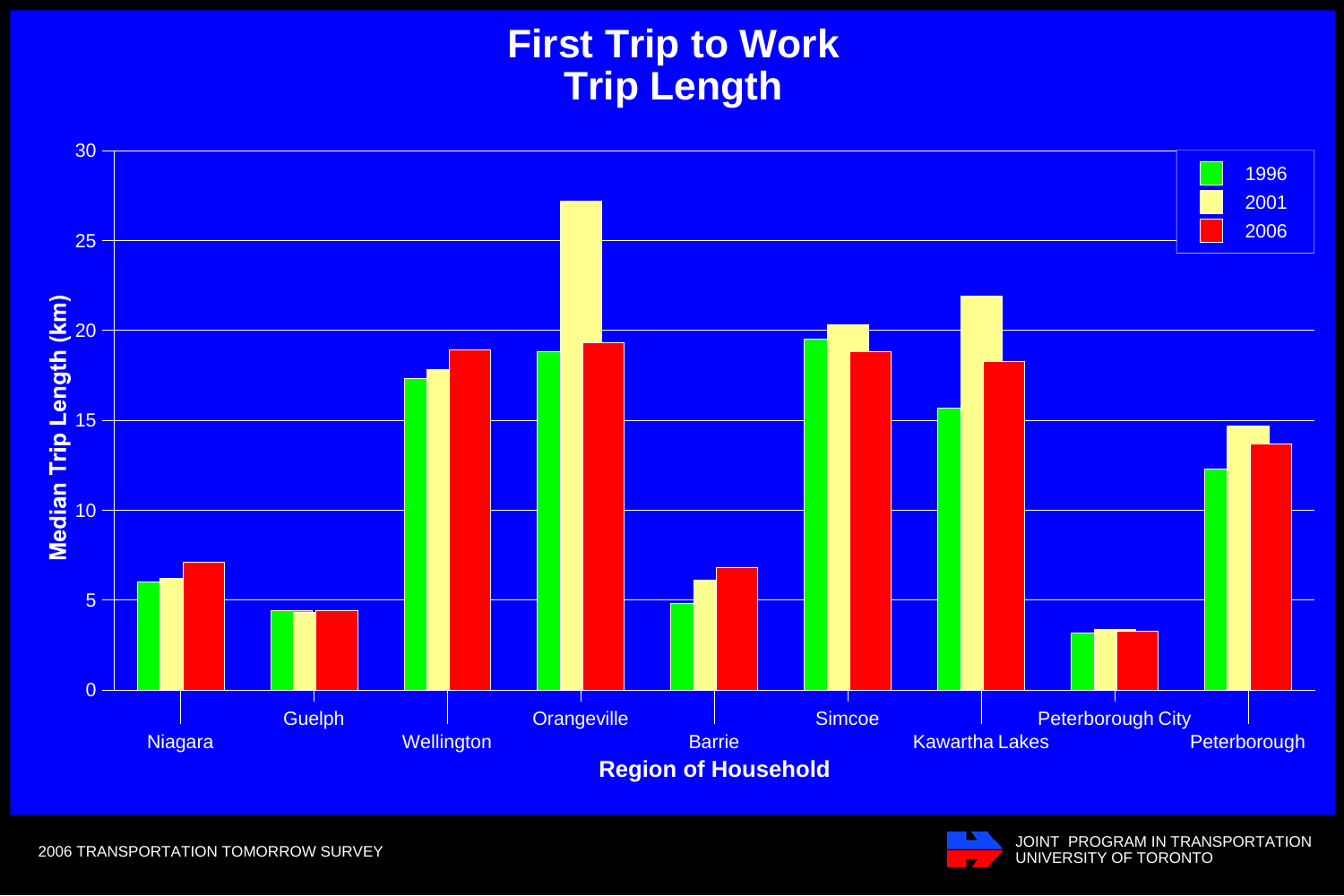#### **Non-GTAH Residents Trip Start Time**



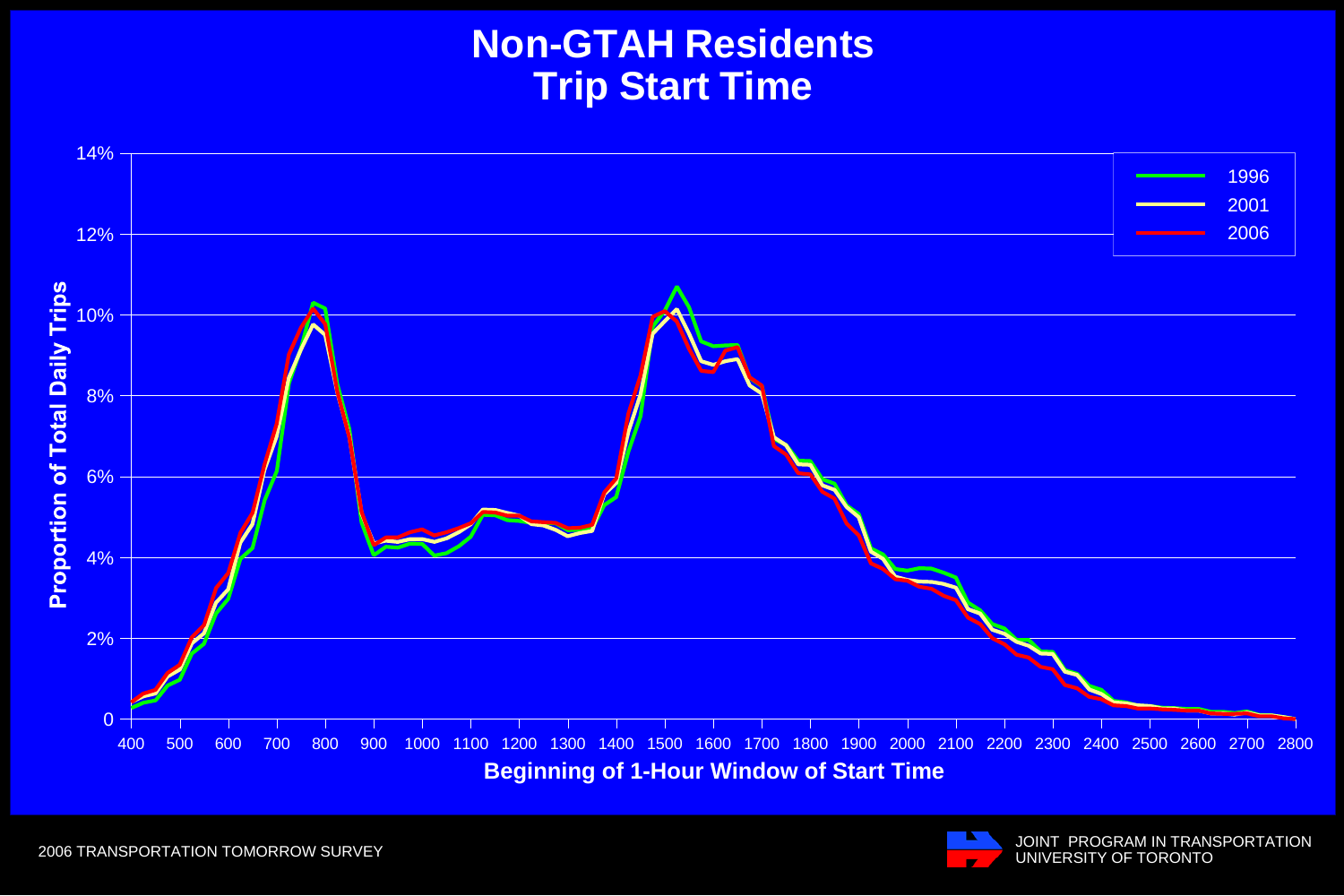#### **Non-GTAH Residents Vehicle Availability**





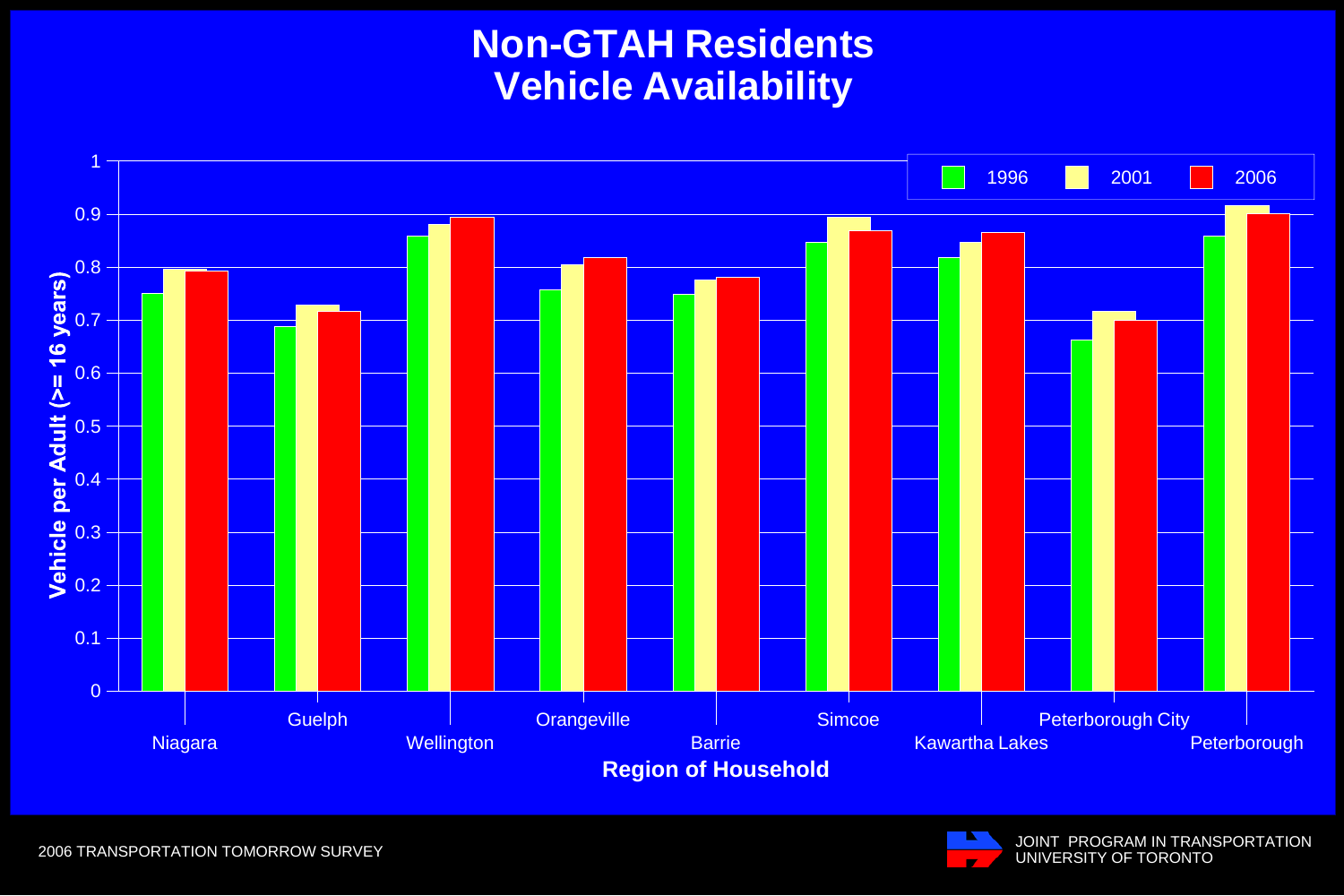#### **Proportion of Adults (>= 16 Years) With a Driver's License**



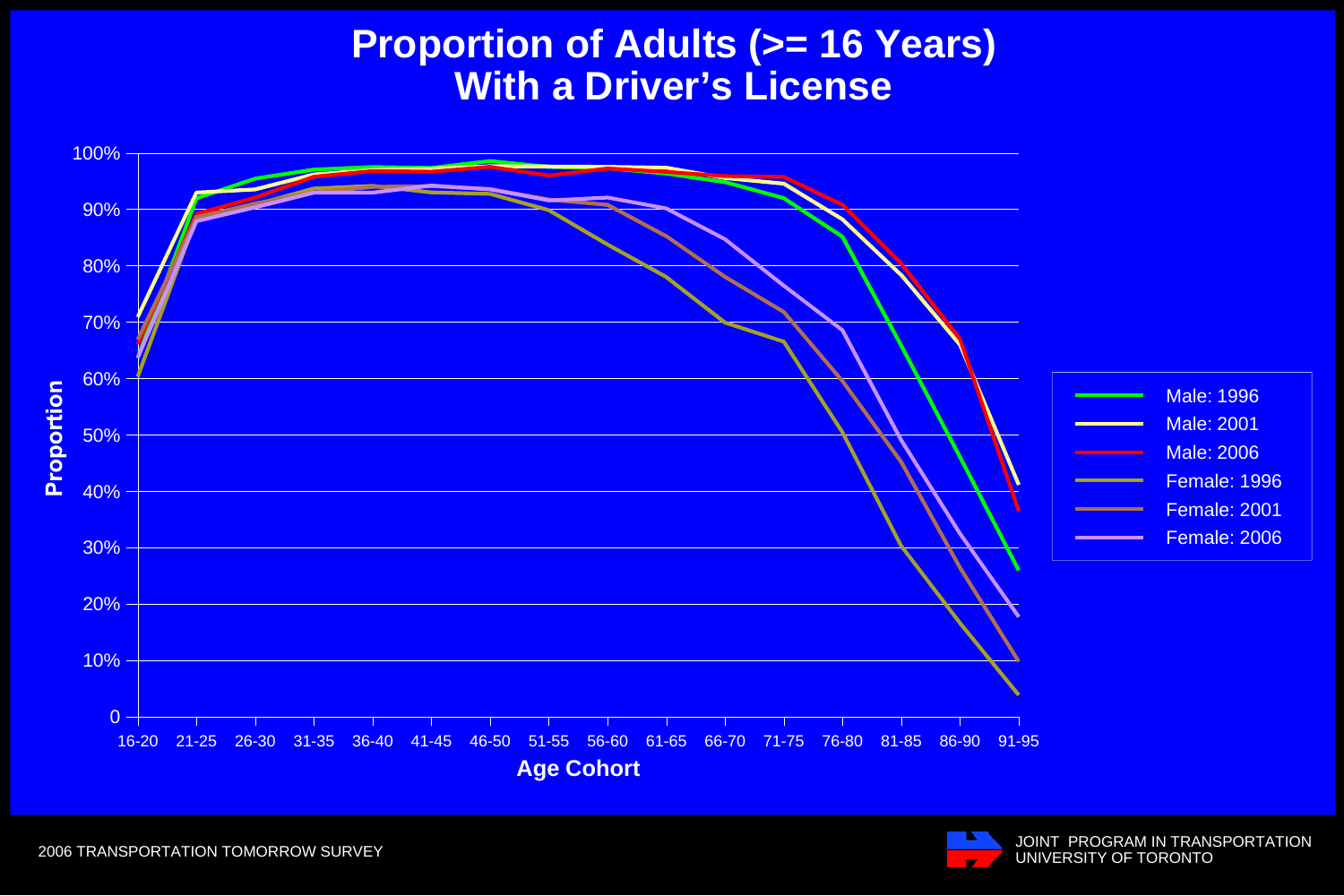#### **Non-GTAH Residents All Trips**



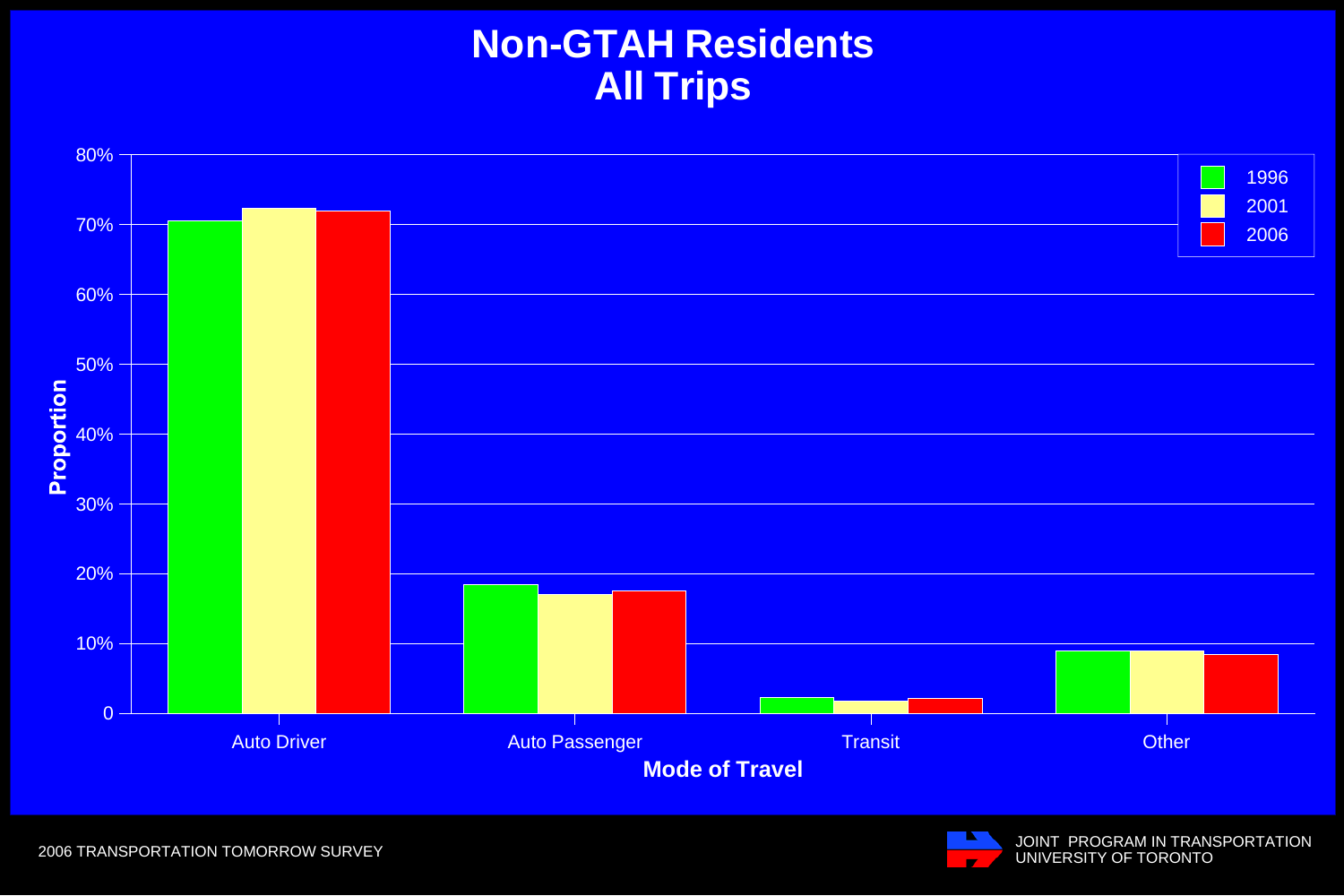## **Data Access**



THE SUIT PROGRAM IN TRANSPORTATION THE SUIT OF TORONTO UNIVERSITY OF TORONTO AND TRANSPORTATION

2006 TRANSPORTATION TOMORROW SURVEY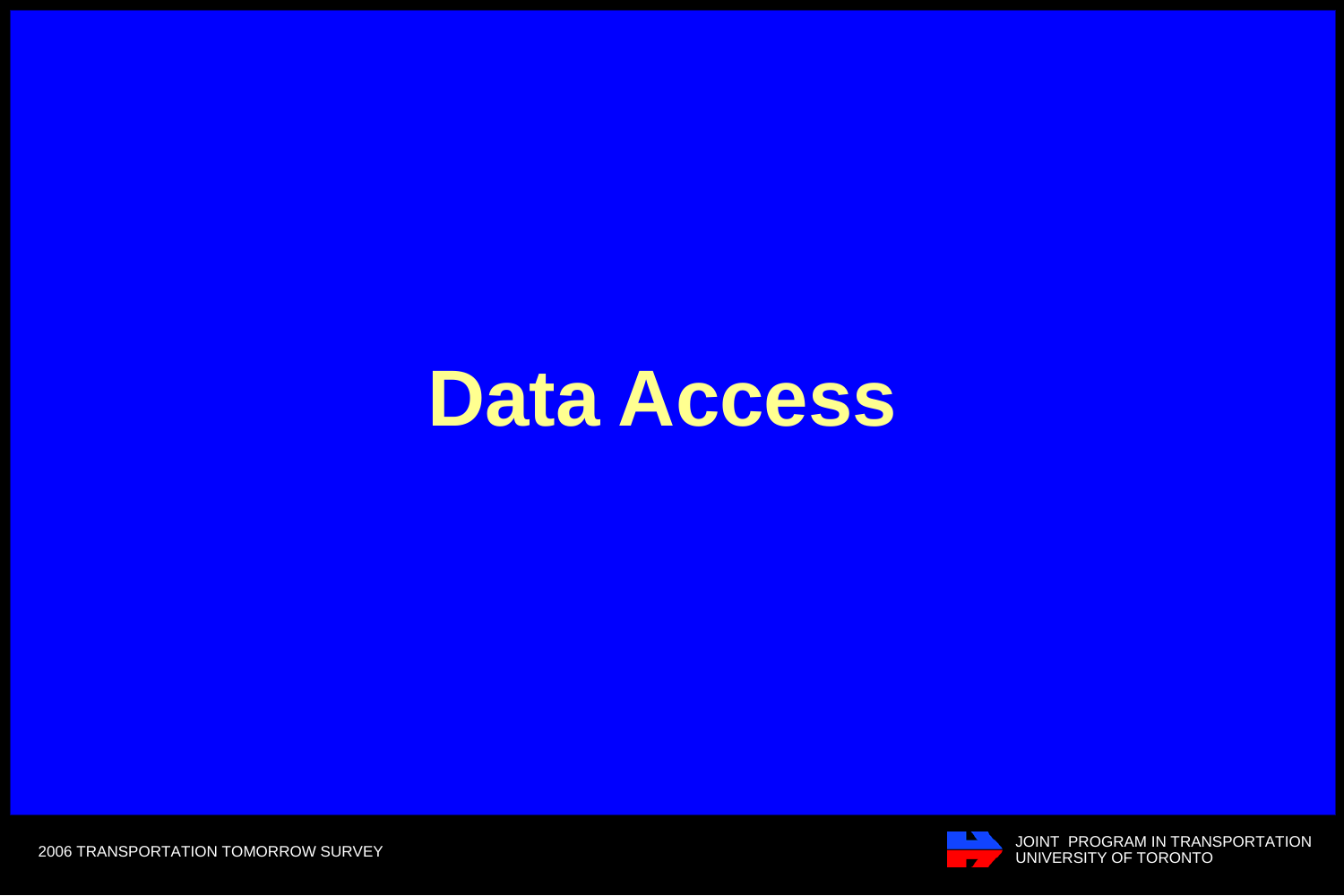### **Data Structure**

#### **Relational Database**

! Household, Person, Trip and Transit Supplement

#### **Standard Aggregations**

**• Traffic Zones, Municipalities and Regions** 

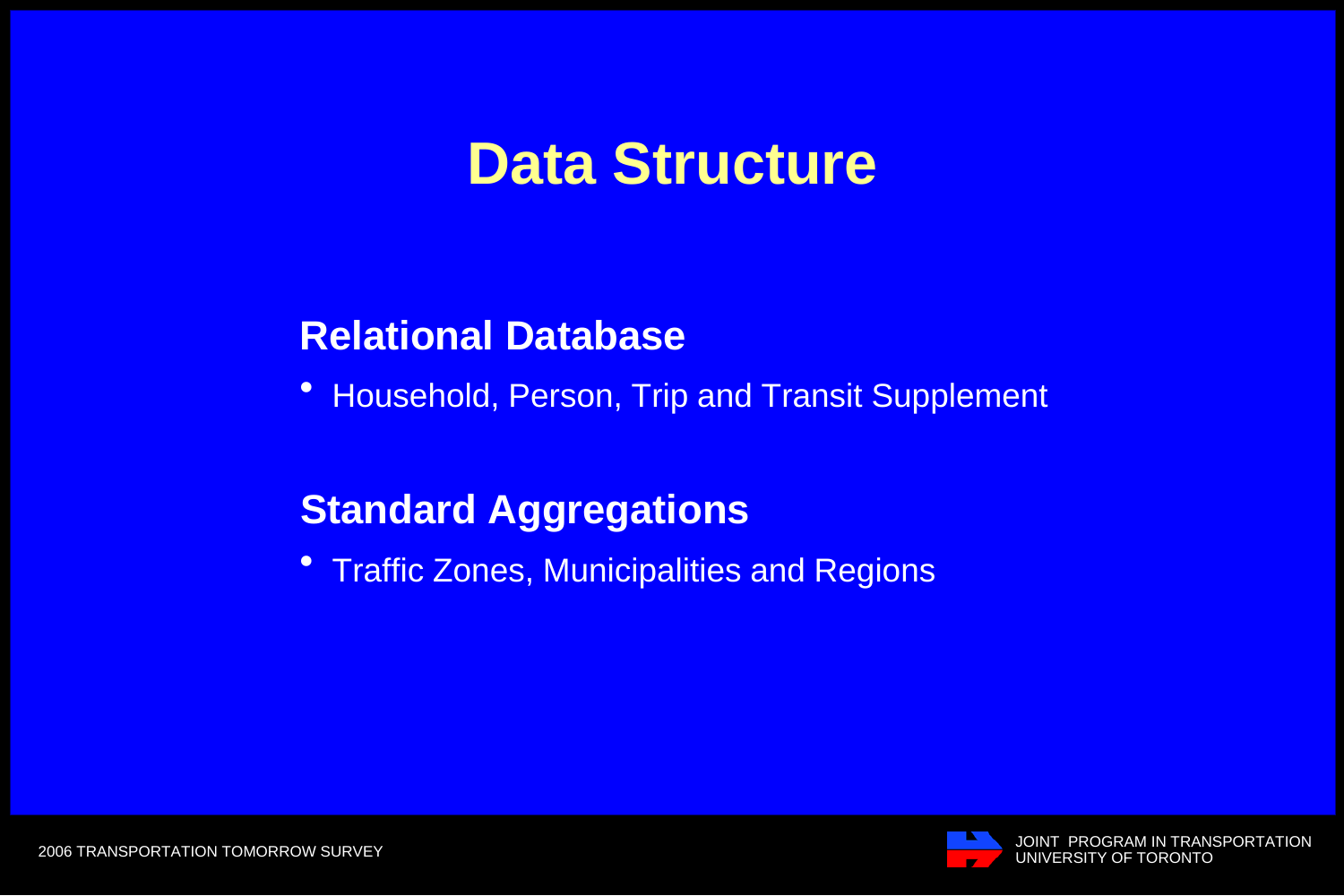## **Data Retrieval System**

- $\bullet$ Password protected secure internet site
- Web browser access with interactive menu system
- ! Allows up to three dimensional cross-tabulations on any combination of household, person or trip information
- ! Format of output in text with comma delimited fields
- **Processing time for normal request is a few minutes**